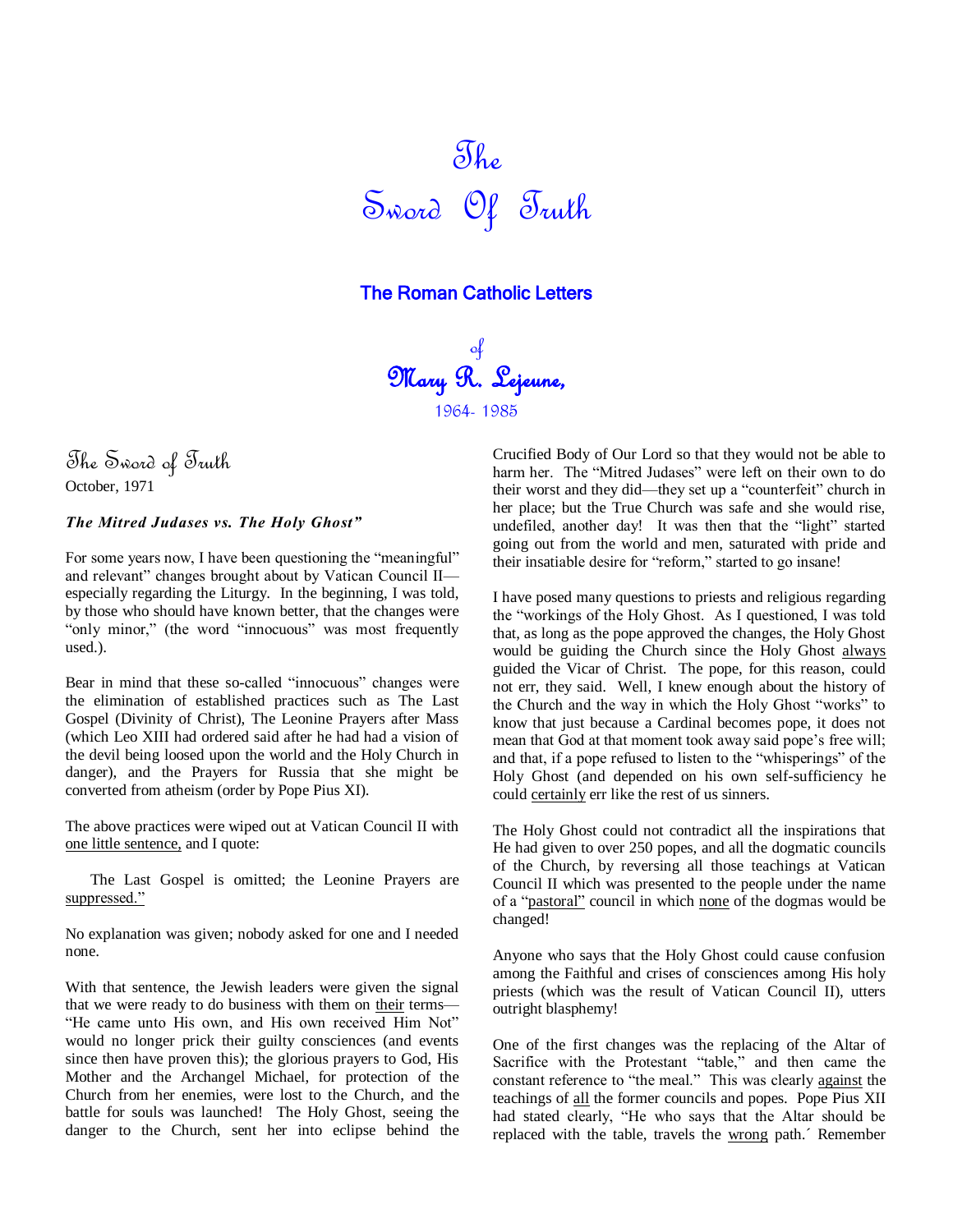that he was the pope who said that we should be 100% Catholic.

The setting up of the "table" changed the whole appearance of our once-beautiful churches and forced the priests to turn their backs on Our Lord and Saviour Jesus Christ in the Holy Tabernacle. These were "innocuous" changes, my friends? No, it only seemed that way to those who were not watching the renegades and listening attentively to the "silver-tongues" engaging in neo-moldernistic "doubletalk."

The Vatican Council II documents can only be described as "strange." Whole documents cancel out other whole documents. And then there are the sentences, most of which contain phrases separated by little semi-colons. Those little semi-colons are the key to all the confusion—and ultimate destruction. Let me explain, as follows:

The first part of the sentence is usually sound tradition (the conservatives not to be confused with traditionalists used this part to get a point across), and then came that little semi-colon, followed by a contradictory statement (the "liberals" used this part to get their point across). The semi-colon was usually followed by the words, "nevertheless," "but in order to," etc.leaving the door open to innovations of all kinds. And this is why "dialogs" hit dead ends and why, today, you have an unholy "mess" in your churches instead of the Holy Sacrifice of the Mass restored, after the Protestant Reformation, by St. Pius V in his Bull Quo Primum!

Now, you might ask, where were the people while all this was going on? Very few bothered to purchase and read the Vatican Council II documents. Then they had a lot of other earthshaking decisions to make, such as, (1) which college they would send their kids to, (2) what make car they would buy that year, and (3), where they would spend their next vacation; the people had long since joined forces with the secular world—they were ripe for the brainwashing which was to come. They stood, sat and sang (anything) and, for the most part, did everything they were told to do. Nobody told them about the Church's teaching regarding "Lex Credendi, Lex Orandi"—(the law of Belief is the Law of Prayer). The people were praying like non-Catholics and it wasn't long before they began to believe as such and, little by little, their minds were dulled to the true teachings. The so-called "Adult Education" courses, which were to come upon the scene later, erased whatever beliefs remained. The people had become absorbed into the "community" church of the new "people of God." Their lives did not change physically, but their souls, God help them, were in the utmost jeopardy. All this because the "Mitred Judases" perpetuated a lie, spawned in Vatican Council II. The "innocuous" changes had become dogmatic changes and the people became members of the new, "counterfeit" church!

Excepts from the Encyclical PASCENDI DOM GREGIS, Errors of the Modernists by Pope St. Pius X

St. Pius X wrote the above encyclical to warn the Faithful against the "Sillon" movement prevailing in his time, as he sent heads rolling all over the Catholic World. It is interesting to note that the father of Giovanni Battista Montini (now Paul VI) wrote articles for the liberal newspapers glorifying the "Sillon" movement.

#### St. Pius X opens thusly:

―The office divinely committed to Us of feeding the Lord's flock has especially this duty assigned to it by Christ, namely, to guard with the greatest vigilance the deposit of the faith delivered to the saints, rejecting the profane novelties of words and oppositions of knowledge falsely so-called. There has never been a time when this watchfulness of the supreme pastor was not necessary to the Catholic body; for, owing to the efforts of the enemy of the human race, there have never been lacking "men speaking perverse things" (Acts xx:30), "vain talkers and seducers" (Tit. I, 10), "erring and driving into error) (2Tim. iii:13). Still it must be confessed that the number of the enemies of the cross of Christ has in these last days increased exceedingly, who are striving, by arts, entirely new and full of subtlety, to destroy the vital energy of the Church, and, if they can to overthrow utterly Christ's kingdom itself. Wherefore We may no longer be silent, lest We should seem to fail in Our most sacred duty, and lest the kindness that, in the hope of wiser counsels, We have hitherto shown them, should be attributed to forgetfulness of Our office.

#### GRAVITY OF THE SITUATION:

―That we make no delay in this matter is rendered necessary especially by the fact that the partisans of error are to be sought not only among the Church's open enemies; they lie hid, a thing to be deeply deplored and feared, in her very bosom and heart, and are the more mischievous, the less conspicuously they appear.

―We allude, Venerable Brethren, to many who belong to the Catholic laity, nay, and this is far more lamentable, to the ranks of the priesthood itself, who, feigning a love for the Church, lacking the firm protection of philosophy and theology, nay more, thoroughly imbued with the poisonous doctrines taught by the enemies of the Church, and lost to all sense of modesty, vaunt themselves as reformers of the Church; and forming more boldly into line of attack, assail all that is most sacred in the work of Christ, not sparing even the person of the Divine Redeemer, Whom, with sacrilegious daring, they reduce to a simple, mere man....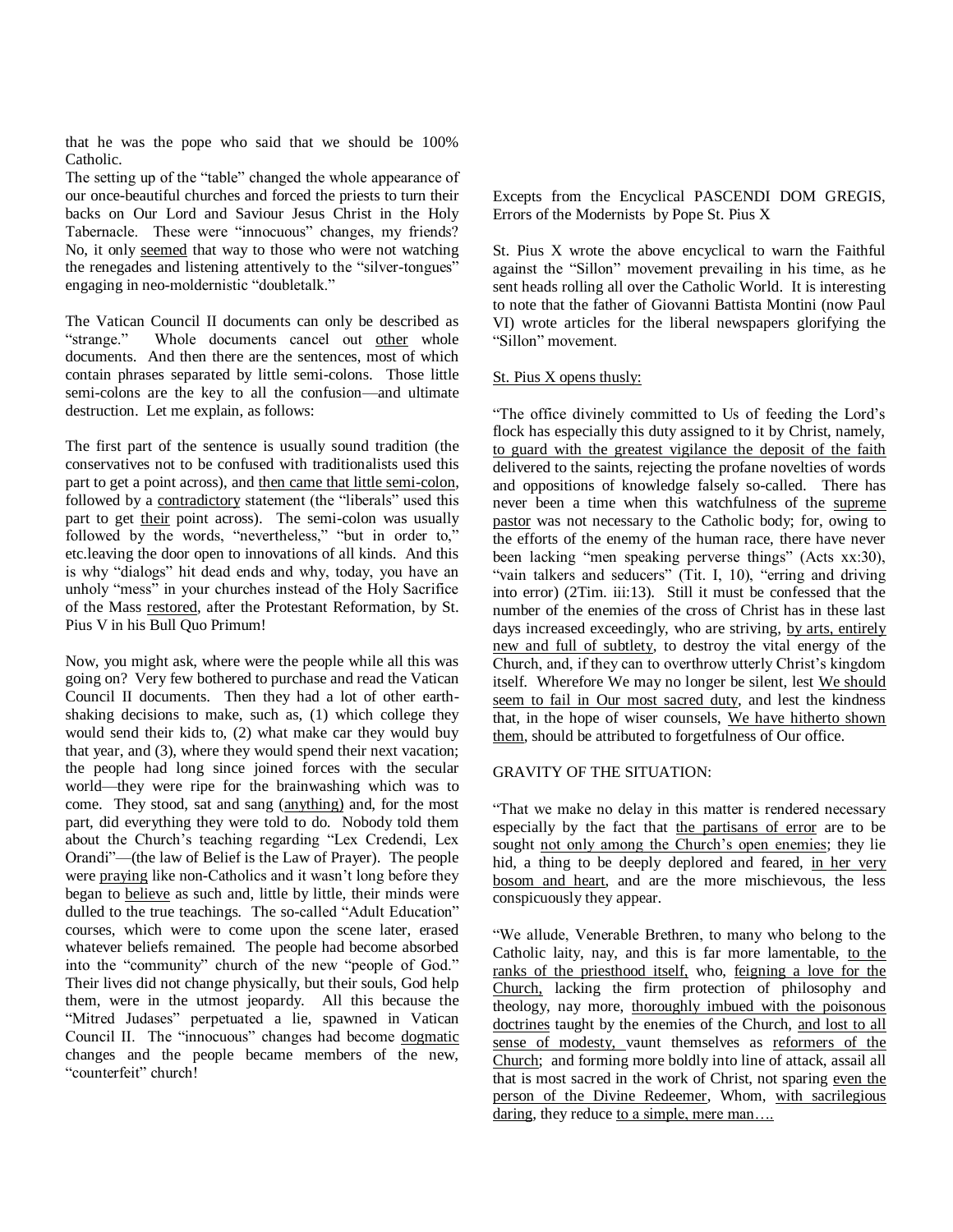―Nor, indeed, will he err in accounting them the most pernicious of all the adversaries of the Church. For as We certain, the more intimate is their knowledge of her. Moreover, they lay the axe not to the branches and shoots, but to the very root, that is, to the faith and its deepest fibers.

"And having struck at this root of immortality, they proceed to disseminate poison through the whole tree, so that there is no part of Catholic truth from which they hold their hand, none that they do not strive to corrupt... none is more skillful, none more astute than they, in the employment of a thousand noxious arts; for they double the parts of rationalist and Catholic, and this so craftily that they easily lead the unwary into error; and since audacity is their chief characteristic, there is no conclusion of any kind from which they shrink or which they do not thrust forward with pertinacity and assurance. To this must be added the fact, which indeed is well-calculated to deceive souls, that they lead a life of the greatest activity, of assiduous and ardent application to every branch of learning. Finally, and this almost destroys all hope of cure, their very doctrines have given such a bent to their minds, that they disdain all authority and brook no restraint; and relying upon a false conscience they attempt to ascribe to a love of truth that which is in reality the result of pride and obstinacy."

# St. Pius tells us how he tried to be kind to them and reason with them:

―But you know, Venerable Brethren, how fruitless has been Our action. They bowed their heads for a moment, but they were soon uplifted more arrogantly than ever. If it were a matter which concerned them alone, We might perhaps have overlooked it; but the security of the Catholic name is at stake. Wherefore, as to maintain it longer would be a crime, we must now break silence, in order to expose before the whole Church in their true colors those men who have assumed this bad disguise.

#### St. Pius describes the Modernists:

But since the Modernists (as they are commonly and rightly called) employ a very subtle artifice, namely, to present their doctrines without order and systematic arrangement into one whole, scattered and disjointed one from another, so as to appear to be in doubt and uncertainty, while they are in reality firm and steadfast...every Modernist sustains and comprises within himself many personalities; he is a philosopher, a believer, a theologian, an historian, a critic, an apologist, a reformer. These roles must be clearly distinguished from one another by all who would accurately know their system and thoroughly comprehend the principles and the consequences of their doctrines…. What do they say about dogma?

have said, they put their designs for her ruin into operation not from without but from within; hence, the danger is present in the very veins and heart of the Church, whose injury is more

―Dogma is not only able, but ought to evolve and to be changed…Blind that they are, and leaders of the blind, inflated with a boastful science, since they have reached that pitch of folly where they pervert the eternal concept of truth and the true nature of the religious sentiment; with that system of theirs they are seen to be under the sway of a blind and unchecked passion for novelty, thinking not at all of finding some solid foundation of truth but despising the holy and apostolic traditions, they embrace other vain, futile, uncertain doctrines, condemned by the Church, on which, in the height of their vanity, they think they can rest and main truth itself.

Paul VI, and his renegades in the Vatican, are out-and-out "Modernists" (as I will explain in future issues of Sword of **Truth** 

VATICAN COUNCIL II – Decree on Ecumenism Contradicts True Teachings

#### Vatican Council II:

―Most valuable for this purpose (ecumenism) are meetings of the two sides—especially for discussion of theological problems—where each can treat with the other on an equal footing.) (emphasis added)

# Pope Pius XI taught the following in his Encyclical Mortalium Animos:

―With this object, congresses, meetings, and addresses are arranged, where all without distinction are invited to join in the discussion. No such efforts can meet with any kind of approval among Catholics. They pre-suppose the erroneous view that all religions are more or less good and praiseworthy…. Those who hold such a view not only are in error; they distort the true idea of religion, and thus reject it, falling gradually into naturalism and atheism. To favour this opinion, therefore, and to encourage such undertakings" (Paul VI clearly did so) "is tantamount to abandoning the religion revealed by God."

"This being so, it is clear that the Apostolic See" (hear that!) can by <u>no means</u> take part in these assemblies, nor is it in any way lawful for Catholics to give such enterprises the encouragement or support. If they did so, they would be giving countenance to a false Christianity quite alien to the one Church of Christ. Shall we commit the iniquity of suffering the truth, the truth revealed by God, to be made a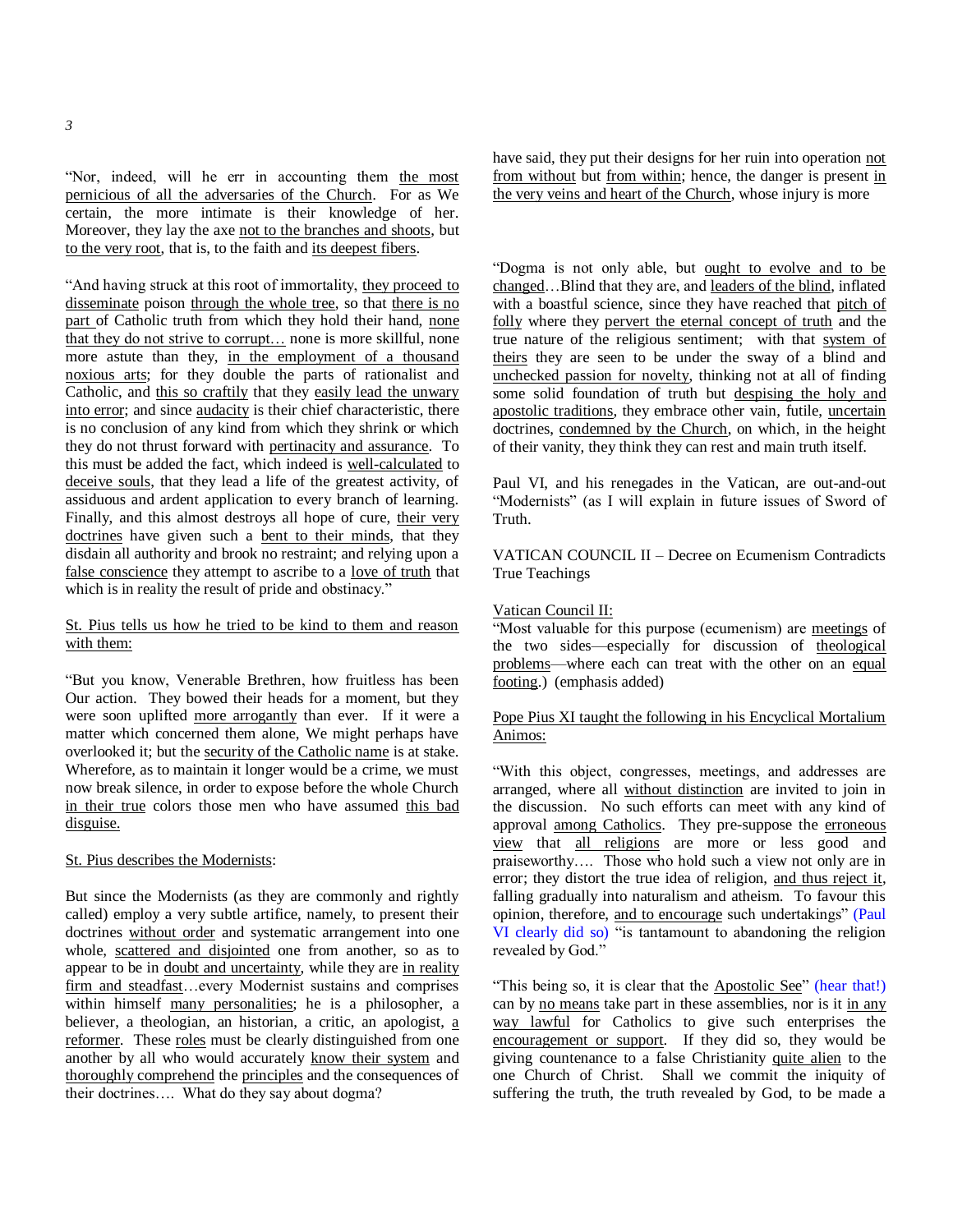subject for compromise? For it is indeed a question of defending revealed truth."

Pope Leo XIII, Encyclical Immortale Dei:

"The Church, indeed, deems it unlawful to place the various forms of divine worship on the same footing as the true religion."

#### Canon Law, c. 1258:

―Worship in common with non-Catholics in any ‗active' manner is strictly and simply forbidden under pain of mortal sin." (This is what is known as "communicatio in sacris," ignored completely by Vatican Council II.

### Vatican Council II:

"Some worship in common, given suitable circumstances" (?) "and the approval of the church authority" (the "counterfeit" church, M.L.) "is not only possible but is to be encouraged." (emphasis added)

The document states that this would be a "means of bearing" witness to the unity of the Church<sup>"</sup> and the "sharing in the means of grace." (?) They didn't tell the people how they could obtain grace and commit a mortal sin at the same time! This should give you some idea of insanity of the "Decree on Ecumenism."

Let me continue quoting the aims:

"In order that the liturgy may re-discover the fullness of truth" (St. Pius V had already restored the Liturgy free from error, to be said in perpetuity, M.L.), "in order that the members of the People of God" (there's that new label, M.L. ) "may express themselves, participate and understand, reforms and adaptations are necessary.

―To bring this about, decentralization was necessary. This is why the Constitution attributes certain powers to 'the different territorial episcopal assemblies'" (those confounded liturgical commissions. M.L.)

As I read from the commentary by Archbishop Guilford Young of Hobart, Australia, you will notice that they did, indeed, intend to change doctrines. I quote as follows:

―Through the Constitution on the Liturgy is essentially a ‗pastoral' document, theologians will not ignore the doctrinal insights. This is all the more likely since the Church has constantly recognized the close bond linking liturgical practice and doctrine (Lex Credendi, Lex Orandi).

―Surely it would be hard to exaggerate the long-range effect on the constitution's striking emphasis on liturgical participation of the whole community" (everybody can join in the mess! M.L.) of the faithful. And it will be years before we can weigh the missiological impact of its calm acceptance" (they knew the people, M.L.) "of the norm of cultural adaptation.

―All in all, a sober reading of the constitution suggests that we, who enacted it, may well find THAT WE WRIT LARGER THAN WE KNEW!" (emphasis added)

Indeed they did! They destroyed the Holy Mass and threw out the Holy Canon about which the Council of Trent, dogmatic council), states:

"If anyone says that there are errors in the Canon of the Mass and that it should, therefore, be done away with; LET HIM BE ANATHEMA!"

# COUNCIL OF TRENT, Chapter 4, 22<sup>nd</sup> Session:

"Holy things must be treated in a holy way and this sacrifice is the most holy of all things. And so, that this sacrifice might be worthily and reverently offered and received, the Catholic Church many centuries ago instituted the Sacred Canon. It is free from all error and contains nothing that does not savor strongly of holiness and piety and nothing that does not raise to God the minds of those who offer the Sacrifice. For it is made up from the words of Our Lord, from apostolic traditions, and from devoid instructions of the holy pontiffs."

"By their fruits, ye shall know them." (Matt.  $7:15-21$ ). We have seen the fruits, my friends, which will bring on the "abomination of desolation" (Matt. 24:15-16) and the punishment from God upon the world.

Pray much, and God bless all of you!

Mary R. Lejeune 809 Lehigh Road Newark, Delaware 19711 October, 1971

The Sword of Truth The Sword of Truth The Sword of Truth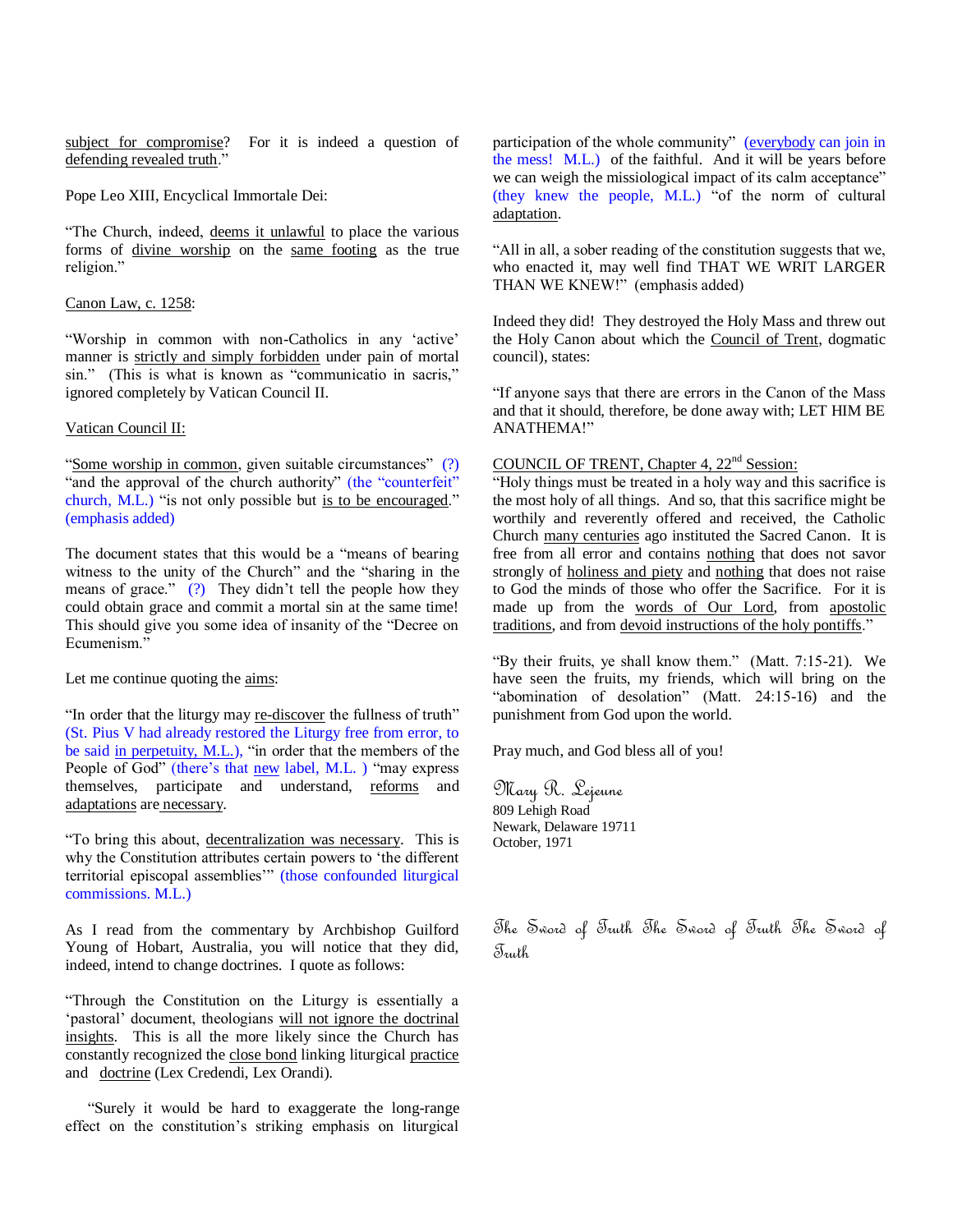The Sword of Truth March-April, 1973

# *The Unchangeable Church*

Unless one is politically oriented one does not know what is happening in the spiritual world today. The heresies which have attacked the True Church in the past have all been politically motivated; today is no exception. The only difference in what is happening today in contrast to other days, is that all the heresies are now attacking the Church in unison.

Those of us who are politically-oriented know (and have always known) that from the very beginning of the so-called "renewal," there was a plot—a world-wide plot—to destroy the Catholic Church. Vatican Council II was a fraudulent "council" which had nothing to do with a spiritual "renewal;" it had everything to do with the destruction of Holy Mother Church. Anyone who does not believe, and accept the fact, that the structures of the Catholic Church have been completely infiltrated by, and are now being controlled by these destructive political forces, will keep running around in circles of confusion and fear. It has, indeed, been well said that "the truth shall set you free."

There have been volumes written with regard to the so-called "changes" in the Church—inferring that the Catholic Church has been changed. Progressives have told the people that the "changes" were necessary in order that the Church could become "more relevant" and "more meaningful" to Catholics living in the "modern world."

Conservatives (not to be confused with traditionalists) tell the people that Paul VI, because he is the "Holy Father," has every right to make "changes" in the Church, and that everyone had better heave-to and obey him—or else! Neither factions are following the teachings of the True Church.

It is the teaching of the True Church that she is UNCHANGEABLE! No one, not even a Pope, can CHANGE her; and none has even tried to do so until Paul VI came along. She is Christ's Church, and is as unchangeable as is He, her Founder. Now, this is just basic Catholic teaching, and it has been affirmed and re-affirmed, by the Holy Fathers of the Church, down through the centuries.

In one of my many letters to our local diocesan paper, *The Delmarva Dialog*, I remarked that it seemed to me as though the Progressives were aiming for a "matched set" of new doctrines and truths. That was quite a long time ago, and events have proven that I was absolutely right.

We have heard a lot about the "changes" in the Holy Mass, and it has all been utter nonsense. The Holy Mass can never be changed; it can only be suppressed—IN TOTO! Therefore, contrary to what most Catholics have been led to believe, the so-called "changes" did not eventually evolve into the "New Order (The Novus Ordo); the "New Order" has replaced the True Mass. The former is not the new form of Catholic worship (this can never be); it is the "fellowship" worship of the new "church" – the One World Church.

The True Mass cannot lend itself to any abuse. A worship which contains abuses is not the Mass, but is, simply, some other kind of worship.

New so-called "guidelines" have come down from the Vatican, with Paul VI's approval, with regard to the "Holy" Sacraments." These guidelines, of course, have not changed the True Sacraments—they have replaced the True Sacraments with a new set of 'sacraments,' and the matched set becomes more matched!

The new "catechisms" (which are communist inspired) have not changed the new "ecumenical" bible (Paul VI refers to the latter in his writings), one finds that there isn't the vaguest resemblance between the two. The former follows St. Jerome's Vulgate, and its author was a great scholar who was well-versed in Hebrew, Greek and Latin; the latter was authored by Dr. Gerald Sloyan, an apostate of the first order, who doesn't even have a command of the English language, hence—the most ungrammatical of books is given birth by Dr. Sloyan and his know-nothing cohorts. Therefore, the Douay Bible has been replaced by Dr. Sloyan's "bible" (and is now being used by Paul VI and the rest of the hierarchy) which is an insult to the average intelligence.

Now, the words used have played a very important part in suppressing the True Church, and in establishing the One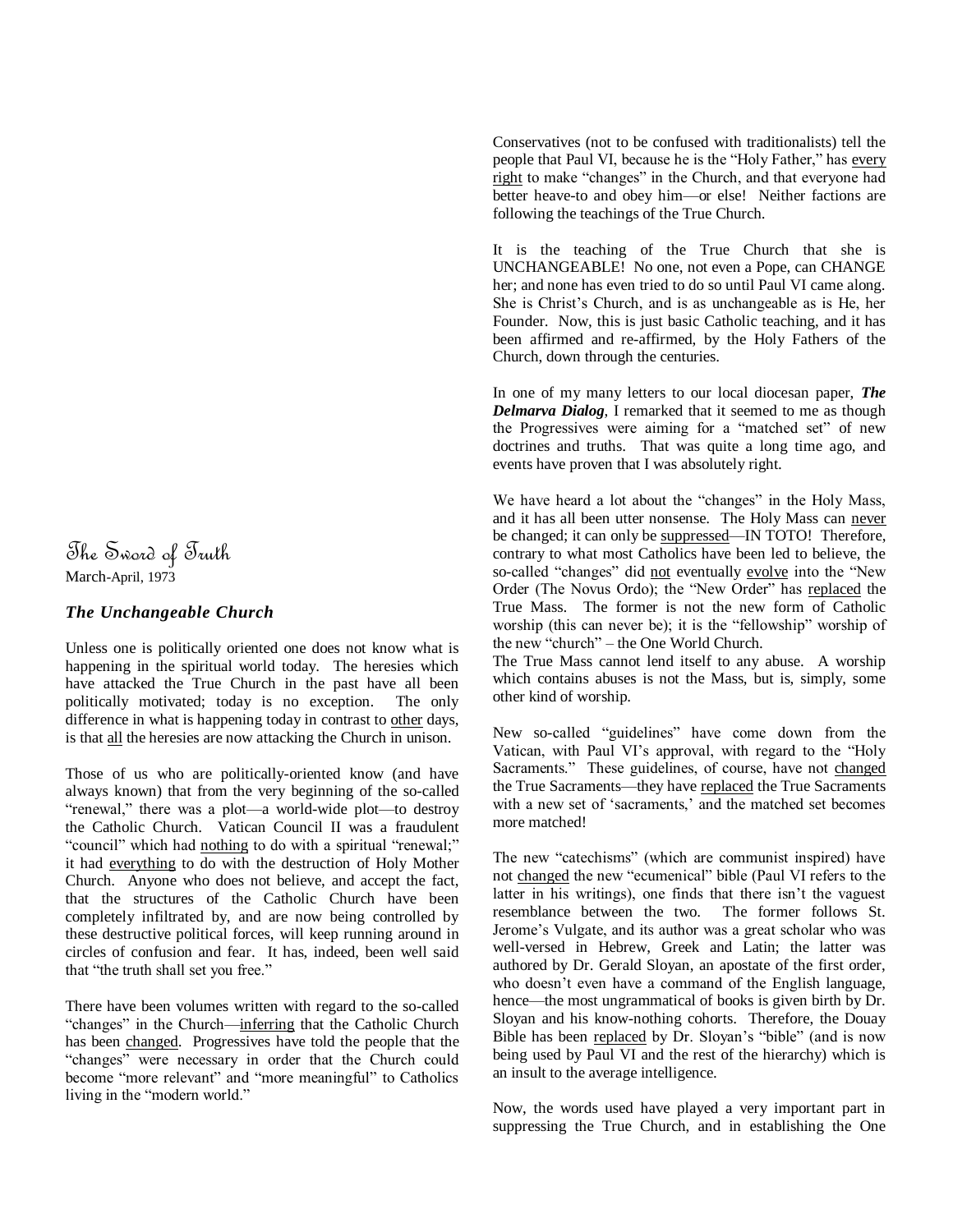World Church. When the word "change" is used, it gives the impression that something remains what it formerly was despite the changes. When the word "replaced" is used, the reader, or the listener, immediately realizes that something new has come into being. It is for this reason that the word "change" has been used; the better to lead the people astray. It helped quite a bit to continue to hang onto the word "Mass," when speaking of the "New Order;" this gave the Faithful the feeling that one Mass is as good as another—as long as Paul VI, the Cardinals, the Bishops and the priests kept saying that this was so.

"When the Mass is Suppressed, the Church is Suppressed"

Having replaced the True Mass with the "New Order" (a masonic term), the advocates of the new brotherhood church have suppressed everything since the Mass is the very heart of the True Church. This is why the world is writhing in evil, darkness and confusion.

The Holy Mass is the Perfect Sacrifice—of God, the Son (the spotless Host) being offered to God, the Father; only by the offering of the spotless host can the consecration take place. God, the Father, will be satisfied with nothing less, as told in Holy Scriptures, as follows:

―For it is impossible that with the blood of oxen and goats sin should be taken away. Holocausts for sin did not please Thee." (Hebrews; Chap.  $10: 4-6$ )

With these words, we are told that the Covenant of the Old Testament was to be replaced with the New Testament; the blood of animals was to be replaced with the Body and Blood of Jesus Christ, True God and True Man.

Continuing with the Holy Scriptures, establishing the Perfect Sacrifice of the New Testament, we hear these words; referring to the New Priesthood:

"And this is the testament which I will make unto them after those days, saith the Lord. I will give my laws in their hearts, and on their minds will I write them. And their sins and iniquities I will remember no more.

―Now where there is a remission of these, there is no more an oblation for sin." (Hebrews 16: 17-18)

The "New Order" is not the Perfect Sacrifice because its socalled "Offertory" is not Catholic since it follows the Jewish belief.

Just in passing, let us take a brief look at this one small part (but most important part) of what the Progessives (and Conservatives) refer to as a "change" when, in reality, it is an out-an-out replacement:

The True Catholic Offertory:

"Receive, O holy Father, Almighty and Eternal God, this spotless host, which I, Thy unworthy servant, offer to Thee, the living and true God, for my countless sins, offences and negligences, for all here present, and for all faithful Christians, whether living or dead, that it may be profitable for my own and their salvation to life everlasting. Amen."

The above beautiful prayer has been replaced by the following:

"Blessed are you (lower case 'y') God of all creation. Through your goodness we have this bread to offer, which earth has given and human hands have made. It will become for us the bread of life."

I have been a guest at the homes of quite a few Jewish families, and I recognize the "Jewish Prayer Before Meals" when I hear it—which is exactly what the above prayer really is!

Catholics have been taught by the Fathers of the Church that without the Perfect offering, the Consecration cannot take place, and any priest who is deluding himself into thinking that he is still effectuating the changing of the bread and wine into the Most Precious Body and Blood of Our Lord and Saviour, Jesus Christ, when he uses the Jewish Prayer Before Meals, has to think of himself as some sort of magician.

A priest consecrates only when he uses the right words; the right matter; and when he has the right intention. If any one of these three requirements is missing, the consecration does not take place. The words we use, tell God our intentions, and God certainly knows that the offering of the "spotless host" can never mean the same as offering "bread." The "Offertory" is a very important part of the Mass, and without the true "offertory," the worship becomes something other than the Mass.

Now as I write these words, I am well aware of the fact that many a Father X could take me up on this point, but this worries me not. We traditionalists are getting a little tired of having to prove that which we say is true; we are getting fed up with having to add sources to every statement which we write down, especially when these statements reflect the very basics of Catholic teaching. And so, if priests have any arguments on this score, let them go back and "hit the books" once more—they will soon see the truth before them.

The whole Canon of the Mass has been replaced with the optional "Eucharistic Prayers" (a Protestant term) and the "consecration" is the brain=child of a certain non-Catholic Professor Jeremias, who, by his own admission, does not believe in the Divinity of Christ. And so, in truth, the priests are not following in obedience to a Catholic hierarchy by reciting this "prayer," but are, in truth, following the orders of an unbeliever, Professor Jeremias, its author, who has sold the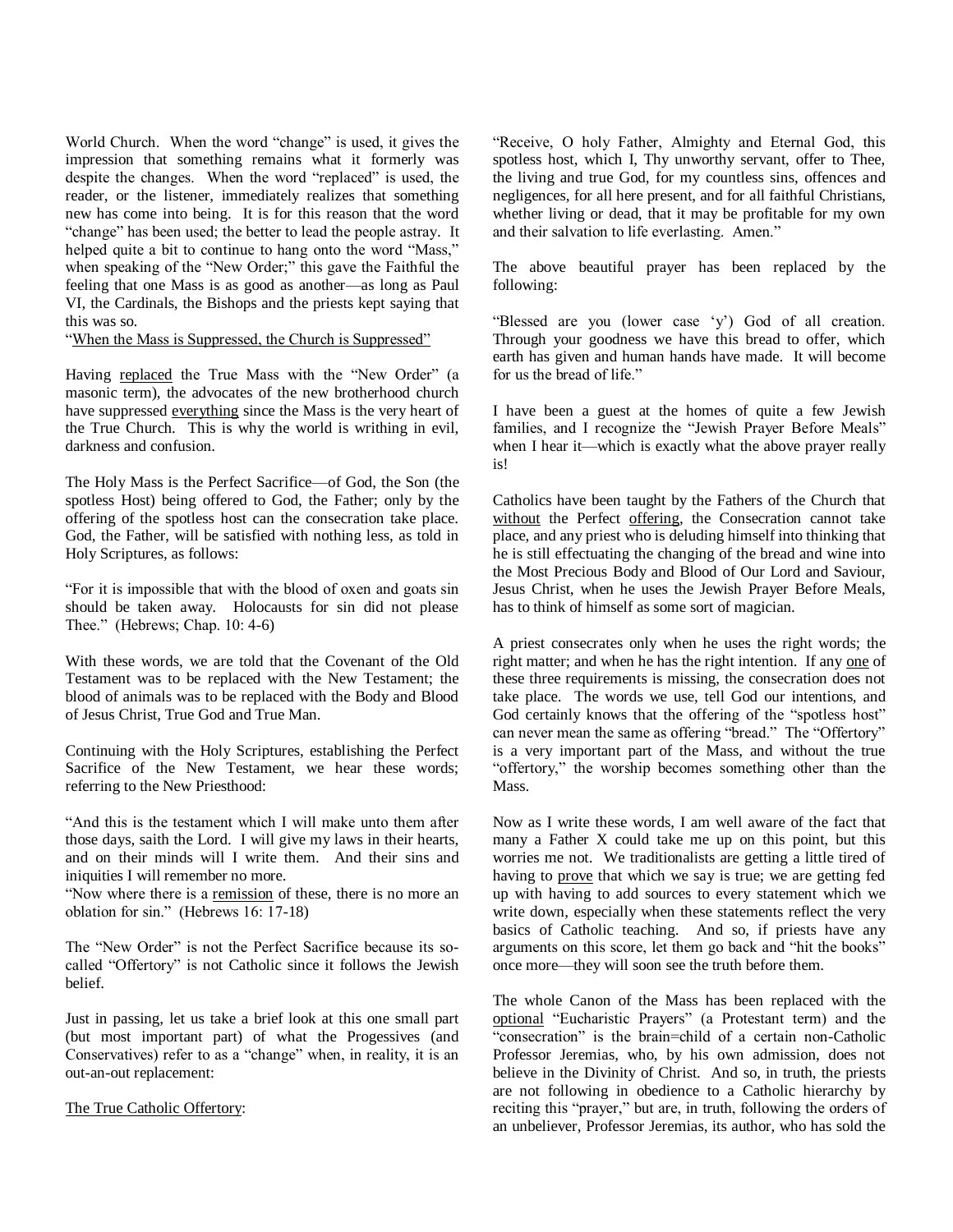hierarchy an heretical "bill of goods." There were many members of the hierarchy who did not need very much persuasion.

A priest who says the "New Order" (or whatever a "president" does) is degrading the priesthood which Christ has called "the salt of the earth." Let us see what I mean!

I refer to the new "Confession" which replaced the True "Confiteor," and wherein the priest confesses to "you, my brothers and sister." This replacement places the priest on equal footing with his "brothers and sisters," lowering the status of the former (who is the "Confessor") to the status of the former"Confessor" to the status of a penitent confessing to the people. Thus, the priesthood is degraded, and the laity is elevated to a stature which is not rightly its due. If the "salt has lost its flavor," it is nobody's fault but the priests' who have caused this terrible situation and, if the people have lost respect for the priesthood, the priests have only themselves to blame.

The "New Order" can be said, very comfortably, by any Protestant Minister—there is nothing discomforting to them in this "union in heresy." If my readers do not believe this, let them look around in the Protestant Churches around the country, and they will find those abominable "missalettes," the same ones which the new "people of God" use every week in our once-Catholic churches. I have calls from Episcopalians who are distressed by the fact that their "Book of Common Prayer" has been scrapped in favor of this "missalette" and well they should be distressed! Lutheran and Methodist leaders have also adopted it for their congregations. Some of us knew very well that this state of affairs would eventually come to pass, and that the only way that this plan could come to fruition would be to completely suppress the Catholic Church and to render her teachings inneffective.

The very fact that the "New Order" was authored by six liberal, non-Catholic churchmen should make the Catholics aware of the fact that this mish-mash of heresies can never be the Mass. The Mass was authored in Heaven, and it will always remain a heavenly worship of the Triune God.

### The Locusts

With the True Church suppressed, and not being allowed to function, the "abomination of desolation" has been set up in the once-holy places and Satan is "having a ball." How he must rub his hands in glee as he witnesses those, baptized into the truth, participating in his new "service" and singing, in lusty voices, the new "hymns" of the day. Obedience to the apostates has been his weapon. Without the Holy Mass he has had the way cleared for him to fill hell with souls because without the Holy Mass the world is left pretty much on its own, and under the control of his agents.

That Satan abounds in the world today there is no doubt. He was let loose through those "open windows" (Vatican Council II), fulfilling the prophecy of St. John's Apocalypse with regard to "the locusts" (Chapter 9). If one will read the Apocalypse (Douay-Version), one will find that when certain events are to take place as punishment upon the world, the Angels of the Lord are given signals to blow their trumpets:

"And the fifth Angel sounded the trumpet and I saw a star" (someone in high standing the Church) "fall from heaven"  $($ into apostacy $)$  "upon the earth, and there was given to him the key of the bottomless pit. And he opened the bottomless pit; and the smoke of the pit arose, as the smoke of a great furnace; and the sun" (The True Church) "and the air were darkened with the smoke of the pit. And from the smoke of the pit there came out locusts" (devils) "upon the earth. And power was given to them, as the scorpions of the earth have power."

And so, Catholics had better start choosing as to whether they wish to belong to the Catholic Church, into which they were baptized and which will bring them to salvation (even in the catacombs), or to the church of the antiChrist, the members of which will wear the mark of the Beast.

Let Catholics repeat the great prayer of the convert, Cardinal John Henry Newman:

―Lead, kindly Light, amid th' encircling gloom Lead Thou me on; The night is dark, and I am far from home, Lead Thou me on. Keep Thou my feet; I do not ask to see The distant scene; one step enough for me."

### A Saint Speaks

I have just received a book entitlted *The Hidden Treasure.* It is a book about the Holy Mass, its value, beauty and efficacy. Its author is the great St. Leonard. I would like to share, with my readers, his words as to what would happen in the world if ever the Holy Mass were suppressed.

Because the author is a saint of God, and because the Holy Mass is the Mass of the Saints, his words are inspired by the Holy Ghost, and can give my readers a much clearer picture of a world without the Mass than can I. Let us hear some of these beautiful words of St. Leonard:

"O treasure, how great! O treasure of love, how immense!"

"If the intrinsic wonder and glory of the Sacrifice move you not, be moved, at least, by the extreme necessity for its existence."

"If there were no sun to shine on the world, what would it be? All darkness, horror, barrenness, and misery supreme. And if there were not Holy Mass in the world? O unhappy race! We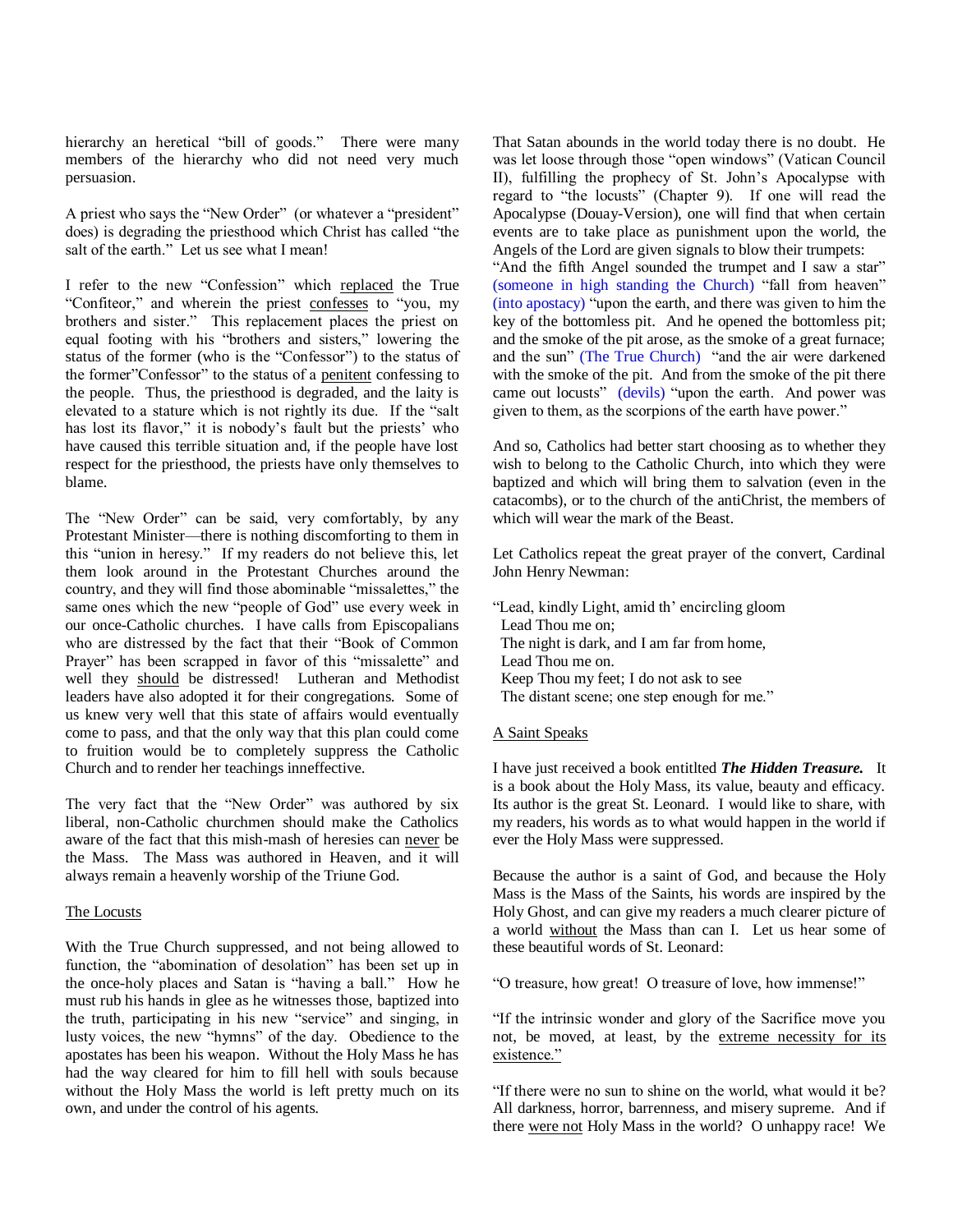should then be vessels empty of every good, and full of evil to the brim; we should be a mark for all the thunders of the wrath of God.‖ (anathemas of former councils and former popes).

St. Leonard goes on to tell us that God was much more severe with those of the Old Testament; that God will suffer much more abuse from those of the New Testament—as long as the Holy Mass is being continuously offered up to Him:

―How comes this? Why so great a difference in government? Are, perhaps, our sins of ingratitude more excusable than those of old? Quite the contrary! They are very much more culpable, since there is the addition of benefits so immeasureable.

"The true reason of a clemency so stupendous is the Holy Mass, in which is offered to the Eternal Father the great Victim, Jesus. Behold the Sun of the Holy Church, that scatters the clouds and renders heaven again serene!"

―Behold the heavenly Rainbow, pacifying the storms of Divine Justice."

―For myself, I believe that were it not for the Holy Mass, at this moment, the world would be in the abyss, unable to bear up under the mighty load of its iniquities."

"The mass is the *potent prop* that holds the world upon its base."

And again:

"Ah, then His compassion cannot resist the sight of the most spotless innocence of Jesus, and He feels as if compelled to calm our storms, and to provide for all our necessities.

―Thus without that thrice-holy Victim, Jesus, first of all bloodily sacrificed for us upon the cross, and daily since unbloodily upon our altars it would be all at an end with us, and each might say to the other, 'We part to meet in hell.'"

"Well may we, therefore, kiss our altars, perfume them with incense and holy sweets; and, what is more, honor them with the utmost reverence and awe since, through them, there cometh so much good."

And to the priests, whom God has made custodians of the Holy Mass, St. Leonard speaks thusly:

"And do you, O priests, join your hands in thanksgiving to the Eternal Father for having placed you in the sweet necessity of often offering to Him this Victim of Paradise; and still more, thank Him for the unbounded gain which you can gather from it, if you but be faithful, not only in offering it, but in offering it for the proper ends for which He bestowed a gift so precious."

We, who are now on earth, are certainly living under the terrible conditions as described in St. Leonard's beautiful book. Almighty God has allowed this treasure to be suppressed, and its Light extinguished from the world, as a punishment on a prideful generation because too few valued it enough to fight for it, with their very lives, if necessary!

Pray much, and God bless all of you.

Mary R. Lejeune 809 Lehigh Road Newark, Delaware 19711 March, April, 1973

The Sword of Truth The Sword of Truth The Sword of Truth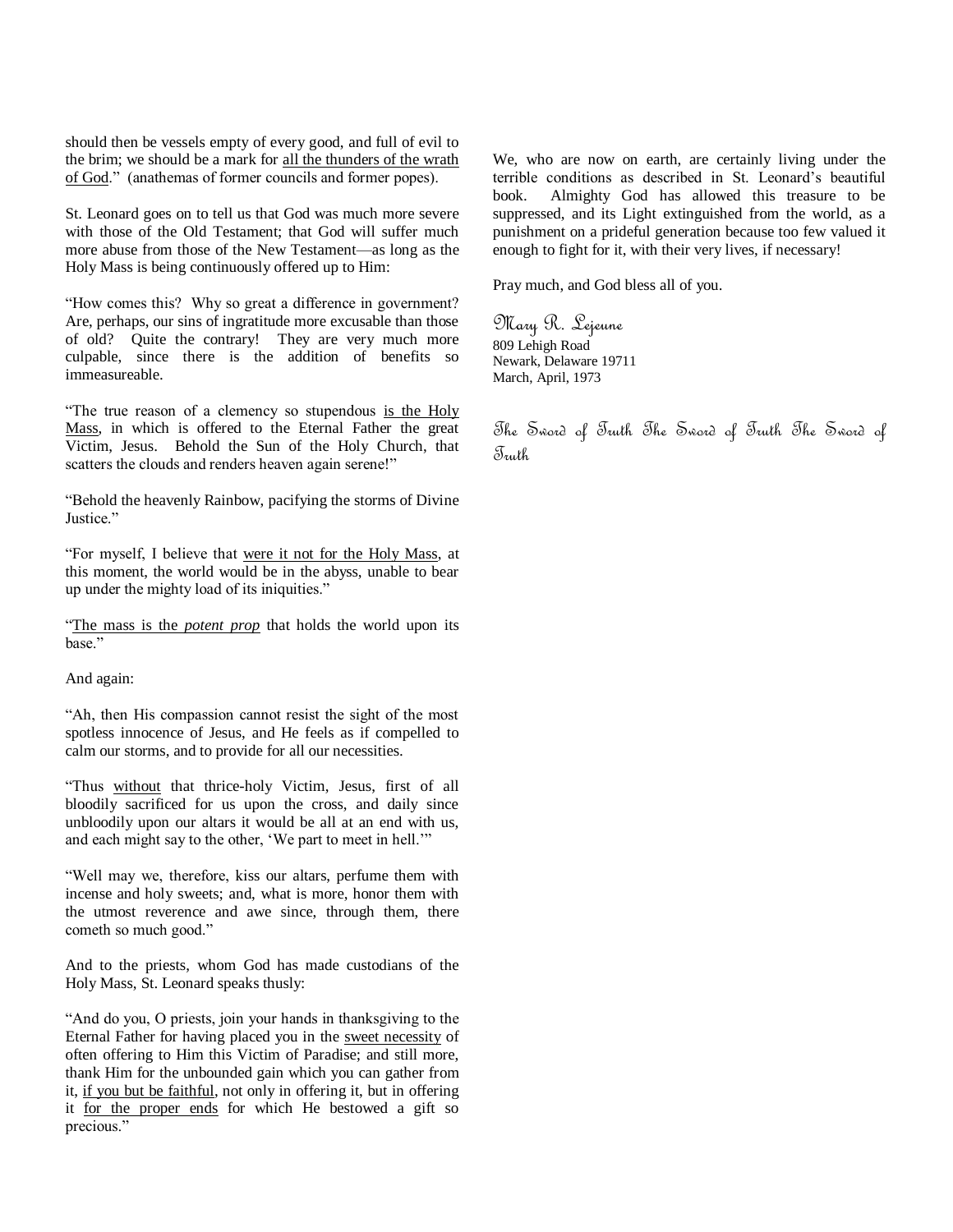The Sword of Truth May-June, 1973

## *Who is Paul VI?*

Catholics today, whether they realize it or not, have a host of spiritual problems confronting them; these problems must be solved if they wish to save their souls. If they are spiritually slothful, and choose not to arouse themselves from the slumbers of apathy long enough to admit that these problems exist, then they will place their own souls and the souls of friends and loved ones, with whom they come in contact, in dire jeopardy.

The first and foremost problem facing Catholics today is the fact that Paul VI is seated on the Throne of Peter, and demanding obedience from them as the "Vicar of Christ." If this one big problem can be faced and overcome, then all the other problems will be lessened, as far as individual souls are concerned.

First we must establish (and believe that the Holy Catholic Church is the only Church which teaches complete and true doctrine. Other churches were formed by humans who decided to choose which doctrine they would believe and which they would cast aside; thus they cut themselves off from the True Church, and set up their own churches. We know that the doctrines of the Holy Catholic Church are complete because Christ made sure that His followers would not be wanting for instruction. We know that the doctrines are true because Christ, her Founder, taught these truths to His apostles, and Christ, being God, could never teach error.

Whoever brings these truths into question is, in fact, saying that Christ could have made mistakes, and that man must take it upon himself to correct Christ. Now anyone who even suggests that Christ's truth be questioned, cannot believe in Christ's Divinity; they are suggesting that Christ was a mere man and fallible like the rest of us. Truth is absolute; there aren't any "gray areas," as far as truth is concerned. Truth does not have to be questioned since truth has already been established. It is by allowing the truths of the Catholic Church to be questioned in study groups, commission, etc., that the seeds of heresy are sown.

During Paul VI's so-called "reign" every doctrine and truth taught by Christ as absolute, has been questioned, and the pros and cons "discussed." All of this, of course, has been in flagrant contradiction to Pope St. Pius's great Encyclical, *Pascendi*, wherein he spoke out against the "modernists" and the innovators."

God, because He is of Divine mind, knew very well that the faithful would, from time to time, be ruled by weak Popes, and the Church's history is replete with them; these weaknesses were, for the most part, of a personal nature. This is why the Church has been placed under the care and guidance of the Holy Ghost Who, being also God, could never guide her into error. Whenever a Pope, possessing these personal weaknesses, came into power, they were usually surrounded by holy and brilliant Cardinals who counselled them in order that these personal weaknesses would not unduly harm the Church as a whole. Paul VI evidently decided that he could depend on his own powers since he has rid himself of all the brilliant minds which formerly guided the Roman Curia, and has replaced them with men whose "innovative" minds agreed with his own.

There have been approximately 35 anti-popes who have laid claim to the Papacy down through the ages. If one will study the history of the Church, one will find that the great St. Vincent Ferrer adhered to the antipope Peter deLuna, known as Benedict XIII, sincerely believing him to be the legitimate pontiff. Let us review this period of history.

―The Great Western Schism was not in the literal sense a schism; it was rather a division of opinions as to who was the legitimate successor of St. Peter. But it was a great disaster for the Church. The papal teaching and ruling authority, divine in its origins, giving spiritual light and life to the world, no longer shone with the brilliancy with which it has beamed upon the world for a thousand years. For thirty-eight years, the voice of authority was lost in a babble of contradicting voices. Neither the faithful nor the clergy could look to the papacy as the source of light and strength, but had to deplore the confusion caused by contentions for the supreme office.

Theology, science and culture, which had reached their culmination in the  $13<sup>th</sup>$  century, decayed; discipline was broken and relaxed, and piety declined.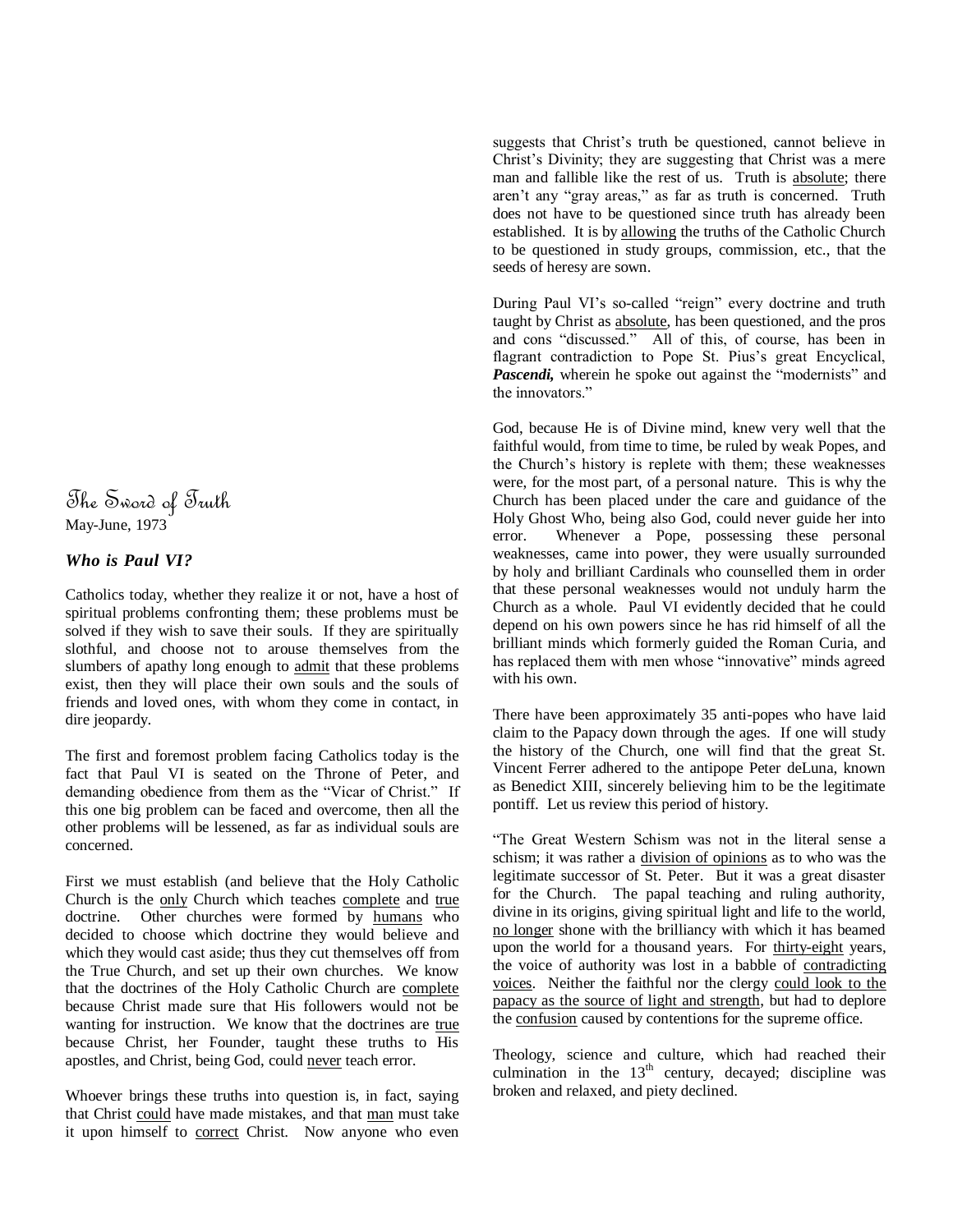The lives of the clergy no longer shone as brilliantly with learning and virtue as during the two preceding centuries.... Thus the lights of heaven were obscured, and the world was in semi-darkness during this period. There was no apostacy during this schism; no star (one in high standing in the Church) fell from heaven. But the Church lost much of her influence in directing world affairs along Christian standards, and she has never regained this lost influence."

(*Book of Destiny*– Bernard F. Leonard, *Imprimatur* Bishop Jos. M. Mueller, Bishop of Sioux City, Iowa, January 26, 1956.

Of course, St. Vincent awakened to the fact that Benedict was not a true Pope, and went on to become a great saint of the Church. The *Book of Destiny* tells us that this was the time of the 'four scourges' of the Apocalypse. The world has come a long way since then, as far as the Apocalypse is concerned.

Now, if we are true Catholics, we must not be vindictive when speaking of Paul VI. It matters not to us that he never attended a seminary nor that he is a product of his family background and training. It matters not to us that he is both an utopian and a pragmatist of the first order (and he is). What does matter to us is the absolute fact that we must save our own souls, and as many other souls as we possibly can, by adhering to the teachings of the True Church, even if it should cost us our very lives. And so, with as much charity as we can muster, considering the salvation of so many souls is at stake, let us continue.

When we speak of someone as being the Vicar of Christ, we mean that he represents Christ on earth and, therefore, he must speak and act as Christ Himself would speak and act if He were still with us here on earth.

Catholics must decide very soon whether or not they will continue to follow Paul VI's "promulgations" or whether they will try to "hold fast to the truths" by engaging in much prayer and study and by using the reasoning powers which God Almighty has given them. If Catholics pray enough, they will be given the "light" to know what to do; if they are too busy to pray (I hear this all the time), then they are too involved with things of a secular nature–things which are passing–and are ignoring the things of God which are for eternity. If Catholics will take the time to study and compare the teachings of the True Church with what is being taught today, they will find the truth; if they do not take time to study and compare, they will remain in spiritual darkness and will continue in confusion. It was St. Thomas Aquinas who stated that the "reasoning powers‖ have a great deal to do with coming to grips with one's conscience. The majority of Catholics possess a reasonable amount of intelligence (and many possess a very high degree of intelligence). If they choose not to use this intelligence for the things that are of God, then they are not using this intelligence for the purpose for which it was given

to them. We must return all things to God; even our very minimal talents, and He will, someday, ask us how we used these talents in bringing souls to eternity. I will allow my readers to make up their own minds about Paul VI; I will state some facts.

First, we must establish whether or not it could be possible that 285 Popes (speaking in Christ's name) could affirm and re-affirm each other's teachings on the True Church (which is Apostolic), down through the ages and then that Paul VI could come along and refute those teachings (by promulgating contradictory orders) and still be a true Pope? I hope my readers will give this much thought.

Let all those who defend Paul VI as a suffering 'holy father' find for me anywhere in Catholic history a true Pope who has worn the Ephod of Caiphas (the insignia of the High Priest) at Yankee Stadium, or of a true Pope who has carried the masonic "bent" cross. Let them find me a true Pope who has replaced the Holy Mass with a "fellowship" worship and who has replaced the Holy Sacraments with "do it yourself" rites. Let them find me a true Pope who has allowed the true catechisms to be replaced with Jewish-oriented books, whose teachings make a mockery of Christ's Passion and, indeed, all of His teachings. Let them find me a true Pope who has allowed all the doctrines and truths of the Holy Church to be "discussed" and brought into question by a bunch of miniminded spiritual con-men whose intelligence would seem to be less than average.

They will search and search and they will never find me such a Pope! They will never find a Pope who has stripped Cardinals of their right to vote, insinuating that these men, (who, by the way are the most learned among the Cardinals), 'because of their age have become doddering old nincompoops by whose judgment as far as choosing a Pope is concerned would be less than rational.' They will never find a Pope who would allow "interfaith" discussions, "interfaith" worship and communion and a relaxing of the divorce laws, among other things.

Let them try to find me a Pope who would make all kinds of "deals" with the enemies of the Church, or a Pope who would congratulate six liberal non-Catholic "theologians" for having done such a wonderful job of putting together his new "mass." If Paul VI's defenders can't find me such a Pope, then let them try to find me one who has appealed to the faithful to compromise with their faith so that there could come about a "union in heresy" with those of other beliefs.

Now Paul VI has done or allowed to be done all of these things. As we read and study the great Encyclicals of former Popes, and the teachings of former Councils, we find that said teachings have all been ignored, in Paul's utopian dream of a "one church," the fulfillment of said dream to be accomplished–not according to the plan in Holy Scriptures (Paul uses the 'new bible) which is the Divine Plan, but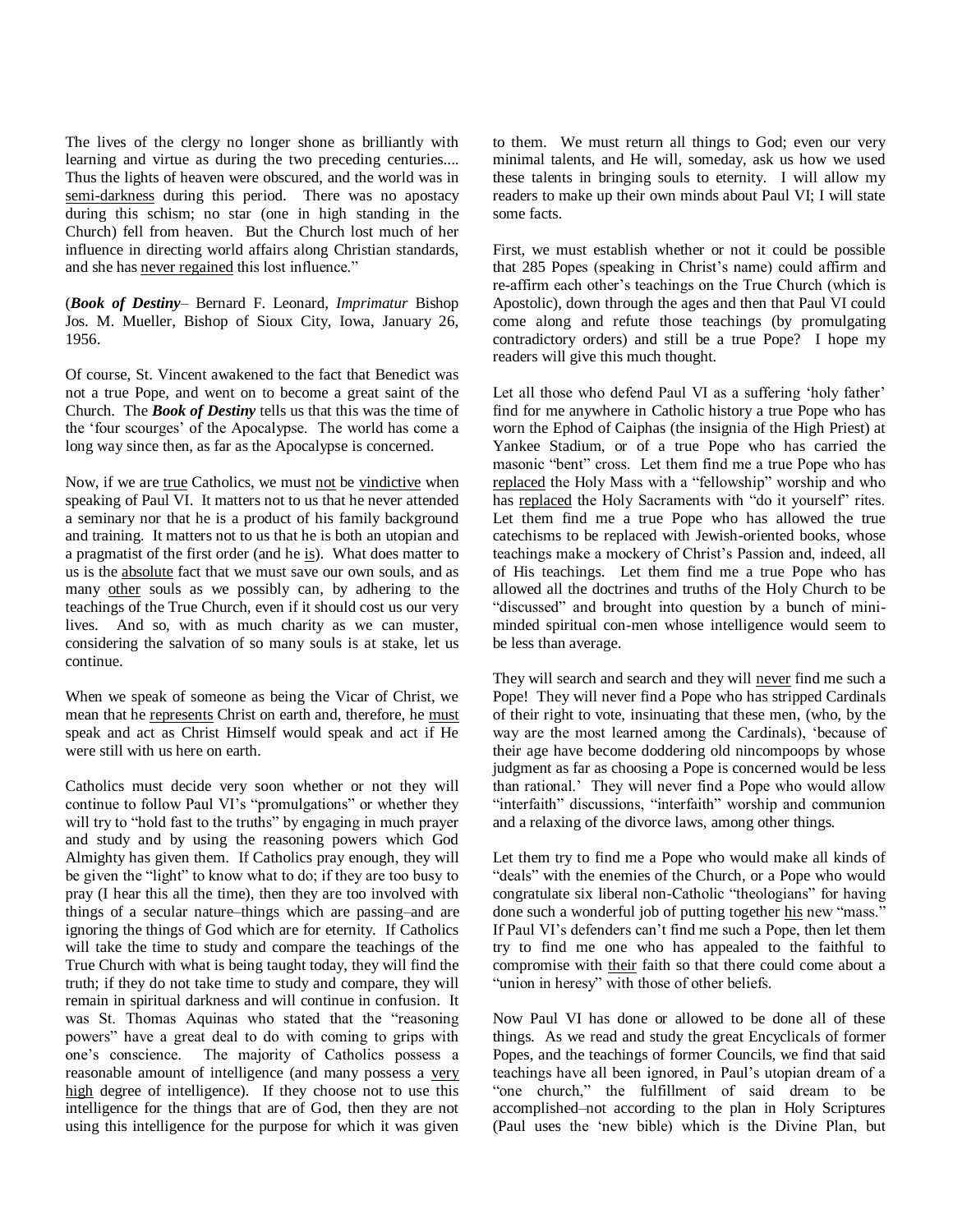according to the plans of humans whose messianic thrust overpowers their faith and their good sense. Let us listen to the teachings of some of the former Popes on the subject "that all may be one:"

"It will be opportune to expound and to reject a certain false opinion which lies at the root of this question and of that complex movement by which non-Catholics seek to bring about the union of Christian Churches. Those who favor this view constantly quote the words of Christ "That all may be one" and that "there shall be one fold and one Shepherd" in the sense that Christ merely expressed a desire or a prayer which as yet has not been granted. The Church, they say, is of its nature divided into sections composed of several churches (Vatican Council II teaches this exact same thing), which still remain separated, and although holding in common some articles of doctrine, nevertheless differ concerning the remainder; that all these enjoy the same right (the doctrinal differences must be set aside). These who strive for the union of the Churches would appear to pursue the noblest of ideals in promoting charity among all Christians. But John, the Apostle of Love, strictly forbade any intercourse with those professing a mutilated and corrupt form of Christ's teachings. If any man come to you, and bring not this doctrine, receive him not into the house, nor say to him, God speed you.' (John 11:10). It is clear why this Apostolic See has never allowed its subjects to take part in the assemblies of non-Catholics. There is but one way in which the unity of Christians may be fostered, and that is by furthering a return to the one true Church of Christ of those who are separated from it–it is chiefly by the bond of ONE FAITH that the disciples of Christ are to be united. (emphasis added)

### (Encyclical *Mortalium Animos* of Pope Pius XI

Keeping in mind, the above Pope, speaking as all Popes before him have spoken (in Christ's name), let us listen to what Vatican Council II has to say, as follows:

―Promoting the restoration of unity among all Christians is one of the chief concerns of Vatican II. Undoubtedly, the differences that exist in varying degrees between them and the Catholic Church–whether in doctrine or in discipline–do indeed create obstacles to full ecclesiastical communion (we now have "inter-communion"). Nevertheless, all those justified by faith through Baptism (they don't say all who believe and are baptized") are incorporated into Christ. They therefore, have the right to be honored by the title of Christian, and are properly regarded as brothers in the Lord by the sons of the Catholic Church. *(Decree on Ecumenism).*

Now, of course, this is downright and incredible heresy. A Catholic is one who accepts all of Christ's teachings–not just a part of them. Christ, Himself, said that, "He that believeth and is baptized shall be saved." Now, let us listen to Pope Pius

XII, in his Encyclical, *The Mystical Body of Christ,* as follows:

―Only those are to be included as members of the Catholic Church who have been baptized and profess the true faith."

Pope Leo XIII, in his Encyclicals *Satis Cognitum (The Unity of the Church)* and those who would be united to Christ, gives a thorough understanding of true unity, and the way this true unity must be brought to fruition. His words are pure gold:

Let us hear Paul VI's words on "unity," clearly refuting the teachings of past Popes, he speaks of a thought that dominates him, as follows:

"What is this thought? It is the unity of the Church."

"It takes hold of us, dominates us. "Unity. Immediately it imposes itself on account of its logical and metaphysical (there he goes with his liberal lingo) force. It refers to the Church, that is to mankind" (*mankind*, to Paul, is the Church); "it holds us spellbound because of its theological depth" (all those discussions). "Then it torments us because of its historic aspect" (and it should) "yesterday and still today, bleeding and suffering like that of Christ crucified" (a little traditional innuendo always helps). "It reproves us and awakens us, like the sound of a trumpet, calling us with the urgency of a vocation" (his messianic thrust is showing), "which becomes relevant and characteristic in our times. The thought of unity irradiates over the world scene, scattered with the magnificent"  $(?)$  "Rent limbs and the ruins of so many churches."

What, might I ask, is so magnificent about rending the Catholic Church limb from limb–which, of course, has been the effect of his 'ecumenism?'

Then he continues:

"All of them" (those rent and ruined churches) "are now invaded by two conflicting forces, in a moving tension; one centrifugal (from the center), "fleeing in its pursuit of autonomy, toward schismatic and heretical goals (those are the traditionalists about whom he is speaking); the other centripetal," (towards the center), "demanding with reborn nostalgia" "The recomposition of unity. Motherly and fearless, Rome certainly not faultless" (not to Paul who is still searching for a perfect church), "and burdened on her own account with immense responsibility, stubbornly affirms and promotes this unity" (he said it, I didn't) "as her duty, smacking of witness and martyrdom." "It is the authentically ecumenical and unitarian force which is seeking its principal and its center."

(General Audience, January 24, 1973)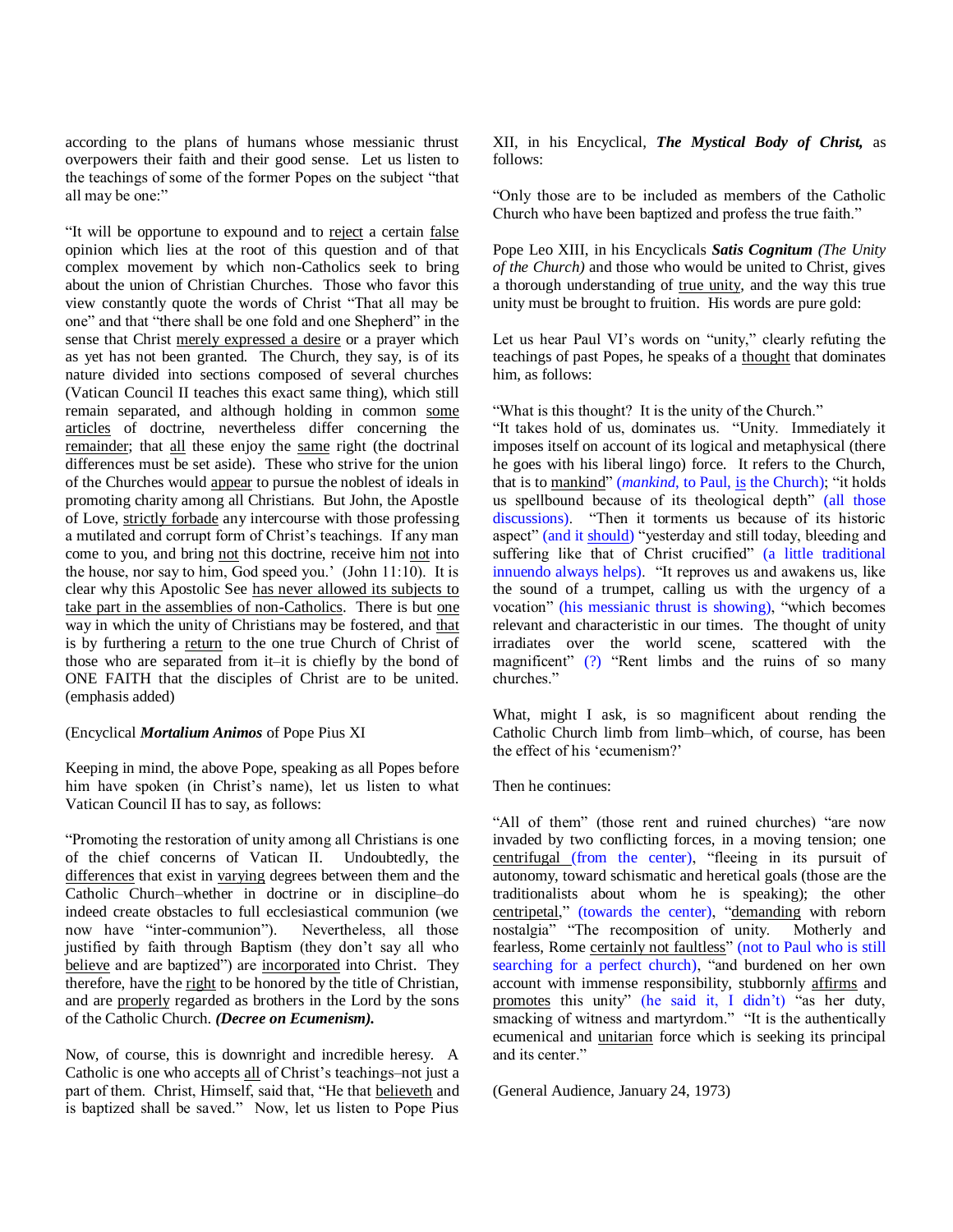So, he moans that we traditionalists are moving away from his church, and rejoices that non-Catholics and the new "People of God" are joining forces in the center. Think very hard about this, my readers, think very hard.

Paul VI continues to speak of "unity:"

"And again it reverberates, this thought of unity, in the conscience of so many thoughtful, religious souls, raising in them a spiritual problem" (only traditionalists have this problem); "how to I respond to this imperative of unity?"

After pronouncing the words, "I believe in the One, Holy, Catholic and Apostolic Church" in order to give the speech a little dash of Catholicism, he then quotes the heterodoxical words of *Lumen Gentium* of Vatican Council II, as follows:

―By her relationship with Christ, the Church is a kind of sacrament, or sign of intimate union with God, and the unity of all mankind."

And then he goes on to tell his real conception of "unity.."

"I BELIEVE IN THE ONE CHURCH. Today, in fact, we are engaged in celebrating the Week of Prayer for Christian Unity, and in this particular period Christians all over the world pray to the Lord Our Father than the ecclesial unity which we profess in the Creed (his creed) may be realized concretely and visibly in our lives." (God has His own plans).

#### And again:

―Unity, which is a real gift from Christ, develops and grows in the concrete situation represented by the lives of Christian communities. Understanding of the important role of the particular churches, was clearly formulated by the Council." (Every little parish had to get into the act.).

Reading Paul's words and being able to digest them and understand them, is much like digesting and understanding all liberal writings. Liberals have a language all their own–they say the words with which we are all familiar, but the words do not mean the same–they must be interpreted in the light of the mind of the author of such writings. When Paul speaks of the "universal" church, the people find nothing wrong with this word since they have been taught that the Catholic Church is "universal." But Paul VI is still searching for that perfect, man-made, "universal" church which will match his own utopian dream. You do not believe me when I say that he, Paul VI, who sits on the "Throne of Peter," is still searching? Let him tell you about his search, himself:

"We moderns, trained to think"  $(?)$  "Are particularly predisposed to this mystification, this idolatry; we made every desire, every ideal abstraction of unity, of truth of goodness,– every conception, real though it may be, of happiness, power,

art, beauty and love–we make them a supreme good, an absolute that dominates us. And above man, supposing we arrive at the threshhold of the religious world, is our search finished, we repeat?"

And then we have his answer:

"No, we answer. It rather begins on a new plane, in a new kingdom."

And then he quotes some nonsense from the pen of the late Zionist Jew, Abraham Heschel

Paul VI speaks pure, unadulterated heresy:

―So the search continues. And, as you know, in an ocean of truths and mysteries. In a drama in which each one has his own part to play. This is life. Can it be exhausted in this temporal existence of ours? No. In spite of the immense light of our Catholic religion, the search and expectation of further revelations are not complete; on the contrary, they are still at the beginning. (Teneral Audience, January 31, 1973)

So Paul VI is still searching and expecting further revelations; he does not believe that Christ taught a complete and absolutely true doctrine to the apostles. Paul's search and expectations explain why he has allowed study groups to congregate and tear these complete and absolutely true doctrines to pieces. This is why he sometimes quotes the statements made by former Popes, as though he really accepted them without question, and then goes on to turn the whole subject over to some "commission."

Paul VI approved, without any question, every word written in the documents of Vatican Council II. And yet, we have the Bull *Execrabilis*, as written by Pope Pius II, to warn us that any council which would try to change the thinking (and beliefs) of the faithful, through its teachings, is null and void. Pope Pius II stated this in no uncertain terms–‗loopholes' for misunderstanding are non-existent. Anathemas (curses) were invoked and were numerous which were to be brought down upon the heads of anyone who dared to promote such a council, engage in such a council, or who would promote its teachings. We see the effects in the world today.

The Vatican Council II, through its teachings, has torn Catholic consciences apart (especially those of our priests); it has made a mockery of the True Church; and has exposed the Church to ridicule through the mouths and pens of those who would destroy her. We have all seen the "fruits" of said council; this is all the proof we need that it was a fraud.

Through its teachings, Vatican Council II has replaced the true teachings of the Church with regard to Judaism, with one that is more tolerant of the feelings of Paul's Zionist friends.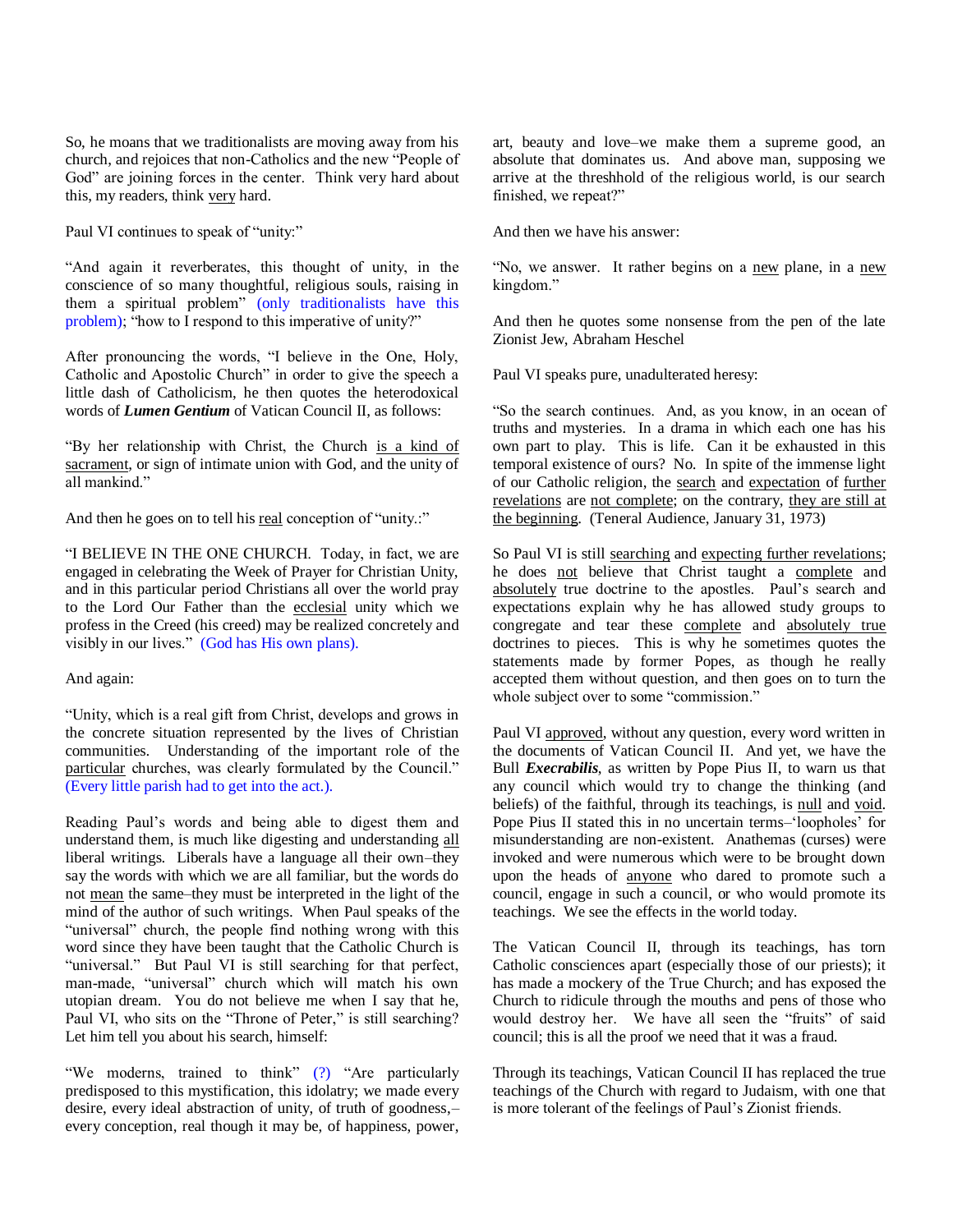Through its teachings, Vatican Council II states that the Jews living today are not responsible for the acts committed by their forefathers with regard to Christ. But Vatican Council II is absolutely wrong in this respect. The Jews themselves brought down the curse of God upon succeeding generations of Jewry:

―And Pilate, seeing that he prevailed nothing, but that rather a tumult was made, taking water, washed his hands before the people, saying: ‗I am innocent of the blood of this just man; look you to it.' And the whole people answering said: 'His blood be upon us and upon our children." (Matthew: 27:25)

The late Dr. Jules Iaacs, a friend of both Paul VI and the late Cardinal Bea, was an advisor at Vatican Council II, and his advice greatly influenced the wording of this particular document. It was he, who, in his writings, has accused St. Matthew of being a liar, St. John Chrysostom is a delirious theologian, St. Augustine falsifies the facts and even Pope St. Gregory the Great did not escape his scurrilous pen! (*Judaism and the Vatican,* Vicomte Leon de Poncins). Paul VI approved this document on Judaism which reverses Catholic thinking on the subject. With friends such as the Drs. Abraham Heschel and Jules Isaacs, one can understand why!

Now with all of what has been said previously, the real tragedy of all this is that the Holy Mass has been suppressed and a new "rite" substituted in its place. Paul VI has approved of this because said "rite" is nothing more or less than that which he suggested while he was still Archbishop of Milan, in direct conflict with the Encyclical of Pope Pius XII entitled *Mediator Dei.* (See *"A Revealing Pastoral"* written by W. F. Strojie, a copy of which has formerly been sent to all my readers).

Paul VI is searching for that massive "church" wherein all would come to the center (under him) and we, the traditionalists, are a veritable thorn in his side. We, the stubborn ones, have refused to obey him; we have spoken out against him; we have told the people the truth about him; and we worry him. His lament is that, if only the dissidents (those moving away from the center of his church) would try his "union of heresy," they would soon find happiness. But traditionalists will have none of it.

We are what we are, and what we were from the moment of our baptism into the True Church, and Paul is not going to change us by dangling little traditionalist "tid-bits" before our eyes; we understand his language only too well. We do not have to search; we have already found the complete and true Church.

Paul VI has the majority–he must have or they wouldn't be attending his "fellowship" worship; he has, although reluctantly at times, the conservatives, (who should know better); he does not have the traditionalists.

The traditionalists have chosen to go into the "catacombs" wherein the glorious and beautiful Holy Catholic Church, her heart still beating strong with the Blood of Christ, reposes. She, and her lonely remnant, await the day when the Holy Ghost will bring her out of the eclipse into which she has been thrust–to arise more glorious and more triumphant than ever before in her history.

The healing of a few scratches on the human body does not require the services of a great surgeon; the healing of a body which has been torn limb from limb and left bleeding to death, is looked upon as something of a miracle and there is great rejoicing as the patient recovers as the result of the medical skill afforded said patient.

So, too, with the beloved Church. A few scars down through the ages required holy men and women, with God's help, to render her tender care, and she rose again each time. But now it is quite different.

The Church, herself, does not require a healing; it is the souls of her children which will require the medicine of The Divine Healer, through chastisement. Let us pray to this Divine Healer that He may make His medicine, through the merits of His Passion, less bitter than His Justice requires, and let us leave Paul VI in His hands, praying that God will be merciful to him.

Pray much, and God bless all of you.

Mary R. Lejeune 809 Lehigh Road Newark, Delaware May–June, 1973

The Sword of Truth The Sword of Truth The Sword of Truth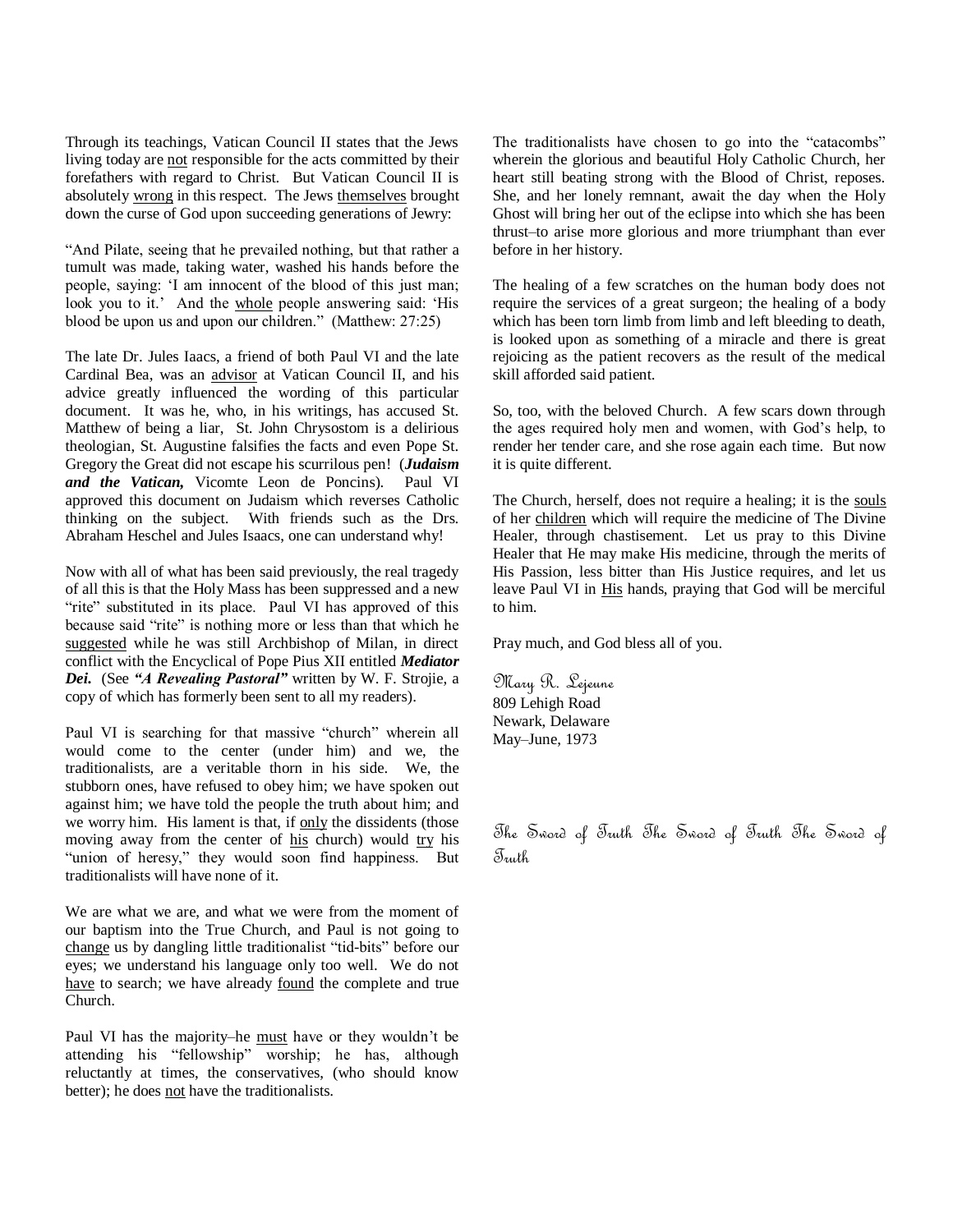# The Sword of Truth March–April, 1974

## *An Insight Into The Great Apostasy*

All arguments, which claim validity for the Vatican Council II, are worthless. They are worthless because the great Bull *Execrabilis,* written by Pius II (and about which I wrote at some length in my May-June 1972 issue) has declared all such "councils" worthless. The anathemas (curses) attached to said Bull have come down upon the heads of all those who planned said "council" on those who participated in it in any way; on those who have promulgated and defended its teaching; and on all those who have accepted, as truth, the heresies contained in its documents.

Since the "New Ordo" was conceived and given birth at this heretical council, all priests who have accepted it as still being the True Sacrifice of the Mas, who have defended it as being such and who have exhorted the people to accept it are in the state of apostasy. Apostasy takes away the grace of the Holy Ghost from the souls of those who have the unhappiness to fall into it, and because of this emptiness of grace such souls become blinded to the truth in all things spiritual. As the great majority of our priests accepted the 'teachings' of Vatican Council II, in the very beginning their souls became weakened and each succeeding compromise resulted in further loss of grace. It was their acceptance of the "New Ordo" which resulted in their complete apostasy, and caused the "abomination of desolation" to be "set up in the holy places." By their acceptance of the "New Ordo," they case aside the True Mass and since the latter was inspired by the Holy Ghost (Who is God and cannot contradict His teachings of almost 2,000 years) these priests have set the wills of their apostate bishops (and their own) above that of the Holy Ghost. It was He Who baptized them and nourished a vocation to the Priesthood in their souls, and it it was He Who ordained them, consecrated their priestly hands, enlightened their minds, imparted untold graces to them, and Who stamped the mark of the Priesthood upon their souls never to be erased. The Holy Ghost does not treat ungrateful priests lightly. Since He is the dispenser of grace, He can also quickly take it away–in the exact measure as He had dispensed it. With the souls of these

priests now emptied of these rich graces, one can easily understand that they are, today, giving such strange and silly answers to relatively simple theological questions and why, when they are driven into a spiritual 'corner' by ordinary members of the laity, they invariably resort to using the term, "I must obey my bishop." The result has been that the laity, who have stayed with the True Church, have engaged in much prayer, and have become informed, and they know more today about the ways of God than do the great majority of priests.

Evidently, it is very hard for some members of the 'remnant' to understand why the great majority of priests have accepted the fraudulent teachings of Vatican Council II. These good people, through correspondence, tell me how close they had been to these priests for many years, and how much comfort and guidance the latter had afforded them in happier times and debating with them, all to no avail. As far as these priests are concerned, the 'remnant' might as well put away the pans and save their breath.

"Let them alone; they are blind, and leaders of the blind." (Matt. 15:14)

I must also remind the 'remnant' that there is an "occasion of sin" involved here–we are not allowed to pursue a course of action which we know, from past experience, will result in further bitterness and anger. Because we, of the 'remnant' have found peace of conscience, we want others to obtain this peace also, and I can easily understand the zeal in some hearts to want to save these priestly souls. God has, to be sure, committed His faithful to spread His Truth (Spiritual Works of Mercy), but He has never given us any mandate to save the whole of Catholicism. We are (and we must keep this in mind) lay people, and God knows our capabilities as far as saving apostate priests is concerned. He also knows, better than any of us, the strength of the enemy. We can only do the best we can by spreading the truth to individual souls with whom we come in contact and by showing them good example. If these souls do not accept the truth, then we must not blame ourselves; we have tried but we cannot give them grace and this is what they need. We leave these to God and continue in much prayer, trying to give as much hope and comfort to other members of the 'remnant' in order that they will remain strong in the faith.

A few other readers insist that "the Church will come back" since "she has been through this many times before." Nothing could be further from the truth. Let me explain.

Because His priests betrayed Him, almost to a man–God's wrath must be vented upon the world and there is no turning back now. Why would the Omnipotent God save man from His "Great Chastisement" when man has perpetrated (and tolerated) so much evil in the world and when His Own priests have mocked Him by folding their consecrated hands and allowing the people under their charge to be deprived of the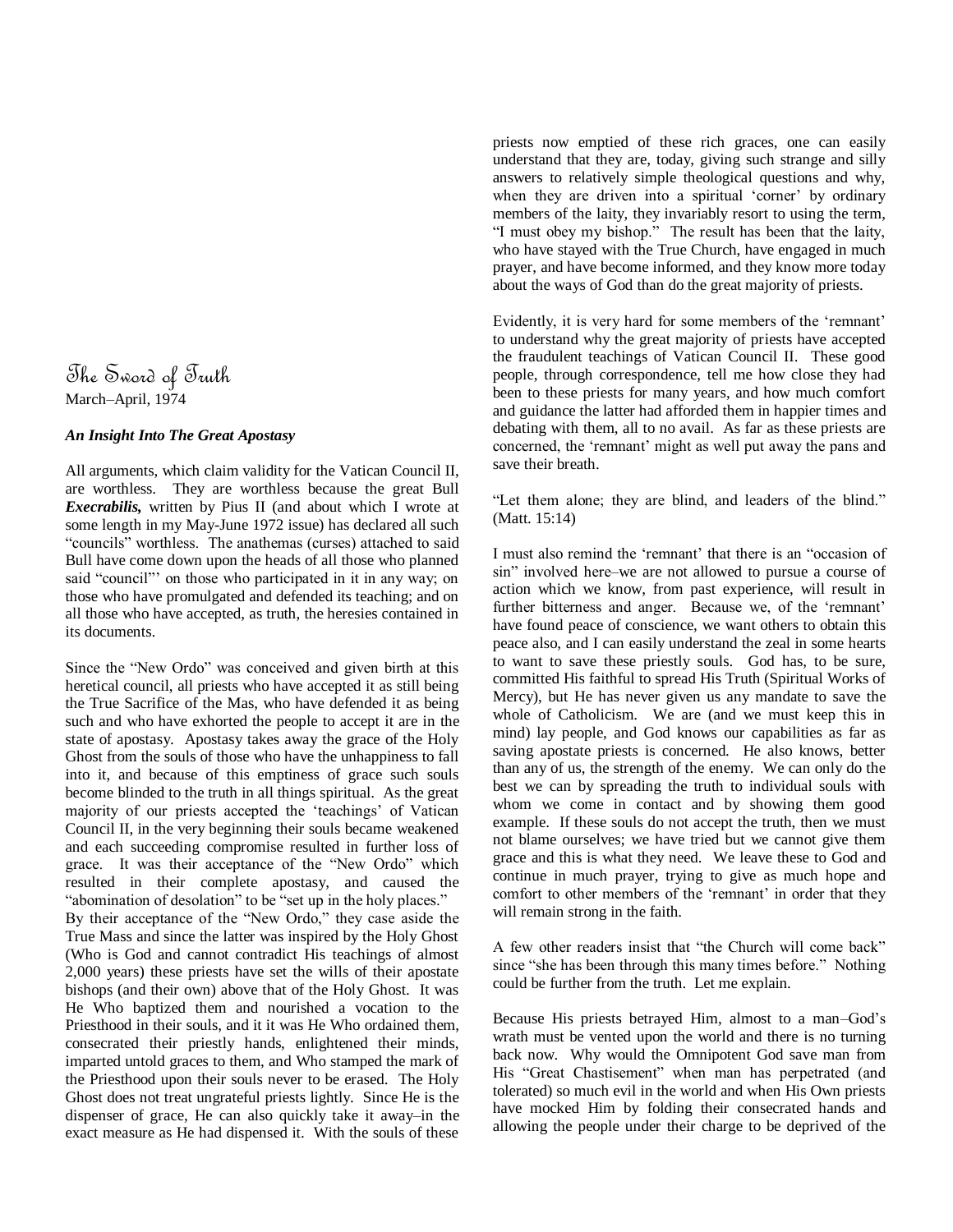great means of atonement which is the Holy Sacrifice of the Mass? As the True Mass was replaced and removed from the Altars of Sacrifice, the last glimmer of light went out of the world and man was sent on a downward plunge into the darkness of his own resources.

The majority of Catholics–priests and people–did not value the True Mass. They proved this to God when they refused (out of spiritual slothfulness) to defend it when it was threatened. They chose to accept a cheap grade of "brass" (the New Ordo) in exchange for the pure "gold" (the True Mass) which they already possessed, thus causing all the anathemas to come down upon the already sinful world. And so, God allowed this treasure to be taken away from them. He will never send the True Mass back into this sinful world; the world must first be cleansed.

When one states that "the Church has been through this many times before," he or she has not studied Church History too well. The Church has never been through this before. In other trials, men were inspired by Satan to attack the Church, but he, himself, was bound in Hell. Today, Satan is loose upon the world and is leading the attack right from the heart of the Church, which is Rome itself.

Never before has there been the "Great Apostasy" among the priests. The Church suffered from mistakes made by weak popes, and she has never been able to depend upon her bishops–they always were the first to fall–out of cowardice. But she has always had a great number of mere priests upon whom she could depend; there is a long list of "priest-martyrs" from all corners of the world to prove this statement. Let me give my readers an example.

For over 100 years, the Irish were persecuted by the English tyrants and all religious practices were banned–under pain of torture or death. It was the humble and courageous priests who kept the faith going by acting as itinerant priests–going from house to house in various disguises, under the cover of darkness. Many of the faithful paid with their lives rather than betray these priests, and showed their love and respect for them by referring to them by the beautiful Gaelic expression "anam-chara" which, when translated, means "soul-friend." It was an era during which priests and people, souls joined together in the glorious faith, took cover under the Cross of Christ. My own ancestors by the name of Dunne were among them. If these great souls, especially the martyrs, are watching what is happening to the faith in the Irish Republic today, they must indeed be "calling for vengeance," as is recorded in Holy Scriptures. Let us now return to the present times.

Unlike the ordinary lay people, priests are supposed to have had specialized training in theology and philosophy and in all the ways of God. Bu as so many fell into apostasy so fast, it is not at all impossible to believe that this training was not so specialized as the laity had been given to understand. How else can we account for a situation wherein many of these priests were unable (even in the very beginning) to sort out heresies from truth contained in the documents of Vatican Council II? I know that this weakness was present because I discussed said documents with hundreds of priests during the years 1965-66, carrying my copy of documents around with me wherever I went. The Father "X" priests would, The Father "X" priests would, invariably, tell me that "they" (the liberals, I presume) had "gone too far" and that the documents never "condoned such innovations." I would dutifully take my copy in hand and point out to said priests the chapter and even the page wherein these "innovations" had very definitely been approved. It is understandable, perhaps that the ordinary layman might miss the heresies buried amidst the flowery phrases, but we have the right to expect more–much more–from our priests who are supposed to be the guardians of so many precious souls.

What were these priests taught in these seminaries over the past three or four decades? And when these priests took the "Anti-Modernist" oath, did they really realize the great responsibility they were assuming as they called the Great God down from the heavens to witness this oath? Had they been thoroughly made aware of the dangers (and the tactics) of ―modernists‖ and had they studied–really studied–*Pascendi* by Pope St. Pius  $X$ , in which he tore the "modernists" to shreds? Considering all the blank stares I received from these priests when I mentioned *Pascendi* (and *Quo Primum*) to them, I have my doubts. Or it may have been that the apostasy had already erased these great promulgations from their minds.

It is common knowledge that the heretical "teachings" of Jungmann (and others of his ilk) had permeated the seminaries for many decades. How many seminarians who later became priests, had been tainted by these unCatholic teachings? I suppose we will never know, but these are questions which we must ask ourselves (casting our emotions aside), as we examine the "Great Apostasy" which has caused so many innocent members of the laity to have lost the faith.

I know, for a fact, that some young men enter seminaries, and go on to be ordained priests, due to family pressures. I know, personally, several families who have put pressure on their young men. Some stayed on to become priests, and others (no doubt these listened to the Holy Ghost) came out of the seminary, sending their families into shock–mostly out of pride.

Several priests have told me that they joined the Priesthood because of some personal grief which they had experienced and they felt that they could only find comfort from this grief by "giving their lives to God." Did they really give their lives to God, in complete commitment, or did they "cop out" on the lay state for which God had destined them? Becoming priests for reasons such as those which I have stated does not provide the Holy Church with 'fools for Christ;' martyrs (such as we need today) are not come by in such fashion.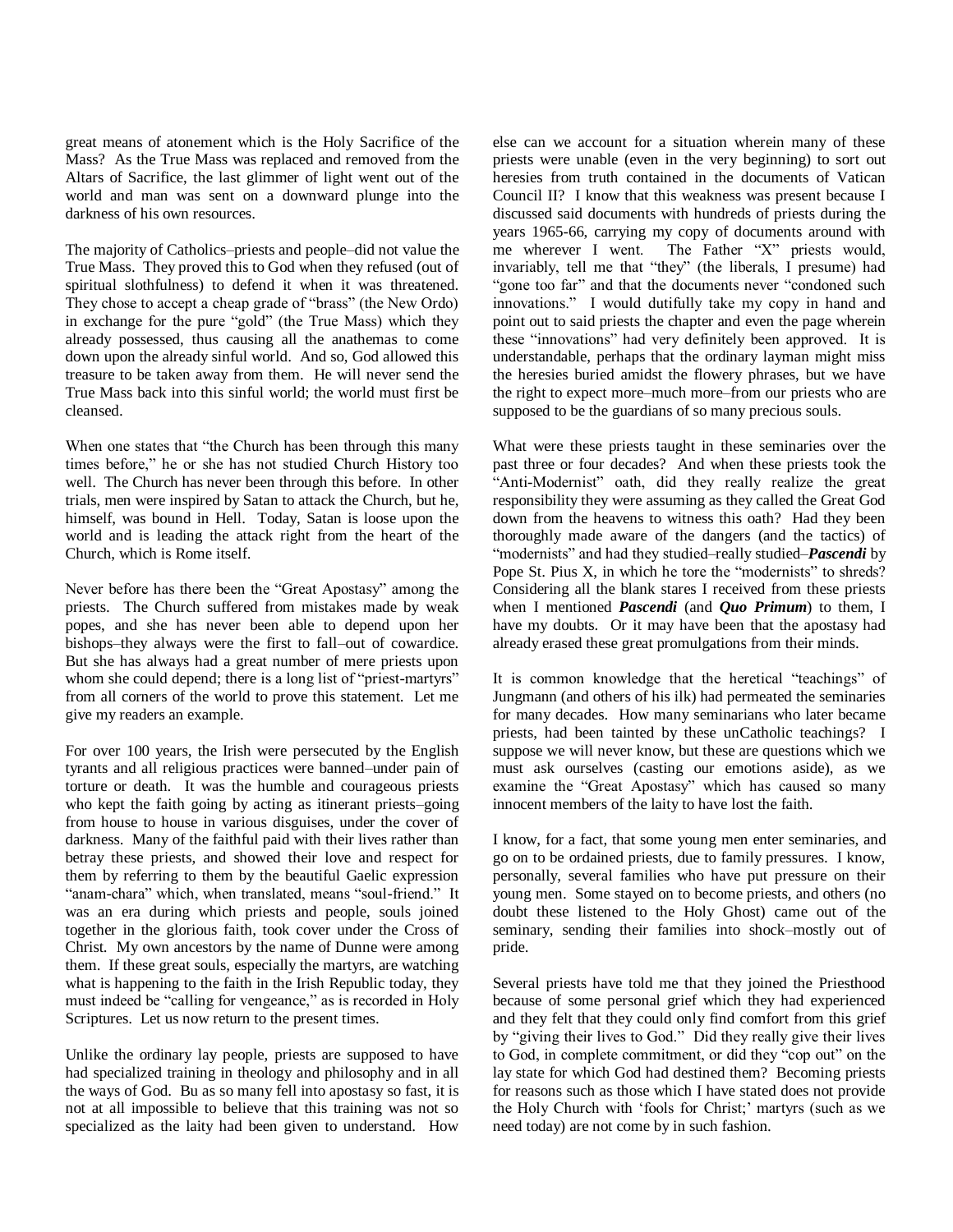I suppose a great many of these priests would not be in such danger if the great crisis hadn't been brought on by Vatican Council II. As long as the Church, Pope, bishops and other priests were speaking out on spiritual matters with one voice, nothing much happened, --at least as far as the laity was concerned. In pre-Vatican Council II days, there was only one set of rules to follow, and it was relatively easy for most priests to follow that set of rules, or, at least, to put up a good "front." But it took the spiritual revolution of the last decade, --when error would have to be separated from the truth–to separate the weak from the strong among our priests.

Another question comes to my mind: If a man becomes a priest for materialistic intentions, such as referred to above, instead of purely spiritual reasons, does he become a priest in the sight of God even though he believes that he has? We know that in order for the Sacraments to be valid, there has to be a right intention (among other things). Did God wish to "weed out" these priests by allowing Vatican Council II to come upon the world? It certainly gives one "food for thought" as we ponder all these questions in our minds.

Of course, the laity didn't do much to stop the "Great" Apostasy"; they accepted anything from these priests. They accepted because they weren't all that 'faithful' either. They had already been overcome by the ever-surging waves of secularism. So, between the strange priests and the lax laity (and Satan roaming around), the poor Church was in great danger and was pretty much bereft of "warriors" even before this spiritual revolution got started.

Christ has referred to His priests as the "salt of the earth." He designated them as such since salt has a healing quality and priests are supposed to be the "healers" of souls. Christ also warned the priests of the dire consequences should that "salt lose its sayour."

"Thou art the salt of the earth. But if the salt lose its savour" (apostasy) "wherewith shall it be salted?" (Without the grace of the Holy Ghost) "It is good for nothing anymore but to be cast out, and to be trodden on by men." (Matt.  $5:13$ )

We all know how little respect there is in the world today for the priesthood.

Judas betrayed Christ for thirty pieces of silver and Christ said of Judas:

"It would have been better hadst thou never been born."

Christ could be saying the same words to the many priests of our day who have betrayed Him. At the very least, He must be saying to them that it would have been better had they never become priests.

Pray much, and God bless all of you.

Mary R. Lejeune 809 Lehigh Road Newark, Delaware March–April, 1974

The of Truth The Sword of Truth The Sword of Truth The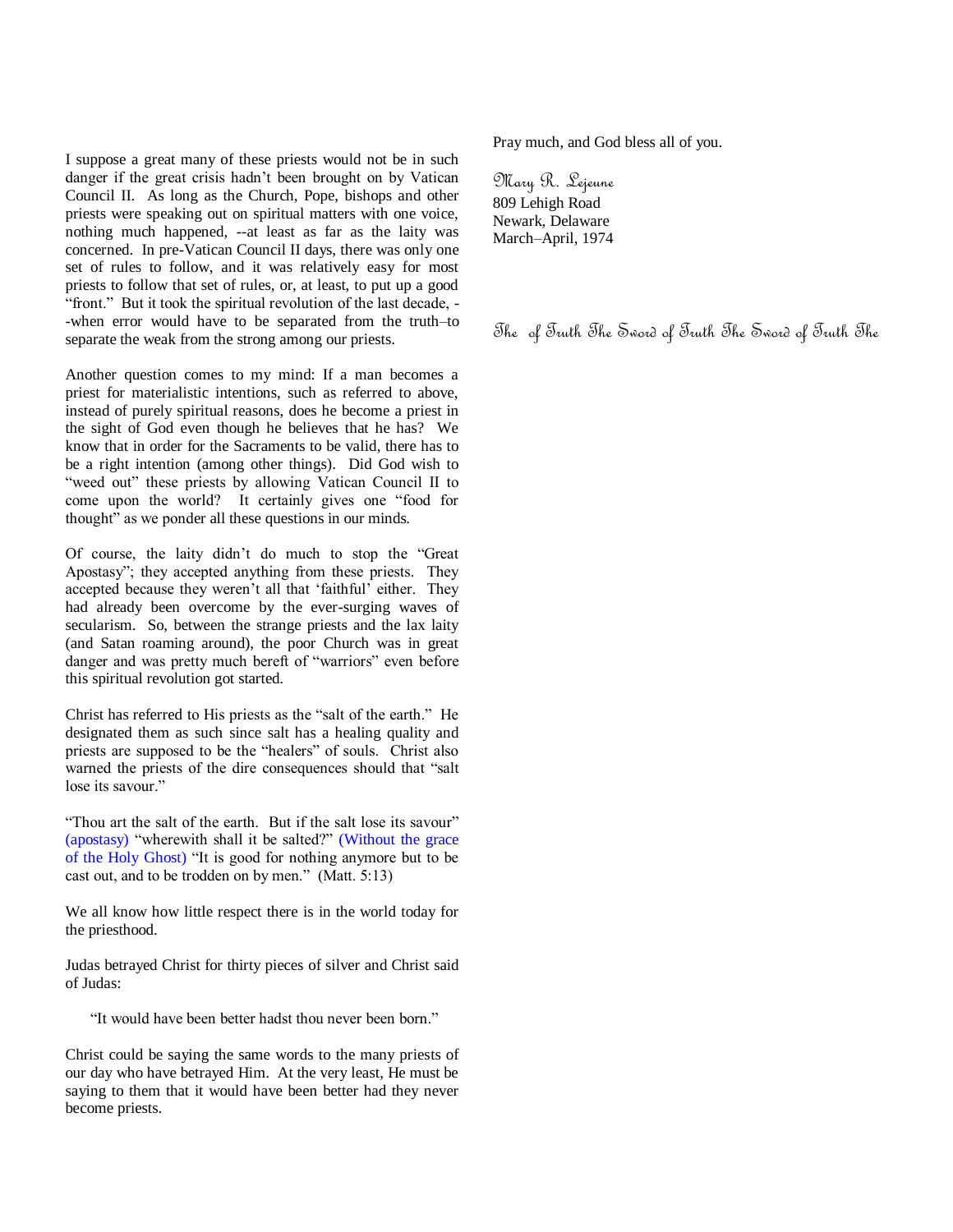# The Sword of Truth May–June, 1974

## *In Defense of Mary, the Mother of God*

For everything that the majority of priests are doing and saying today, there is a verse in Holy Scripture, a Canon Law, a dogmatic Council of the Church, or a Bull or Encyclical of a saintly Pope which states, most emphatically, "Thou shalt not!"

Since priests are supposed to have had a thorough spiritual education in such matters, we (of the "remnant") find it hard to believe that our seemingly once-holy priests are acting so strangely these days. To be sure, in our zeal for their priestly souls, we feel great sorrow in our hearts for them and we pray constantly that they will, through God's grace, soon come to their senses. But on the other hand, we must weigh our feelings of sympathy for them against sympathy for the millions of souls who have lost the Faith because they were led astray by priests who have substituted the pure, unadulterated truth (which they formerly taught to the people) with the errors of the teachings of the new "church" which they, themselves, have chosen to follow in blind obedience to their apostate bishops.

Of all the strange priests running around loose today, there are none so strange as the so-called "Marianists;" we shall refer to such a priest as Father M. Father M, a long time ago, consecrated himself to Our Lady and dedicated his life to the furthering of devotion to her; a very noble cause, indeed! He became a self-professed expert on the "ways" of Mary and, over the years, he has gathered around himself many followers. These were people of "simple faith" whose love for the Mother of God knew no bounds. Father M was a holy and true priest and his celebration of the True Mass was a joy to behold. His sermons were so beautiful that they would bring tears to one's eyes as he spoke unceasingly of the great love which Christ has for His Mother–and vice versa; Father M possessed most abundant graces within his soul. Fatima was one of his favorite topics, and he exhorted his followers to engage in much prayer and reparation for the sins of the world. He impressed upon the people that the "making" of the First Saturdays was the most efficacious way in which to help Mary hold back the hand of God from coming down upon the world in a terrible chastisement. Modesty in dress was another favorite subject about which he frequently spoke. He was forever distributing Our Lady's scapulars and miraculous medals, and always seemed to have a never-ending supply of rosary beads on hand to pass out to all with whom he came in contact.

Father M truly loved Our Lady with all his heart and soul, and frequently engaged in organizing "pilgrimages" of some sort in her honor. He and his faithful "Marianists" participated in processions during which the "Pilgrim Virgin" (or some other statue of Our Lady) was carried. During these pilgrimages the True Mass was celebrated, and the voices of the "pilgrims" rose gloriously to the heavens singing hymns of love and praise to Christ's sweet Mother. Father M was truly the best among priests having dedicated his life both to Christ (in the Priesthood) and, also, to His Mother. Sad to say, Father M has, today, opted for the new "church" and so he is no longer an expert on Mary. He is, today, still doing all the things he used to do so long ago–distributing scapulars, medals and rosary beads, and he is still organizing "pilgrimages" and "pushing" the First Saturday devotion. But Father M is no longer an expert on Mary because he has abandoned the most important function of the Priesthood–he has abandoned the True Mass (which the Mother of God loves so dearly) and he has now become "adjusted" to 'officiating' at the Novus Ordo.

Not only has Father M accepted the Novus Ordo (and has encouraged his followers to do likewise) but Father M defends said "worship" with the same zeal as he once defended the True Mass! Father M has led the best of Mary's "children" astray and he has done so in the name of Mary, as he tries to hide his own guilt beneath her mantle. Father M. today is a hypocrite!

Now, how did it happen that any priest of God could lead so many of these people of such strong faith astray? Well, Father M still poses as a holy and reverent priest. He, also, has a convincing "way with words" – an art he learned in happier times on the "circuit" as he travelled hither and yon all over the country. And so, when one of Father M's followers would start feeling a few pangs of conscience (no doubt whisperings from Our Lady), the former would bring forth his little "bag of tricks," and start emphasizing that the faithful should follow Mary's example of obedience by being obedient to the "magisteriuim" and the Church. But Father M was now speaking of a "magisterium" in apostasy, and when he mentioned the "Church," he was not speaking of the True Church of the Saints (Mary's Church), but of the new ‗church' of Paul VI – his "holy father." Many of the faithful who "faltered" were brought back to this new "church" upon hearing Father M castigate anyone who had "abandoned the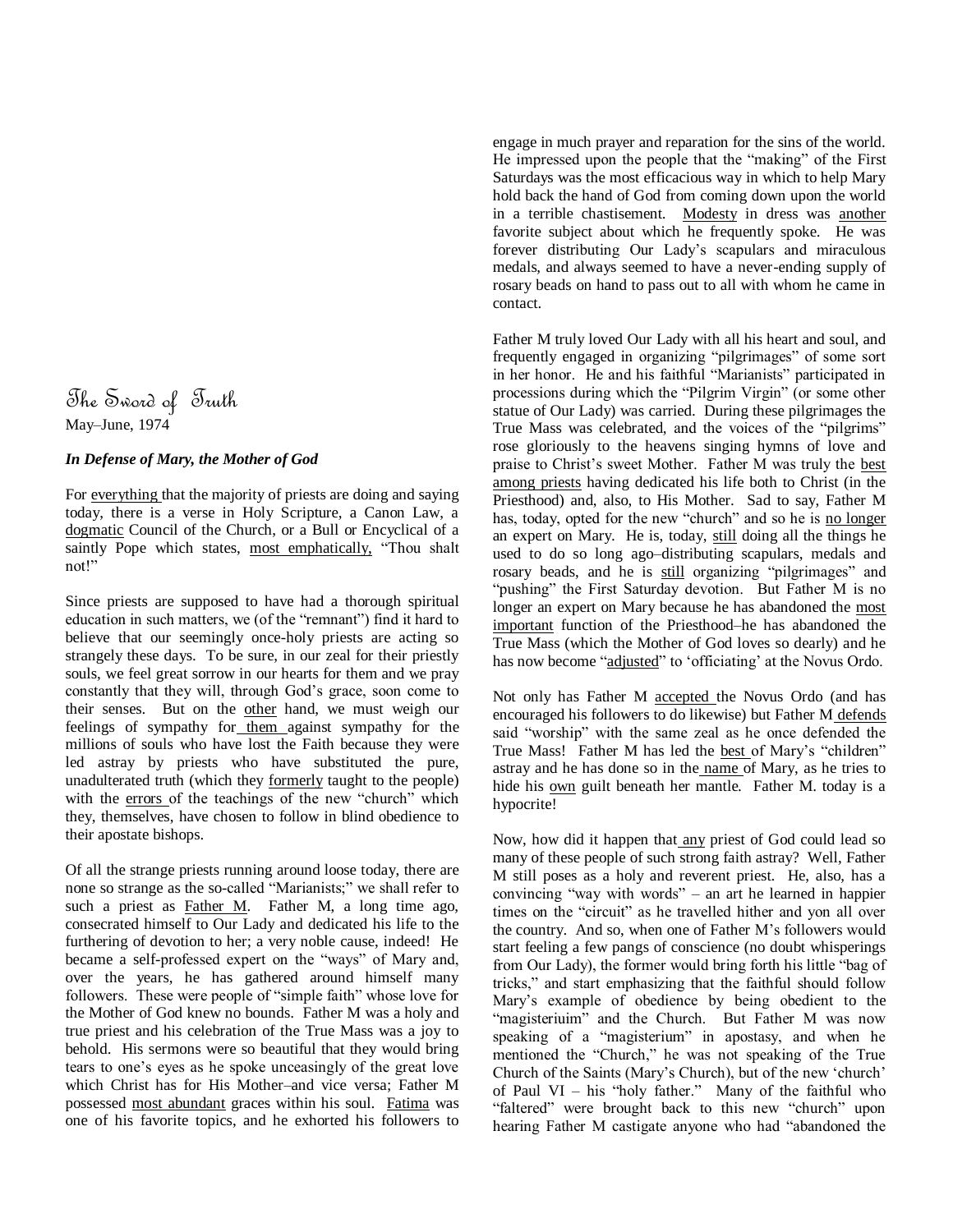Church in her hour of need." Father M was, of course, referring to the supposedly "disobedient" members of the "remnant." "Did the Mother of Sorrows abandon Christ at the foot of His Cross?" he would ask those present. And so, after sermons such as these, given by this "holy" priest, the faithful returned to sitting in the back of the new "masonic temple" fingering their beloved rosary beads in their hands while picturing themselves as following Our Lady's example beneath the Cross of her Son. Many of these "Marianists" among the laity despise the Novus Ordo, and inevitably come away from it week after week with bitterness in the hearts. But Father M, as always, has an answer for this–"offer it up to the Sorrowful Heart of Mary and she will take this bitterness from your heard." Father M is using Christ's Mother as a tool to cover up his own lack of courage in dealing with his bishop.

Father M continually exhorts his followers to "listen to the holy father" and to "stay within the structures of the church" (Paul VI's masonic ‗church). As the well-intentioned people listen to Father M, they wander further and further away from the True Church (her structures have been demolished)–and from Mary whom they strive so desperately to follow. Let us see what Father M's "Holy father" thinks of Mary, the glorious Mother of God!

On March 22, 1974, there came upon the Catholic world a new "promulgation" from Paul VI and his renegades in the Vatican; a 17,000 "apostolic exhortation" entitled "Marialis Cultus" which states:

―The incomplete, one-sided picture of Mary had been given by a certain type (traditionalist) of devotional literature which was hard to reconcile with modern life."

Of course, Paul VI is correct since the true devotional literature is incompatible with the modern world. Everything else which has to do with the True Church has been abandoned and so now is the time to give the faithful a distorted view of Mary's ways; her personality and, indeed, the very reason for her having been created–pure, humble and the holiest of all of God's creatures. The "Marialis Cultus" is a mish-mash of the usual gibberish which comes down from Rome these days. Let us continue to analyze it a little further:

Paul VI states as follows:

"Modern women, seeking liberation and a share in decisionmaking power, could find a champion in the Virgin Mary, the mother of Jesus – the New Woman. The modern woman will note, with pleasant surprise (?) That Mary of Nazareth, while completely devoted to the will of God (note the traditionalist touch), was far from being a timidly submissive woman or one whose piety was repellent to others."

How can Father M who is constantly preaching, even today, against abortion, birth control and immodesty in dress ever follow this "holy father" who compares the pure, humble Blessed Mother to the "modern woman," insisting that Mary is the "champion" of those "seeking liberation" –those selfish, immoral, revolutionary "Jezebels" whose aim in life is to see all women degraded and robbed of all respect due them. Mary is sweet, pure and compassionate; these "modern women" (pushers of the Women's Lib Movement) are raucous, ill-bred, and loud-mouthed; the leaders of said "movement" are avid communists. They promote all of the things against which Father M preaches. His "holy father" approves of them because Paul VI is not the true "Vicar of Christ" but a revolutionary imposter (facts prove that he has long been a communist sympathizer), and he knows exactly what he is saying and doing every step of the way. Again we listen to him:

―Mary was a woman of strength whose example supports the liberating energies now moving in society."

And this his "Marialis Cultus" goes on to say that "Mary insisted that Jesus change the water into wine at the Marriage Feast at Cana."

Mary, this glorious Mother of God had, indeed, great strength! But her strength came to her through the grace of the Holy Ghost Who upheld her throughout the terrible ordeal of watching her Son being scourged, crowned with thorns, and crucified on the Cross–it was not the kind of strength about which Paul VI is speaking. As her Son was scourged, Mary felt every lash; as He was crowned with thorns, she shared each piercing cut, and her mother's heart bled since she was unable to relieve Him of His sufferings–nor was she allowed to minister to Him by washing the blood away from His terrible wounds. Today's "modern women" allow their children to be destroyed in the sterilized operating rooms without so much as a twitch of their consciences.

It was through Christ's Passion and Death that Mother and Son, suffering together, became united forever. The Sacred Heart of Jesus and the Sorrowful and Immaculate Heart of Mary are irrevocably intertwined. Whatever Christ wills, Mary wills, and it is for this reason that Mary can never condone the new "church" nor the antics of the "new women" –which are part and parcel of each other. Mary never insisted that Christ change the water into wine at the Wedding Feast at Cana–she simply said, "They have no wine," and Jesus answered, "Woman, what is that to me and to thee? My hour is not yet come.". Mary knowing her Son's compassion told the waiters, "Whatsoever He shall say to you, do ye." John 2: 3-5 Douay Rheims. Mary left the situation completely in Christ's hands.

St. Bonaventure states: "God could have created a greater world, but He could not have created a greater mother than the Mother of God." Mary has dignity, purity, humility and great compassion–she is truly the fairest of all God's creatures. Christ's Church possesses all the virtues which Mary, herself,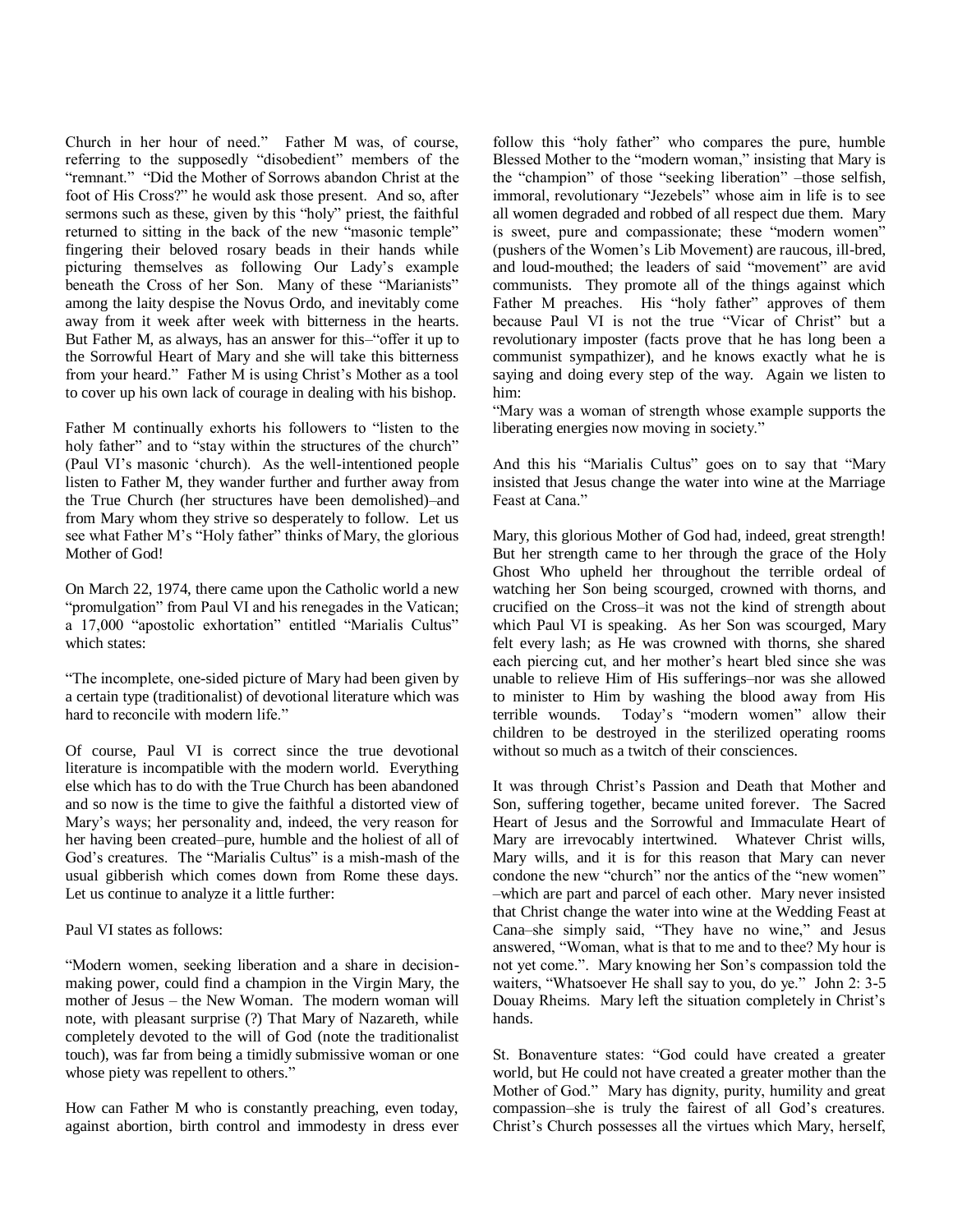possesses. Therefore, Mary (and all the many devotions to her) can never be separated from the True Church; she belongs to Christ and so she belongs to His Church. How could Mary approve of teachings which have mocked her Son so much and so viciously? In Genesis 3:15 we read of God's words to Satan: "I will put enmities between thee and the woman, between thy seed" (error) "and her seed" (truth). "She shall crush thy head."

Father M, today, is actually telling his followers that they can break every true Canon Law; ignore every dogmatic Council; throw out every Bull and Encyclical (which the new "church" has most certainly done), and all one has to do, in order to be saved, is to drape the scapular around one's shoulders and say the Rosary-"Mary will save!" That is like saying that a man with high blood pressure can avoid a stroke if only he takes the pills prescribed by his doctor. If that same man eats the foods which he is told to avoid, that man will die of a massive stroke someday--the pills and the proper diet work together to prevent the stroke.

So, too, the Rosary and the True Sacrifice of the Mass complement each other. Therefore, any Father M who "pushes" the Rosary and continues, at the same time, to officiate at the Novus Ordo (and urges others to attend said "worship") is insulting Our Lady. St. Grignon de Montford tells us that each time we say the word "Mary," she sais the word "God" –so what can she do for souls who insist upon trying to keep one foot in the True Church by saying the Rosary and the other goot outside of the True Church by officiating at, attending (or defending) the Novus Ordo?

The "conservatives" were happy that Paul VI spoke of a renewed interest in the Rosary in his "Marialis Cultus." But when we read on, we find that it is not Our Lady's Rosary of which Paul speaks–the one which she gave to St. Dominic and the same which she taught the little children of Fatima to say slowly and reverently, since Paul admits that there are various "study groups" attempting to find ways by which the Rosary will be "renewed" in order that it might conform to the modern world. Paul VI knows, and I know, that this is a statement after the fact since there are various "types" of "rosaries"  $$ penetential, scriptural, among others, and they are being adopted by the various "marianist" circles all over the world. These "rosaries" complement the new "church" and true "children of Mary" should have nothing to do with them.

Our Lady made a lot of promises to the world; but those promises had stipulations attached to them. She promised to save Spain and Portugal–the two countries most dear to her heart. But the Novus Ordo reigns supreme in these two countries today and so Mary cannot save them if the True Mass is not flourishing–Mary needs the True Mass! Spain is about to fall–through the maneuverings of Paul VI and his "vatican," and Portugal has already experienced a communist coup! So where is Our Lady doing her work of salvation of souls?

Mary has gone to comfort the "remnant." She has taken them under her mantle because they have been abandoned and she knows that they have nowhere else to go. As they finger their rosary beads, pray for souls, ignore the apostates, and keep the love of the True Mass in their hearts, she looks sweetly down upon them and whispers to them: "Have no fear little remnant. I once stood where you are now standing–at the foot of the Cross of my Son."

Pray much, and God bless all of you.

Mary R. Lejeune 809 Lehigh Road Newark, Delaware May-June, 1974

The Sword of Truth The Sword of Truth The Sword of Truth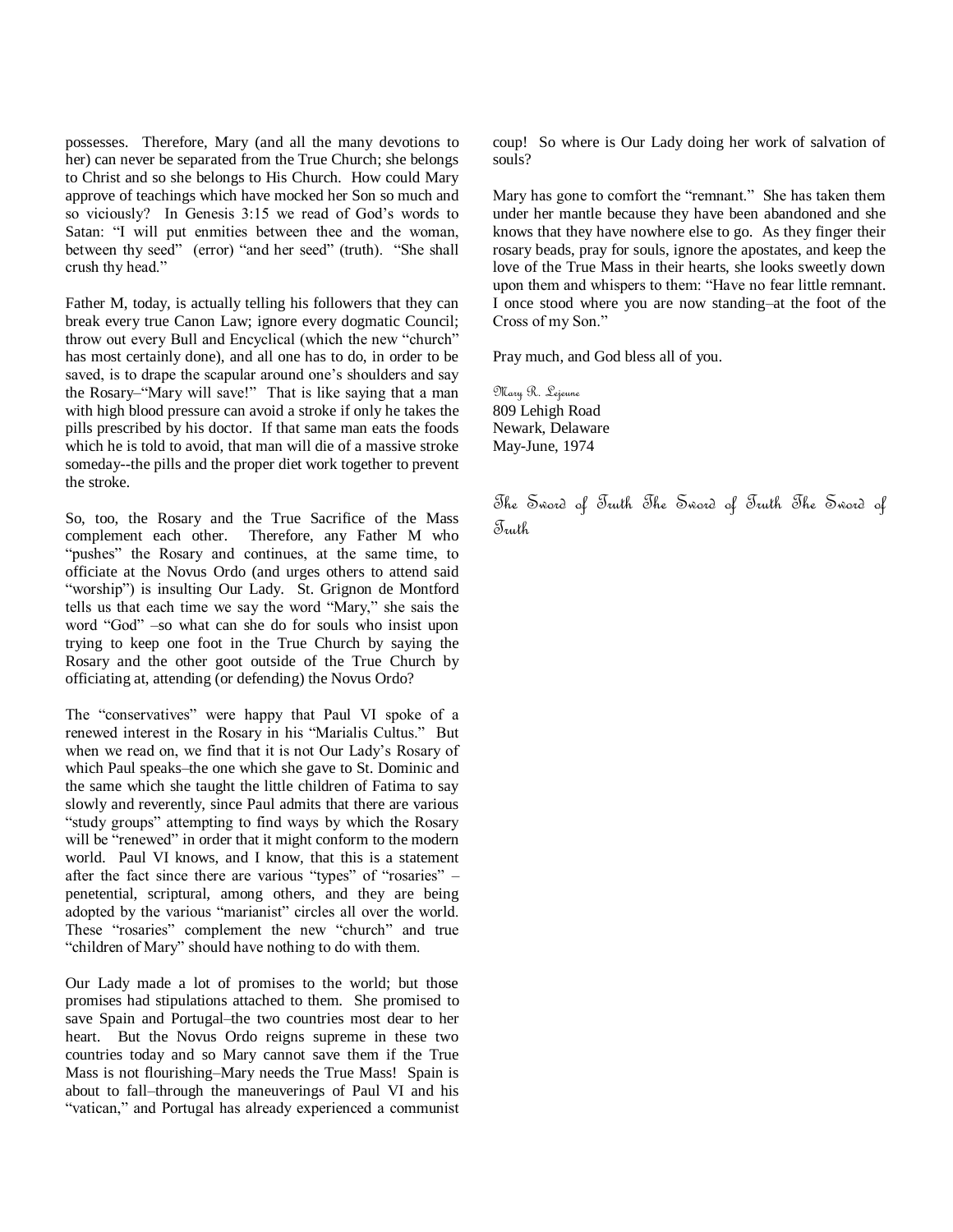# The Sword of Truth Sept.–Oct., 1976

# *Prayer and the Power of Prayer*

The favorable response to my May-June issue re the connection between The John Birch Society and The Orthodox Roman Catholic Movement was absolutely overwhelming! Many, many of the letters and long-distance telephone calls came from Catholic ex-Birchers (I had no idea that there were so many on my mailing list) who related to me the many sad experiences that they had suffered through – once they found out the truth about the JBS and decided to expose said organization. Quite a few had given up in frustration after they found that their sincere efforts to help out were thwarted by certain "cliques" within the Society. One lady asked me if I was aware of the "Zionist infiltration" within the JBS. I am completely aware of this situation (readers have sent me much documentation to this effect) – a situation which causes me great concern since the safety of Catholics, who refuse to leave the Society, is at stake!

Although I already had sufficient evidence of said "infiltration," I received more information when the June, 1976 issue of a magazine called *The Liberty Bell* came into my home in the latter part of June. Said issue contained the article, "John Birch Betrayed Again" wherein is explained the absolute "take-over" of the JBS by the Jews (Zionists). Quite some time ago, the Jews came out in full force against the WASP (White Anglo-Saxon Protestants) element which ran the JBS and who were in the majority as far as membership was concerned, accusing them of being anti-Semitic. At first, the WASP leaders met these smears with vigorous rebuttals, but eventually they were worn down or silenced by threats of blackmail. Let me quote from the article – adding my own emphasis:

―The reason Jews accused the John Birch Society of anti-Semitism before the fact is that they were afraid Gentiles would discover Jews were behind Communism after the fact.

With faked photos of the 'Nazi Holocaust' in the minds' eyes, the Gentile leaders appointed 'co-ordinators' to ferret out any member of the Society who expressed viewpoints which might be construed as being 'anti-semitic.' Since many Americans (patriots) were already aware of the Jewish role in the foundation, direction and extension of Communism through the world, the Society was immediately torn by feuds and dissension.

To further absolve themselves from the dreaded charge of 'anti-Semitism,' the Society's leaders hastened to fill its ranks with Jewish members and propagandists. Many ex-members of the Society report that paid, full-time co-ordinators, political commissars, can now be numbered in the hundreds."

What does this mean in terms of Communist plans for takeover? Most importantly, the Conspirators know the name, address, phone number, family background, profession and other vital details of every John Birch Society member under the co-ordinators' supervision. No better way exists to obtain an up-to-date list of the most active members of America's rapidly-shrinking patriotic population."

By monitoring all meetings, discussions and projects, the Coordinator can identify and mark for future reference any intelligent, aggressive, natural leader (and the JBS is filled with such people) in his area of jurisdiction. No better method could be devised for a small minority to oversee and direct the efforts of a great majority."

Now, with all the many scandalous "happenings" going on within the new Montinian (Paul VI) 'church' of Vatican Council II, some readers might wonder why I am so concerned about a political organization such as the JBS? Well, I have readers who attend the ORCM "chapels" (some attending Mass in motels in public view), and I am concerned about them because the ORCM organization is run (with few exceptions) by priests and laity who are what can only be referred to as "super-Birchers." These super-Birchers are thwarting the efforts of people, such as myself, to expose the Masonic and Zionist influence within the JBS (and other "anticommunist{ outfits like them) in order to protect the Catholic members of the "remnant" who sincerely believe that they cannot live without the Mass and who will go anywhere to attend it.

The super-Birchers claim that anyone who speaks out against their "chapels" are spoilers of the so-called "traditionalist" movement" when, actually the "traditionalists" (conservatives of old) are, themselves, so torn apart with differences of opinion on very important issues that they seem to be doing a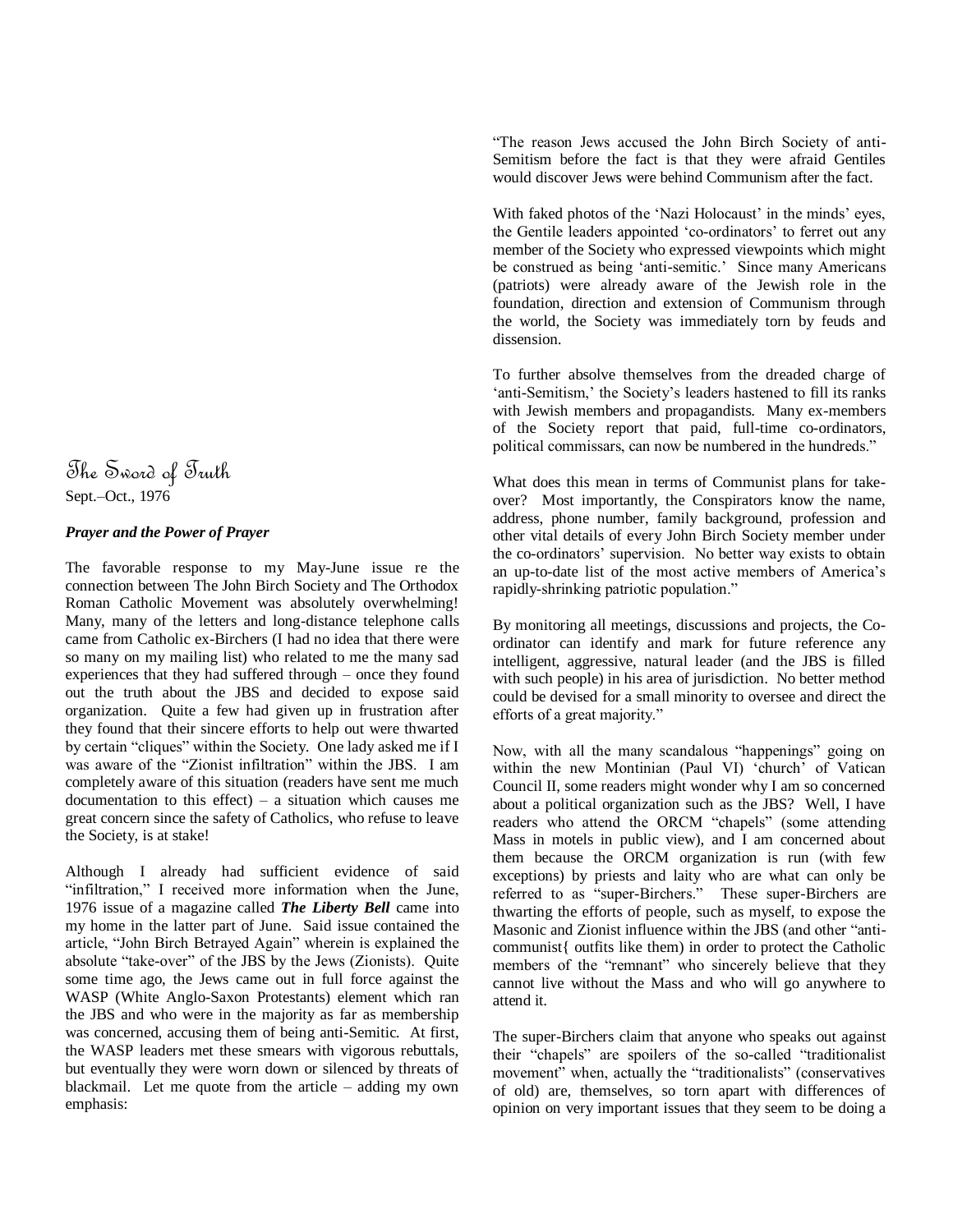good job (without any help from me or others) of "spoiling" whatever the JBS hoped to accomplish.

My love for the True Mass, as restored to us through the Council of Trent in the name of Pope St. Pius V, *Quo Primum*, runs through every nerve and every drop of blood in this body of mine. With the help of God, I will never deny the Holy Mass, and I will continue to lash out against the abomination, known as the "Novus Ordo," as long as God gives me the health and the grace to do so. On the other hand, I refuse to attend the Holy Mass "at any price."

The super-Birchers claim that anyone who speaks out against the JBS is not a patriot, and that we are weakening (I hope so!) the JBS constant drive for new membership. Now, nobody loves this country more than  $I - I$  have been politically active for over 20 years trying to save it. But I (and a few others) know that the fight is over now, and that militancy today is both a waste of time and (for the Catholic "remnant," especially) a very dangerous endeavor. America is doomed – not because good people didn't fight to save her. America is doomed because the Catholic Hierarchy (made up of enemies and cowards) robbed the American people (both Catholics and Protestants) of a strong, spiritual leadership. I remember the strong Catholic Hierarchy we had prior to World War II. I was a teenager then and I remember how they fought to rid the theaters of the rotten, filthy movies that were being made in Hollywood. Penalties were imposed on any Catholic who attended the movies while the boycott (ordered by the Hierarchy) was in force. The movie moguls almost went bankrupt since the people listened to the voices of the Hierarchy, which in those days was strong enough to be heard over the propaganda of the communists. Today, America is a veritable cesspool of immorality  $-$  it is as though the sulphurs of hell are seeping through the pavements of our cities and towns and along our coastlines (the beaches). THE CATHOLIC HIERARCHY IS TO BLAME! We saw them in action at the communist-oriented "happening" in Philadelphia recently – carried on in the name of the Holy Eucharist. If that mockery of Christ doesn't speed up the Great Chastisement, I don't know what will. If ever we needed purely spiritual priests, it is today, since today's battle is a spiritual battle. Let these super-Bircher priests stop hiding behind the Holy Mass and get out of the JBS. If they want to be priests, leaders of Catholic "remnant" – let them stop (Incomplete page two in original.)

Actually, Mr. Welch is not very interested in having Catholics (the strong ones) join his Society. I quote from the "Blue Book" (page 135) as follows:

―For those who already have such a bedrock of faith and stand by it, I can offer nothing. But for those who are no longer sure exactly where they do stand, on what rocks or how firmly, I want to try to show them."

Yes, indeed he does.

Mr. Welch believes in evolution (some Christian!) As anyone turning to Page 140 of his "Blue Book" can clearly see. On Page 155 of the same book we find that the Society is both a religion (?) And a revolution. I can believe this since the Birchers tried to "pump" me (however subtly) regarding the so-called "changes in the Catholic Church" since Vatican Council II. They were not quite sure how much I really knew, and how far I would go in telling what I knew. It was, to their way of thinking, much better to have me join them than to keep worrying about what I was going to do next. There is much more I could tell my readers about my own personal experiences with the JBS, but what I have already stated should suffice. In view of what I have already stated I am sure all of my readers will understand my concern over the connection between the JBS and the ORCM. I would have preferred having the truth come from the priests connected with the ORCM rather than myself but, evidently, that was not to be. No doubt, I will be accused by some "hot-heads" of attempting to dismember the so-called "traditional" movement–which never really existed in the first place!

Some will claim that these are days of emergency (against a communist takeover which has already occurred), and that we should ignore our different religious beliefs and fight the battle together. The "Novus Ordo" Hierarchy keeps telling the new "People of God" the same thing. Anyone who suggests such a thing to Catholics is putting said Catholics in a position wherein they can quickly become weakened in their faith. Once the faith is weakened, there is a great danger of losing it entirely.

Personally, I do not have any faith in the JBS's ability to fight communism or anything else for that matter. Their "track record," over the years has proven this. To be sure, they have informed (not always accurately, I might add), but then so have others (much more accurately) – mostly individual writers who are responsible for their own writings and are not backed by any organization. Said to say, many of these good writers are going out of business due to lack of funds. Since they send out their mail under "first class" (as is my own custom) they were hit especially hard by the increase in postal rates recently. This situation is prevalent among some of the more accurate newspapers and magazines which have had to raise their subscriptions (quite reluctantly) and, as a result, were cut off from many who found it impossible to pay the increase. Such is the price one pays for being independent these days.

The voluminous writings put forth over the years under the auspices of the JBS, have done absolutely nothing to stop the imminent collapse of this country of ours. In refutation to this statement, the die-hard Birchers might claim that the people, themselves, were too lazy to read their material and too apathetic to take pen in hand and write to their Congressmen,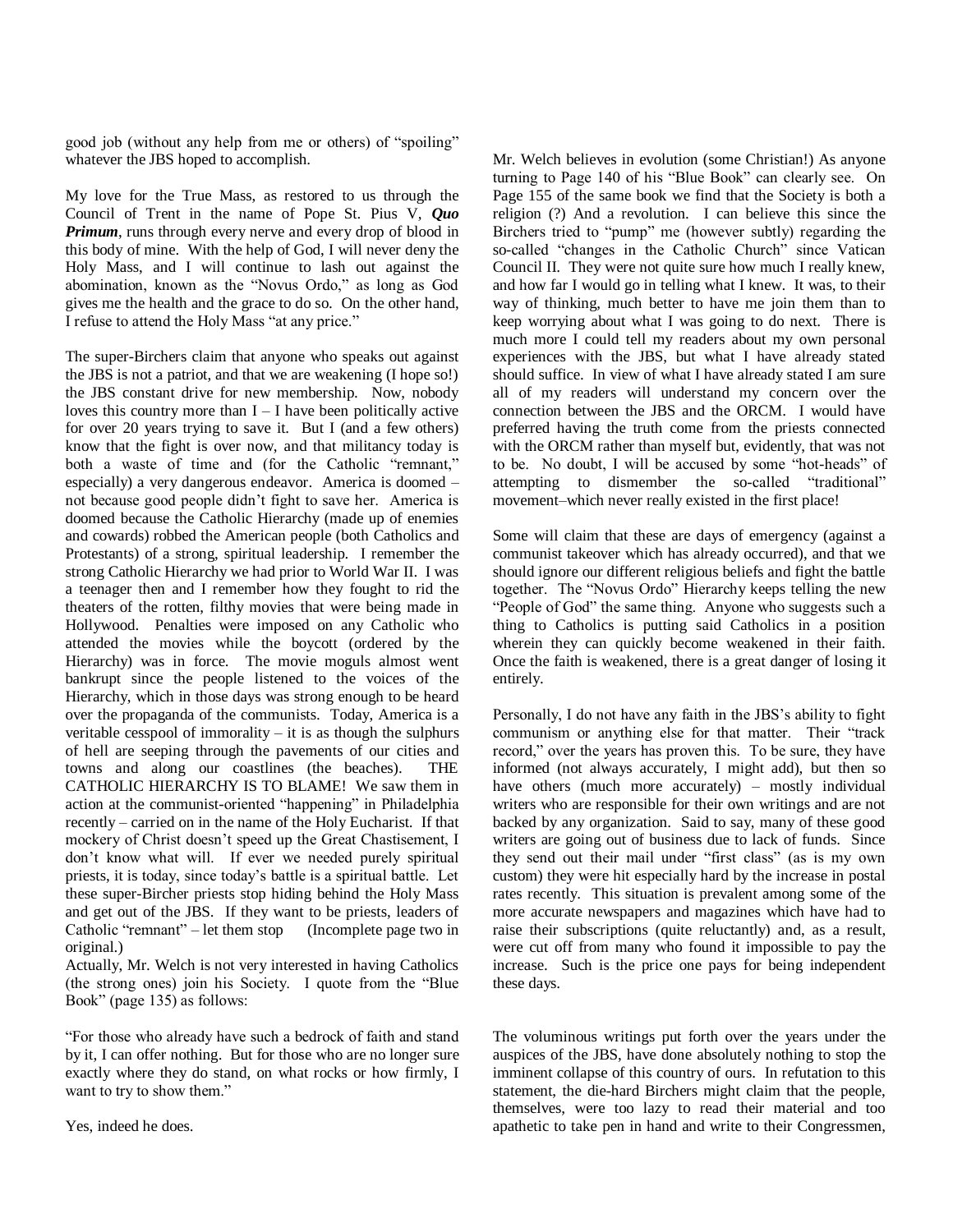the latter seems to be the only solution the Birchers ever had. Pray tell, dear readers, what good it does to write to Congressmen who are either a part of the conspiracy to destroy the United States, or are controlled by the traitors? None whatsoever, and I have brought the wrath of the Birchers down on my head more than once by telling them that writing to the Congressmen was a waste of time. To be sure, there have been instances wherein the Congressmen have seemingly listened to their constituents, and have voted against a certain Bill. But these are only delayed tactics and when the Bill is brought forth again (without any publicity), these same Congressmen have voted in favor of said Bill.

Today, dear readers, we are in a spiritual battle, a deathstruggle between the real Catholic Church and Satan himself and there isn't a political organization in existence today which can save the world–especially this country. The morals in this country today are so decadent that only the great chastisement from the hand of God can purify it. And let the Birchers not tell me that they write against immorality–indeed they do! But let them clean up their own "closets" in the "upper-echelons" before they start preaching to others. I won't go into this further but I have plenty of facts in my possession to prove what I say. The chief cause of the immorality in our country today is that Catholics, among its citizenry, lost their way and adopted the secular ideas of the world. They have not listened to Our Lady of Fatima (She, who is the great foe of communism) when she pleaded for prayers, sacrifice and reparation for the sins of the world. If Catholic Birchers had spent more time on their knees in prayer instead of running all over the country giving political lectures, shoving Birch material into envelopes, training others to write letters to Congressmen, and informing the people about all those somewhat nebulous "internationalists" who were plotting to take over our country, then God's chastisement might have been mitigated. But now it is too late! The JBS gives hope to the people when there is no hope. The JBS, like some other "anti-communist" preachers around today, have to give people hope, otherwise they would go out of business, and the JBS is a very commercial organization!

As I said previously, I have known about the masonic nature of the JBS for a long time, but within the last six months or so I have learned a lot more about the deception and hypocrisy which is going on within said Society. I have, also, been receiving long-distance phone calls (money is no object in the JBS) from Birchers who have somehow gotten hold of my writings and are quite unhappy with my "doomsday predictions." One chided me for writing (in my May–June, 1975 issue) that the various "chapels would not endure later on." Said he, "The ORCM chapels are spreading fast, and they will endure with the John Birch Society helping to sustain them." Evidently, the "spreading" is a sign of success to some people. It is my personal opinion that if there is one dime from the JBS financing these "chapels," then it would have been better had not one of them come into existence at all. Harsh words? Perhaps, but then these are harsh (and extremely dangerous) times and the "double-edged sword" hangs over the heads of all of the members of the "remnant," and only harsh words can do the job of warning them about all the dangers which surround them. A letter was written by one of the very top men in the Birth Society to one of my readers (it is now in my possession), and I quote: "If there had never been a John Birch Society, then there would never have been an ORCM." The letter was written by a Catholic who, evidently, sees nothing wrong in such a connection. Some of us feel differently!

Am I being "unbrotherly" towards the Masons in the JBS (up) at the top) when I venture to ask why the pamphlet "Holding" Fast" was typeset by the JBS and printed at a special rate by Sullivan Brothers in Lowell, Massachusetts–the same group that prints the JBS monthly Bulletin? I do have proof of this or I couldn't (in conscience) make the statement. With such help as this it is no wonder that the ORCM is spreading. The question comes to mind which needs a truthful answer: Why would the JBS be so interested in the "remnant?" Why, too, would they be interested in putting their sticky little fingers into the printing of the "Holding Fast" pamphlet?

I will continue to tell my readers to WATCH AND PRAY. They must watch for the signals which tell them to be still and not "make waves" which will put themselves and their families in danger. We can learn much from our Catholic brethren behind the Iron Curtain who have experienced persecution and know how to handle it – and still keep the faith! Let the "active" ones go out into a useless battle and get their noses bloodied by the enemies whom they thought were their friends –I f this is what they want. We are only interested in souls–as many as we can bring back – and we can bring these souls back to God only through our prayers.

St. Therese of Lisieux has told us that, "The power of prayer is tremendous."

In *The Way of Divine Love"* p. 153, we read Christ's words as follows: "Sinners provoke the divine wrath, but souls that love Me are sacrificing and consuming themselves as victims of reparation, and they draw down God's mercy, and that is what saves the world. If I were unable to find souls to solace Me and draw down mercy, justice could no longer be restrained."

We know the revolution must come. The best we can do is to get out of its way the best we can–and pray for God's guidance and protection. The Great Chastisement from God must, also, come but if we pray hard enough and persevere in our prayers, the merciful God will mitigate it–even a little bit of mitigation will help.

> GOD ANSWERS PRAYER I know not by what methods rare But this I know God answers prayer I know not when He sends the word,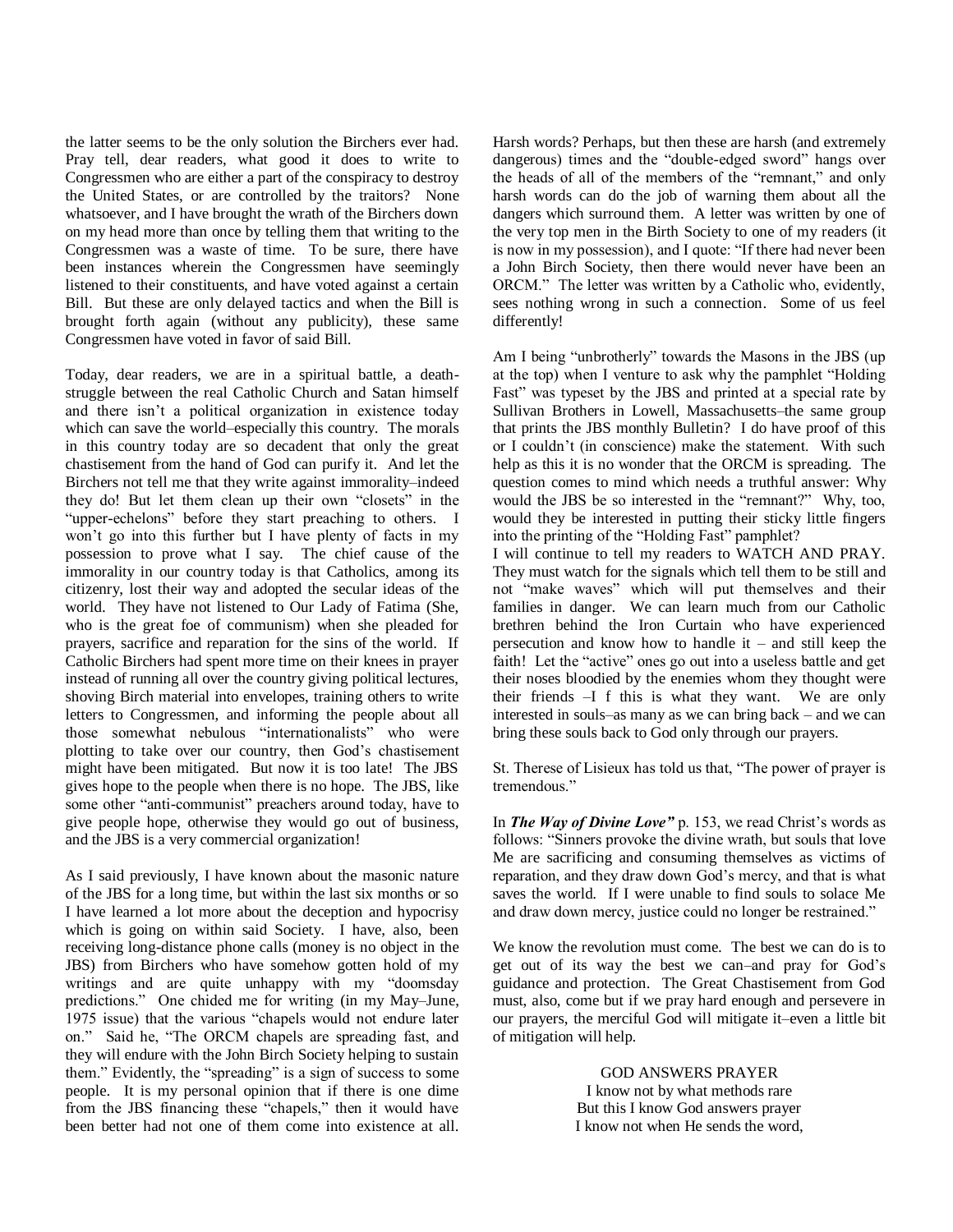That tells us fervent prayer is heard. I know it cometh soon or late; Therefore, we need to pray and wait. I know not if the blessing sought Will come in just the guise I thought. I leave my prayers with Him alone, Whose Will is wiser than my own.

Pray much, and God bless all of you!

Mary R. Lejeune 809 Lehigh Road 19711 Newark, Delaware September–October, 1976

The Sword of Truth The Sword of Truth The Sword of Truth

The Sword of Truth November–December, 1976

# *The Wolves in Sheep's Clothing*

As the letters poured in, praising my September-October, 1976 issue, my readers inevitably wanted to know my feelings regarding what has come to be known as "the Lefebvre affair." By now most of my readers know where I stand on this subject – at least in part. I promised that I would go into more detail in this issue, so let us get on with it.

Let me say, at the outset, that I will have nothing to do with the projected "Tridentine Rite" church being erected under the auspices of "The Society of St. Pius X." We, of the remnant, do not follow everyone who offers us the Mass, or who offers to "save the Mass." We have an incorrigible habit of looking "behind the scenes," and we are continually investigating the backgrounds of those who profess to be offering it and saving it.

I have been warning my readers for some time now against joining any organization or societies because of the fact that the enemy has infiltrated them. I have always known (and have stated many times) that all our political and spiritual problems have been caused by Freemasons. There has never been any doubt in my mind that "the masks would fall" someday from the faces of the Freemasons who have been posing as "Shepherds" within the ranks of the Hierarchy, and who have attained to the highest and most powerful ranks within said Body – especially in the Vatican itself. This year we have received absolute proof. Since last Spring I have been sending out a list of Masons in the Vatican to my readers through private correspondence. Recently, the **Herald of Freedom**, Sept. 24, 1976, gave us information in more detail. Slowly, more and more information on the subject is filtering down, and I am sure that the names of these Freemasons are only the "tip of the iceberg," as it were.

While some other writers were giving the people hope, albeit false hope, I kept telling my readers that the situation (both political and spiritual) would continue to get worse – not better. I have insisted that there were terrible, frightening days as more and more of the real enemies were exposed publicly. Those days are now coming upon us, as the revolution within the Church continues (and gathers speed) unabated.

Some writers have projected the view that, in times of emergency, "Divine Law supersedes Canon Law." These writers are not thinking straight. They forget, I suppose that our Canon Laws were given us in order to protect the Divine Law. It would seem to me that those who insist that we can ignore (or even bend) Canon Law today, in order to further our own man-made plans to "save the Mass" and "keep the priesthood from extinction" have some soul-searching to do. I am of the opinion that only those Catholics who abide by Canon Law will be safe from falling into schism during these perilous days. We know that the Novus Ordo "church" of Montini has not only broken (or ignored) a few Canon Laws here and there, said "church has thrown the whole book away! Once we start breaking or bending a few of these Laws, here and there, we are on very dangerous ground. We are bound to come up against those Canon Laws which have the penalty of ipso facto excommunication attached thereto. Do we ignore or bend these Laws, also – because we find ourselves in "a state" of emergency?" I think not! I have in mind those Canon Laws which cover membership (or any affiliation with) in Freemasonry.

Now let us return to the "Lefebvre affair." We now know that ―Cardinal Achille Lienhart, who ordained Archbishop Lefebvre, has been a Freemason for a long time. Lienhart joined the Masons in 1912 (CAMBRIA), HE BECAME AN 18<sup>TH</sup> Degree mAson in 1918, and in 1924 he rose to the ranks of 30th Degree Masonry. Lefebvre was ordained in 1929 by a man who was a  $30<sup>th</sup>$  Degree Mason, (1928), as was his "elevation" to Cardinal in 1930. At that time, Lienhart was ipso facto excommunicated, and didn't possess the power to ordain anyone. (See *L'infailiabilite Pontificale.)*

Now, I would advise certain priest-readers (who have become a little hostile towards me with regard to the "Lefebvre affair") to hit the books. They might look up Canon Law 2335 CIC and Canon Law 985 CIC. Let these priests come to grips with their consciences and perhaps, after spending a few sleepless nights (and much time in prayer) decide for themselves as to whether or not their "another St. Athanasius" was, in fact, ever validly ordained. If I have upset some of my readers (who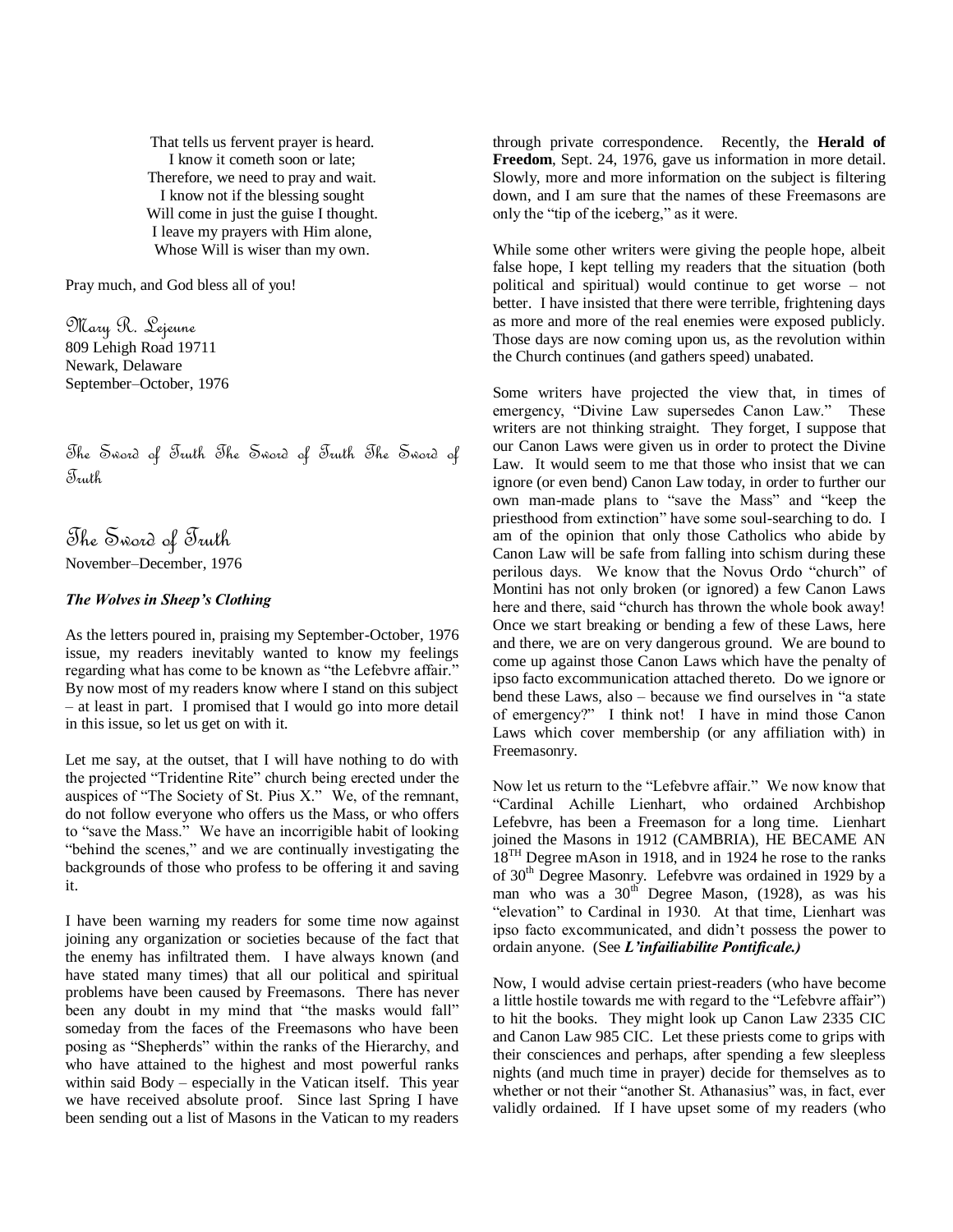were ready to jump on the Lefebvre "bandwagon"), then I am sorry. I know of no other way to state the facts.

Even if the above information was not available, I would still be against Lefebvre and his moderates (Una Voce) who are still proposing a side-by-side "Tridentine Rite" and "Novus Ordo Rite" operating cozily on an equal basis. I do not hesitate to say that I have steered a number of young men away from the "seminary" in Econe, Switzerland. One young man refused to listen, and God knows what will happen to him now.

Two of my priest-readers cannot understand why I am against a side-by-side arrangement, and so I will tell them (and all of my readers) exactly why. In the first place, I happen to already have a Church – the One True Church – even though that Church is in eclipse and not visible to the world. There is no need for a "Tridentine Rite," and I ask my readers to beware of those who tell them that Holy Mother Church must prove that She is alive by being visible. I will not go along with anyone who goes begging, with arms outstretched for approval from Montini and his Masonic renegades. This begging, of course, does not both the Una Voce leaders (who are, at best, spiritual half-wits), and they, themselves, engage in it as does their leader, Lefebvre. Still believing that Montini is his "Holy Father," Lefebvre made the following plea (June 22, 1976) to Montini in which he asked, "that we might be permitted to enter into a dialogue with envoys (?) Which Your Holiness would choose from among those Cardinals whom we have known for a long time; with the help of the grace (?) Of God the difficulties will then without doubt be overcome."

The above was printed in *The Remnant*, Sept. 15, 1976, put out by Mr. Walter Matt, who evidently doesn't see anything wrong with this "begging" either.

I have before me a copy of a letter written by Mr. John A. McManemin, President of the Una Voce here in the United States, to Dr. Eric de Saventhem, President of the International Una Voce, dated July 23, 1976. Let me quote, please:

"Might not this whole question (Lefebvre) be resolved simply by Rome (the Masonic Rome) permitting the Society to form a separate Tridentine Rite as Dr. Van Hildebrand (another spiritual dummy) and I proposed to the AGM (Annual General Meeting) several times?"

These outrageous requests were supposed to be answered through the grace of God? God has no use for those who bargain with His enemies. All those who follow these moderates (who claim to be such "militants") will live to rue the day!

Since these moderates are bargaining with the Masons, it would have been better had they all stayed with the Novus Ordo "church" of Montini, rather than posing as "traditionalists" who are so actively attempting to "save the Mass" and Christ's Royal Priesthood. They are saving nothing.

While these moderates are keeping themselves busy running back and forth, and writing innumerable letters, between themselves and their "Holy Father," the latter is proving to the world that he is still the master politician that he has always been. According to "rumors" (rumors end up becoming realities as in the beginning "trial balloons" are sent up) Montini is about to name some sort of "Deputy Pope" (*Evening Journal*, Wilmington, Del., October 20, 1976). From the Milan newspaper *Il Giornale,* we have this information regarding this "Deputy Pope":

―A sensational innovation (what else is now?), a decision of historical scope (so was the Novus Ordo) without precedent. To do this, he reportedly would call to his side an alter ego, to whom he would entrust part of the burden and power now weighing exclusively on his shoulders–not just a deputy, but a collaborator intended to relieve him by standing by his side in some duties that are certainly not minor or negligible."

Everything that Montini has done has been "without precedent;" cut-throat politics has always been the "name of the game" as far as Montini is concerned. We, of the remnant, know exactly what all this means. Actually, Montini is just firming up his future plans–making sure that his dreams of a One World Church will continue to go forward unabated after he either passes on to his judgment in the next world, or is forced out of control due to his age and his infirmities.

In my September-October 1976 issue, I told my readers to stand aside and get out of the way of the real revolution that is coming fast – and I meant it! Our country is just about ready to collapse, and our freedoms will be taken away from us shortly – most of them have already been taken away. As always, those who will be affected mostly by this revolution (the people) will be the last to know that they are "pawns in the game" of a world conspiracy. We, of the remnant, will survive as long as we keep our faith intact. I know that some of my readers are very sure that they will never be able to keep the faith without having the visible means of grace (the Holy Mass and the Sacraments) available to them. But I have many other readers who have been in the so-called "catacombs" for some time now, and their letters to me are proof that they have not only kept their faith, but that this faith of theirs has become stronger than ever. It takes great courage to "come away" from the multitudes while others are engaged in what seems like endless activity–which is referred to from time to time, by those who don't know any better, as "militancy!" But these quiet and peaceful souls must be those to whom Christ referred when He spoke these consoling words, "Fear not, little flock."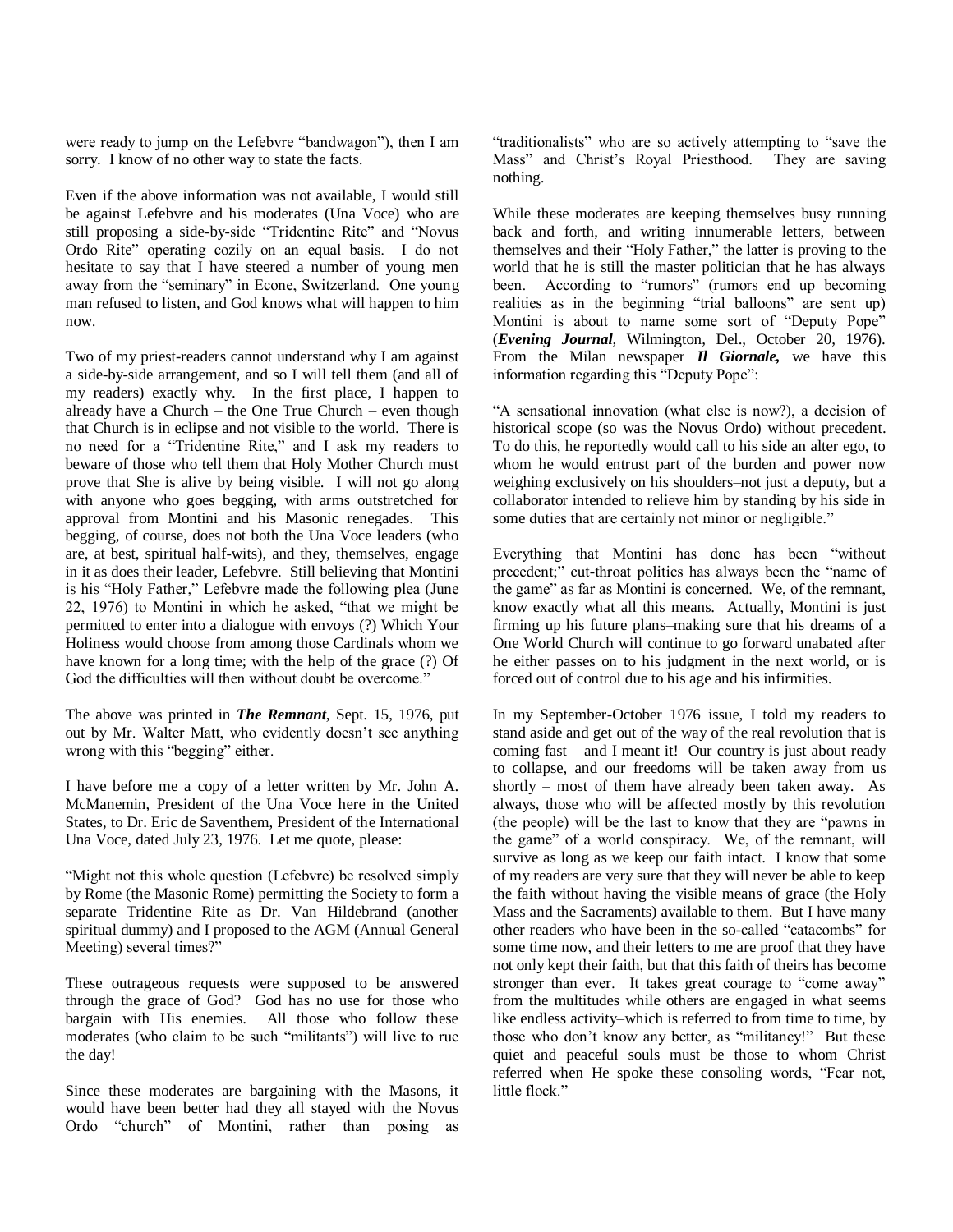As far back as 1972, I sent my readers a "list of instructions" telling them to go into the "catacombs." Some listened; the majority did not listen. I would hope that all of my readers will listen to me at this point in time. If any of my readers do not have a tape of the Mass in their possession, I advise them to get one as quickly as possible. This tape is all we will have and it will serve to keep the Holy Mass alive in our hearts. We have the Rosary, which, no doubt, was given to us in order to bring us much comfort during these latter days as we experience the suppression of the Mass. We will be very hardpressed for a priest to hear our Confessions, and so we must make good use of the Confiteor. We must implore God's Blessed Mother to help us to avoid MORTAL SIN, and we can make perfect Acts of Contrition, and make use of our Spiritual Communion prayers. Holy Mother Church has provided us with a treasury of indulgenced prayers (Raccolta) which can be found in all truly Catholic prayer books, but God will know exactly where we are and what we are doing. The Good Shepherd has said, "I will know Mine, and Mine will know Me," reassuring words for those who decide to "go it alone" and abandon themselves completely to His care.

It is true that I do not offer hope in the worldly sense, since there isn't one human leader (from among those who keep popping up here and there) to whom I would entrust this immortal soul of mine today.

We are living in a very unstable (and frightfully evil) world today. What seems to be a permanent arrangement one day, falls apart the next. Even some of us with strong minds find it difficult to keep up with all the "happenings" going on around us. We cannot afford, dear readers, to allow our emotions to run away with us and follow every perishable "straw in the wind." ONLY GOD IS CONSTANT, and when He said that "the gates of Hell" would never prevail against His Church, we must believe His words and keep remembering them.

After the Great Chastisement (and not before,) God will send us a leader who will be of His choosing. There will be no confusion surrounding this leader because he will be filled with the grace of the Holy Ghost and the Holy Ghost (as God) cannot confuse. This great leader (no doubt, the holy Pope as mentioned in the prophecies) will speak with a "golden"  $to$  tongue – he will be incapable of speaking "double-talk." No doubt, he will be a very humble man but his voice will ring out loud and clear, and we will know that he is the one whom God has chosen. He will speak of the one true church, and he will be convincing.

We, dear readers, must do two things now. We must be very brave as the coming events tax our very souls and our sanity. We must pray, especially, for our fallen-away loved ones – that they may join us in the catacombs (through the grace and mercy of God) before they reach the point of no return. The wolves in sheep's clothing are now being exposed, and more will be exposed later. They are a formidable enemy, and we

(of the remnant) are, at the moment, hopelessly outnumbered, since we have nothing in common with the so-called "traditionalists" who have set themselves up as some sort of "saviors." We will stay together, however small in number we may be, and we will watch and pray.

Pray much, and God bless all of you.

Mary R. Lejeune 809 Lehigh Road Newark, Delaware 19711 Nov.–Dec. 1976

The Sword of Truth The Sword of Truth The Sword of Truth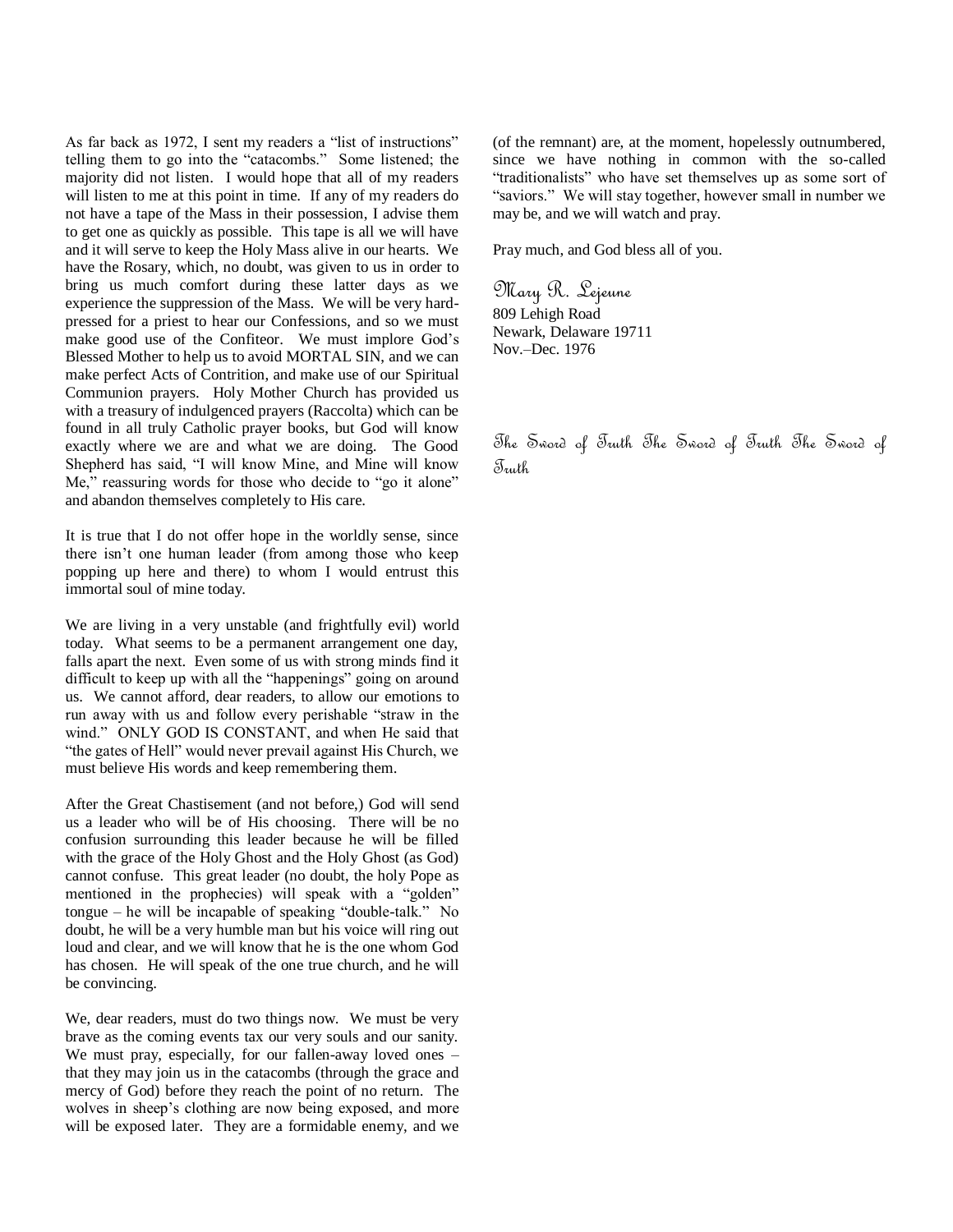The Sword of Truth January–February, 1977

# *To Deceive (if possible) Even the Elect*

There seems to be a sort of "mass hysteria" prevalent within the Lefebvre "camp" these days, and some of these Lefebvre backers will stop at nothing, including lying and the destruction of good reputations in their attempts to keep the movement going. I have suffered persecution from the hands of the Modernists for over 12 years now, but God has protected me from them and they have never been able to stop this newsletter. An attempt is now being made under the cover of "traditionalism," and that is why it is so deadly! I (and a few others) have become victims of a smear campaign which has originated in Mexico. The material containing these smears (the right word is "libel") had been already distributed far and wide through Europe, South America, Mexico and here in the United States before I was given a chance to defend myself. But then, dear readers, that is how smear campaigns are conducted. Ordinarily, I do not bother to defend myself from those who write against me since I write for God (and not for my critics) and it is what God thinks of my writings that is important to me. However, I think I owe it to my family, and to all of my loyal readers (some of whom had received it before I had) to make an exception in this case. So here goes!

On December 30, 1976, there came into my home a package from an organization in Mexico known as "Union de Catholicos Nacionalistas Mexicanos" (UDECANM) Ricarte #461, Mexico 14, D. F., an organization which is well-known in Mexico (and in other countries), and which has commanded much respect because it, seemingly, operates under the "banner" of the late (and saintly) priest, Father Joaquin Saenz y Arriaga (*The New Montinian Church) ,* who, by the say, happened to be one of my supporters, as several of my readers will testify. The package contained the following material:

1) A letter from Anacleto Gonzalez Flores who, evidently, is the top man in the UDECANM, to a Mr. Henry Beemster of Wisconsin. From the opening sentence in the letter, it is evident that these two men have been corresponding frequently.

2) A rather unprofessional, and untruthful (in that it is slanted) article written against me by one Gloria Riestra, Director of the Magazine, *Trento,* which was founded by Father Saenz.

Other material was included but it does not pertain to me, so I shall not mention it here. First, let us discuss Mr. Flores' letter:

Within the pages of his letter, Mr. Flores has referred to me as "Agent Saboteur Mary Lejeune". May God have mercy on this man's soul! He has also accused me of being a part of some sort of conspiracy against Holy Mother Church along with Mr. William Strojie, Mrs. Solange Hertz, and *Veritas* of Louisville, Kentucky. Here is a sample:

―We realize (?) That Mary Lejeune, Solange Hertz, and Strojie are a team under *Veritas*, and *Veritas* hate against Archbishop Lefebvre led them *(Veritas)* to make that clumsy mistake of using a forged photo and inspiration same as *O'sservatore Romano.* They are finished (?) As honest people, not only as catholic traditionalists.

Mr. Flores has a lot of nerve to speak of honesty – he who has accused me of being some sort of "double-agent" without one shred of evidence in his possession to prove such a charge. Notice, dear readers, the words "We realize" which Mr. Flories uses. He didn't write "we are certain" nor "we have proof" – he didn't have to. The little "seed" was planted (shades of the Modernists), and Mr. Flores knows that the phrase he has used will be quite sufficient to make people (all over the world) believe that the charges he has brought against me are true!

There happens to be a common denominator here–the four of us refuse to go along with the Lefebvre "movement" (for various reasons), and so attempts must be made to silence us. The means used to silence us do not, necessarily, have to be honest means – it is the achievement of the goal that is important here. Anyone, no matter how innocent that person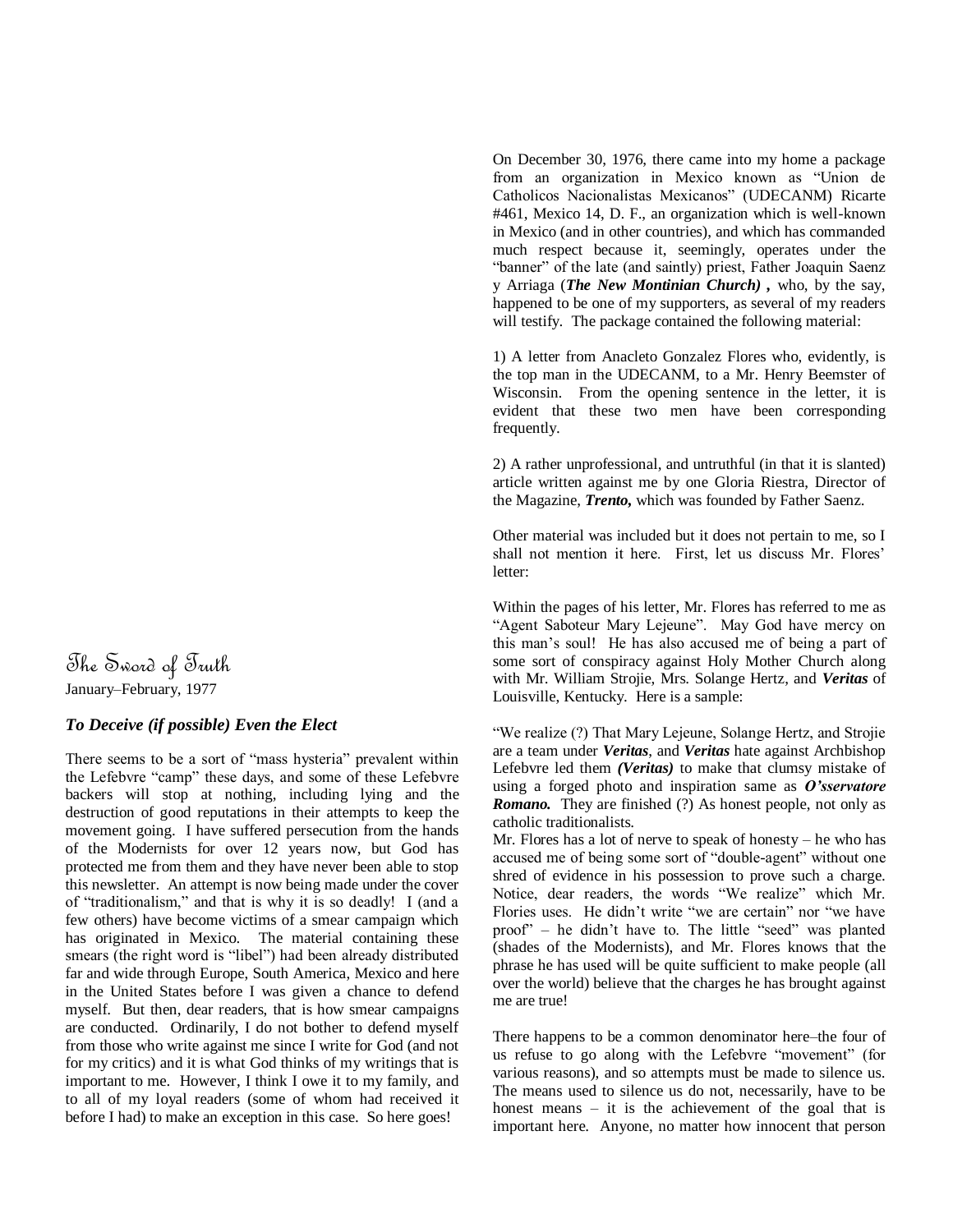may be, will be referred to as being some sort of traitor against Holy Mother Church if he or she writes (or even utters) anything against said "movement." My newsletter is widely read in Mexico, and I have very loyal readers in that country. No doubt, Mr. Flores is aware of my following in his country, and felt that he had to do something in order to turn my readers against me. Let me say, in passing, that he underestimates the intelligence (and the faith) of my readers. As my readers well know, I am a "free-lance" writer, operating on a veritable shoestring. I do not belong to any organization, do my own research (which is a bone-wearing task since I also have a family to take care of), and I write my own material. If I have any questions regarding Canon Law or other Church matters with which I might need assistance, I have several priests wellversed in such matters on my mailing list who, although they live far away from me, can give me an answer rather quickly either through correspondence or a long-distance telephone call. As far as other writers are concerned, I am completely independent. What other writers put down on paper does not affect my own writing one whit! Many of my readers have visited with me and my family and they have found our hospitality warm and friendly. No doubt, that is why they keep paying us return visits.

At the top of both pieces of material, words are printed which give all recipients full permission to distribute as they will through reprinting. Besides the prestigious magazines and newspapers in Europe and South America, permission has also been given to the following: *The Voice* (I would hope that Mr. McGovern would not be so foolish); *World Trends* (I am offering prayers for the soul of Mr. Yves duPont who just passed away); *Servare* (I know only a little about this paper); and naturally, Father Bolduc, about whom I know quite a bit. A word of warning here, please. Let all those who take part in such a smear campaign make sure that they have some good excuses ready when they stand before Almighty God on judgment day!

Organizations are armed with BIG GUNS, and it is extremely difficult for any individual (especially, a mere woman) to be able to strike back (without lowering herself to a level beneath her dignity) in an attempt to restore her good name. Such an effort can be likened to trying to turn back a Sherman Tank with a mere pea-shooter. These BIG GUNS are, quite frankly, money and access, and I am equipped with neither. Organizations are very well-heeled financially, and they are run like a business. The heads of these organizations come in contact with all the right (powerful) people who can pave the way for the publishing and the circulation of their material in all the right magazines and newspapers which have a large readership. Mr. Flores, I am sure, knows all the right people! Now, why would Mr. Flores turn his BIG GUNS towards me and my little 4-page issue of Nov.–Dec., 1976? Well, within those four pages, I presented FACTS – facts which, I learned later, some of the cowardly men authors had been sitting on for a few months or more. My information came to my

attention through one of my readers who had received it from an extremely reliable source, a source which I checked and rechecked before using said information, and I sent out my issue earlier than usual in order that my readers would be aware. Let us just say that I "spilled the beans," and the Lefebvre "followers" are finding it very difficult to scoop up those "beans" and put them back into the "pot" without making a mess of everything. These people are not interested in facts! They are interested in cover-ups. A priest has written that he felt that the above-mentioned issue is the "most courageous" that I have ever written. That courage, it seems, is costing my good reputation – both as a person and as a true Catholic whose intentions have always been to save souls. The prophesy, "They will deliver you up to the enemy" (in the latter days), "thinking they are doing a favor to God," seems to be coming true in my particular case.

In another part of his letter, Mr. Flores states the following:

"They" (we, the so-called 'conspirators') "tried to destroy" (notice that word) "the leadership that Father Saenz represented. Now they try to destroy the leadership that the doctrine" (?) "of Archbishop Lefebvre represents."

While Mr. Flores is on the subject of "doctrine" (and posing as a ‗holier-than-thou' traditionalist), he might refresh his memory regarding the Eighth Commandment of Almighty God: "Thou shalt not bear false witness against thy neighbor," which is exactly what Mr. Flores is doing here. It is true that Father Saenz, at the time of his death, was in favor of the Lefebvre "movement," but Father Saenz was not aware of the facts which have recently come into our possession. So, let these people stop hiding behind the good name of Father Saenz – he would be the first to chastise them for lying about other Catholics. As for attempting to destroy the leadership of Lefebvre, that "leadership" (for whatever it is worth) was destroyed long ago – first by Lienhart (the  $30<sup>th</sup>$  Degree Mason) and now by these "followers" of Lefebvre who have resorted to untruths in order to prop up the "movement" which is riddled with confusion and division among the leaders and followers. They all have a common leader but they do not all hold the faith to the same extent, nor do they all agree as to the way the "movement" should be run. But, above all, this phoney image of unity and strong faith must be upheld.

Since my name and address is printed very clearly at the bottom of the last page of each one of my issues, it would have been very easy for Mr. Flores to be gentlemanly enough to write a personal letter to me, asking me to explain (a little more in detail) my November–December, 1976 issue, and ask me for my credentials. After all, he knew where to send this package. But that is not the way smear campaigns are conducted, as my readers well know. There is more to Mr. Flores' letter, but I am running out of space and this will have to suffice. Now, let us turn our attention to Ms. Gloria Riestra.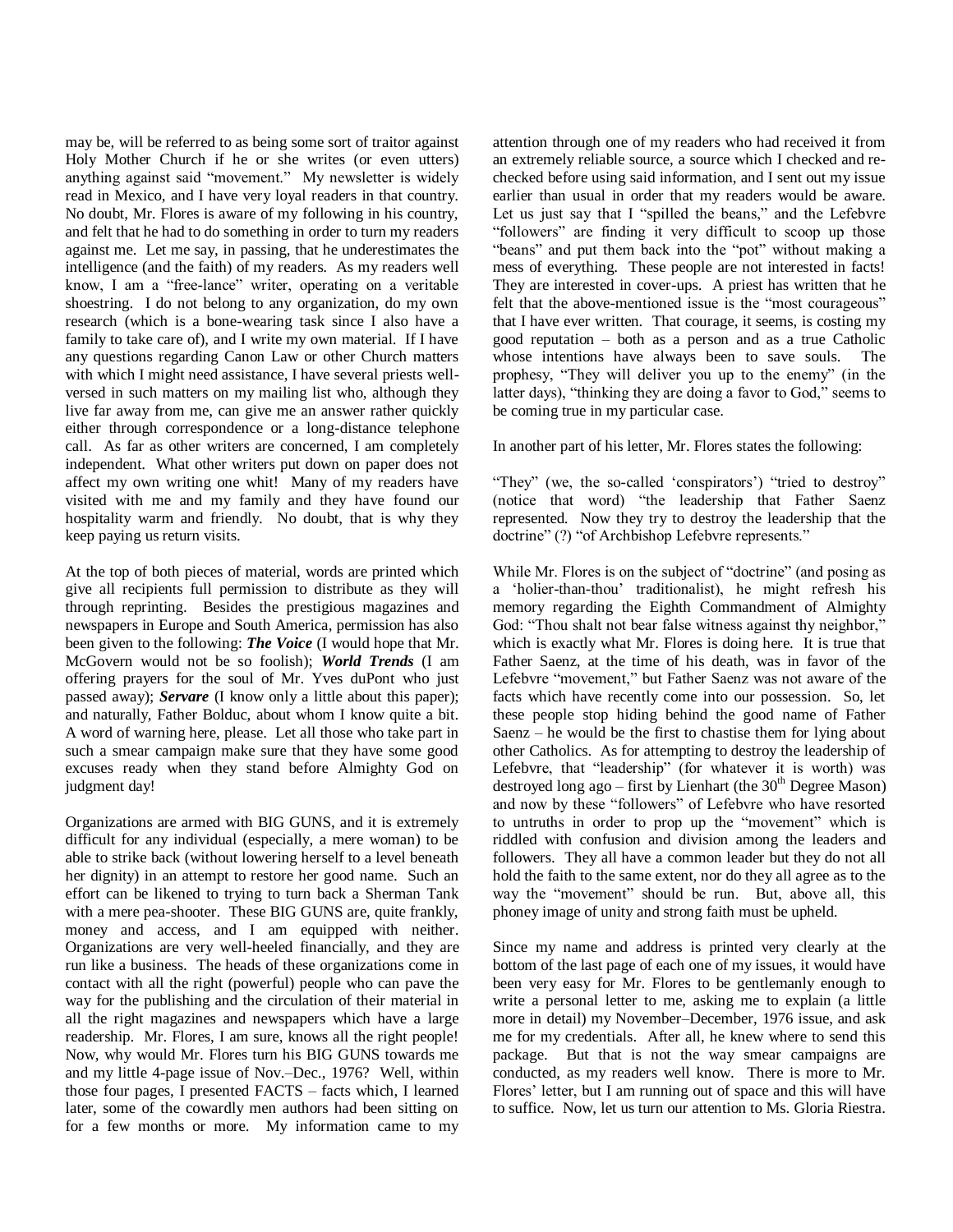I use the title Ms. Because I do not know whether she is Miss or Mrs.

Ms. Riestra's article is entitled: "*The Mary Lejeune Case*," and said article starts out with the following sentence:

"Here in Mexico we " $(?)$  "would like to know, "Who is Mary Lejeune?"

If Ms. Riestra had an ounce of professionalism about her, she, too, would have written to me personally and I would have been happy to tell her who I am. But, like Mr. Flores, she does not operate that way. Ms. Riestra, like Mr. Flores, is attempting to preserve the image of the Lefebvre 'movement,' and she can't fight facts unless she slants my words that I wrote in my November--December, l976 issue, and she has done that very efficiently in this article about me. She keeps referring to "her own opinion" which I have not given (certainly I did not write Canon Law). Everything I have ever written during the last 12 years in defense of the faith has been backed up with facts and these facts are re-checked over and over again before I put anything down on paper. Evidently Mr. Flores and Ms. Riestra do not take such painstaking care when they engage in writing. Ms. Riestra has been touted by Mr. Flores (in his letter to Mr. Beemster) as having written 8 books on Catholic doctrine. I am not impressed! I am not judging her books here since I have not read them. On the other hand, I have her untruthful article (on me) right beside me as I write, and I can make judgment on that!

Professionals do not have to slant, nor do they have to lie about other writers in order to put forth important points within their writings. Slanting (a form of lying) and outright lies are the lowest form of writing since it is akin to the use of semantics, and it was through the use of semantics that the Modernists were able to turn millions of formerly devout Catholics into members of the new "People of God" community.

Her eight books notwithstanding, Ms. Riestra is a very unprofessional critic since she has not quoted one word from my Nov–Dec., l976 issue. Insstead, she has gone merrily on her way (evidently without even one twinge of conscience) using words that I have never used, slanting and twisting as she goes along. Ms. Riestra is very adept at using her own thoughts in the form of a question–these questions are left hanging in the air-and as the little "seeds" are planted her readers can form their own conclusions.

For instance, she has asked (as though talking to herself), ―Does she obey the Canonic Rights of the True Church handing in her writings to a Catolic priest, or at least has she consulted one about the delicate themes that she touches?" The question is never answered by Ms. Riestra, and the doubt has accomplished its purpose. I have already answered that question on page 2 of this issue. Now, let me quote again:

―The impression that M. Lejeune's letter caused us here in Mexico about the defense" (which she says shouldn't be made of the Holy Mass, (my 12 years of writing has been in defense of the Mass) about her assertion (?) That no one should belong to a group that defends the Mass (if she is referring to the evil CUF and UNA VOCE to which I have referred), but more than that, her opinion (no way) about the ordination of Archbishop Lefebvre is that he is a person who has placed himself as a founder of a group under his own opinion, such as Luther, who by proposing a free interpretation of the Bible, the first thing that he did was impose his own interpretation. If Mary Lejeune judges with all the force of her opinion (we don't know how much force her opinion could have among the Catolics of the United States,) (Ms. Riestra's parenthetical phrase–that nobody should belong to any group,) then she shouldn't form one with her letters, because he who judges (I don't know what Ms. Riestra thinks she is doing, most untruthfully, I might add) necessarily forms a group favorable to his opinion."

I have the whole book on Canon Law to back up whatever I have said about the Lefebvre "movement. Ms. Riestra can choose to break those laws, or ignore them, if she so chooses. But let her not try to write as though those laws never existed.

Ms. Riestra then goes on to say that I have written (she uses the word "proposes") "that we do not accept those who really are Catholic priests who celebrate the True Sacraments." Let me say here that evidently my opinion of a true priest and Ms. Riestra's opinion are world's apart.

You bet I have told my readers not to join any organizations or "movements" because they have all been infiltrated–and that goes for the Lefebvre "movement" too! I am sick to death with these 'holy' militant leaders telling the little 'peons' to stand and fight, especially when these 'holy crusades' are hopeless and unworthy. If Ms. Riestra is not aware of the fact that a bloody revolution is about to be set off both in the U.S.A. and Mexico shortly, then she shouldn't be "Director" of anything since "directors" are supposed to keep up on such things. Having been politically active for 25 years or more, I have made it my business to read up on the way revolutions are both incited and waged. As a result of all this research, I know very well that, when the shooting starts and the blood starts to flow, it is these leaders who run for cover (through planned escape routes), leaving the aforementioned 'peons' to get their heads bashed in, and their bodies mutilated. The latter have been programmed to right, they have not been told when to run.

Ms. Riestra has stated that I have told my readers "to scorn" (notice that a word) "al"  $(?)$  "True priests, the True Sacraments, and the Mass." My readers know better than that, but Ms. Riestra's readers don't and so the lie will be spread. She hasn't quoted my exact words (how clever), she hasn't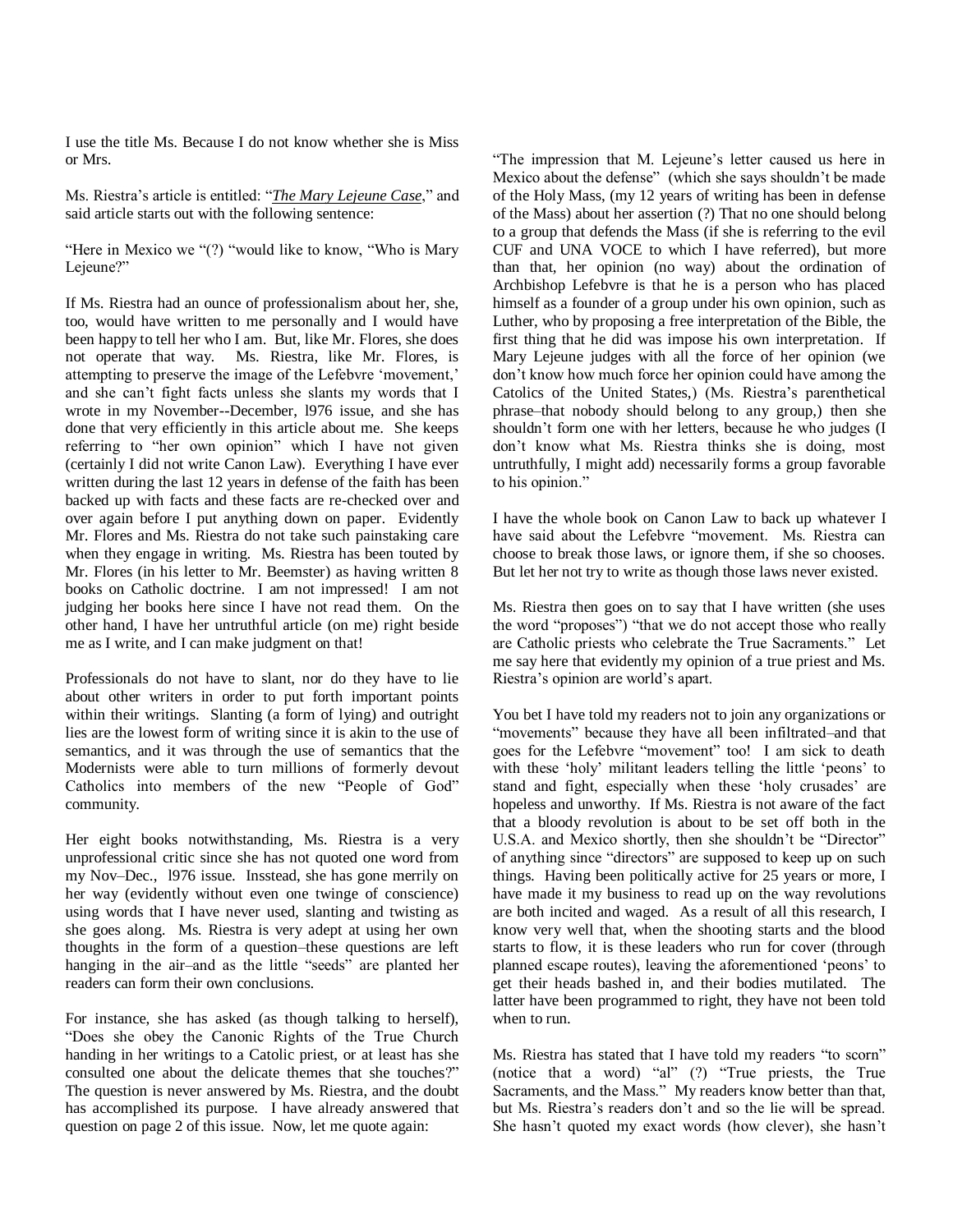even taken my quoted words out of context. She then continues again in the form of a question which she leaves hanging, casting doubts on my own situation while telling my readers to enter the "catacombs" quickly:

"Maybe she is close to what millions of faithfuls (sic) would like to have but don't the possibility of assisting at true Holy Mass; of receiving Christ in Sacrament, to receive the strength to fight for Him."

Ms. Riestra has been well-trained to do this "hatchet job" on my writings. I have written many times that I have been afforded the great privilege of attending Holy Mass and of receiving the Holy Sacraments only occasionally during the last eight years or more. I never ask my readers to do what I, myself, would not do, (we are in this right together), and I practice what I preach. In fact, I am searching (in vain, evidently) for a priest to perform the marriage ceremony for my dear daughter and her wonderful husband-to-be in May. I have put this problem in the hands of Our Lady.

Ms. Riestra states:

"Mary Lejeune proposes" (?) " in one word" (that would be quite an accomplishment) "that the visible church disappear."

I have not "proposed" at all. The visible church is actually disappearing more and more all the time – the Lefebvre "movement" notwithstanding. If Ms. Riestra is not aware of this fact (or wishes to ignore the situation), then she is just not the realist that I happen to be. I cannot, in good conscience, tell my readers that the Lefebvre "movement" will save the Mass and restore the Church. I know too much (and have known for a long time) about the Econe "business"  $-$  and it is a business. I have some readers who were not formerly sympathetic to my stand on the Econe situation, who have made visits there recently. These people have related to me some very strange tales, (of which I was already aware) about some very strange and powerful people connected with Econe. I have questioned these people as to why intelligent people supported Econe with such fanaticism since their intellects should tell them that all is not right over there. They answered, to a person, that it is simply a matter of money. God help us! Evidently, some very wealthy people have invested in Econe, and they see their investments being swept onto "rocky shores" by those, (especially my November-December, 1976 issue) who dare to speak out against said movement.

I do not have the space to quote Ms. Riestra's views on Canon Law. However, she keeps mentioning "irregularities" which would make Sacraments still valid. Let me remind, both Ms. Riestra and all my readers, that excommunicated persons are not just guilty of an "irregularity," they are not even allowed to partake of the Sacraments, much less become consecrated bishops of the Mystical Body of Christ. She claims that we

must prove that Lienhart's intentions were false before coming to any conclusion on the subject. Canon 2335 states very clearly that a Catholic who joins the Masons is ipso facto excommunicated. A 30<sup>th</sup> Degree Mason does not believe in our God (the Most Blessed Trinity). He believes in the "Great" Architect of the Universe," the pantheistic 'god' of Teilhard de Chardin, among others. Lienhart was validly ordained a priest since he was not a Mason at the time. By the same token, he would have been consecrated a bishop at the time of the consecration if (and this is not the case here) he had become a Mason after he became a bishop – he would have the power to ordain validly – even though illicitly. So much for that!

Ms. Riestra has offered her hand to me "in friendship" while, at the same time, she has all but destroyed my credibility as a writer in the defense of the faith. The Modernists have always used that approach, I am not taken in by it. Sadly, I say that I must refuse to take her hand in mine, especially since she has included me in her last sentence:

"The smoke of the devil is easier to distinguish now."

I could tell Ms. Riestra a few things about the devil – I have been doing battle with him for many years. Satan has used every means at his disposal in his attempt to stop this newsletter, but he has not been successful. Mr. Flores and Ms. Riestra may very well be giving him a helping hand these days. Frankly, he needs all the help he can get – from whatever source!

I will continue to tell my readers, over and over again, not to join any organization or "movement." I refuse to take back one word that I wrote in my November-December, 1976 issue. If some people are disturbed by my writings, then they do not have to read them. And that applies, also, to some of my formerly "loyal" priest-readers (from whom I have not heard this time) who are telling the people that I am wrong about their great "leader" and the whole "Econe" affair.

It seems strange that this "leader" of theirs waited until 1970 to start his "seminary" since the Holy Mass and the Sacraments were threatened long before that time. It seems strange, also, that Father Barbara waited until 1974 to declare the Novus Ordo invalid while we, the mere lay people, were writing pages and pages on said invalidity long before that time. There is a whole army of priests (the Father  $X$ 's) who were so wrong about the Novus Ordo and Paul VI, that they dragged millions of Catholics into apostasy with them when they fell. These Catholics, today, to not have a "smidgeon" of faith left in their souls. So, priests do not have a very good "track record" for seeing danger ahead of them, and they have not been the greatest "defenders of the Faith" in this long battle against Satan for souls.

Actually, I am beginning to feel a little sorry for Lefebvre. Even if he wanted to get away from the whole confusing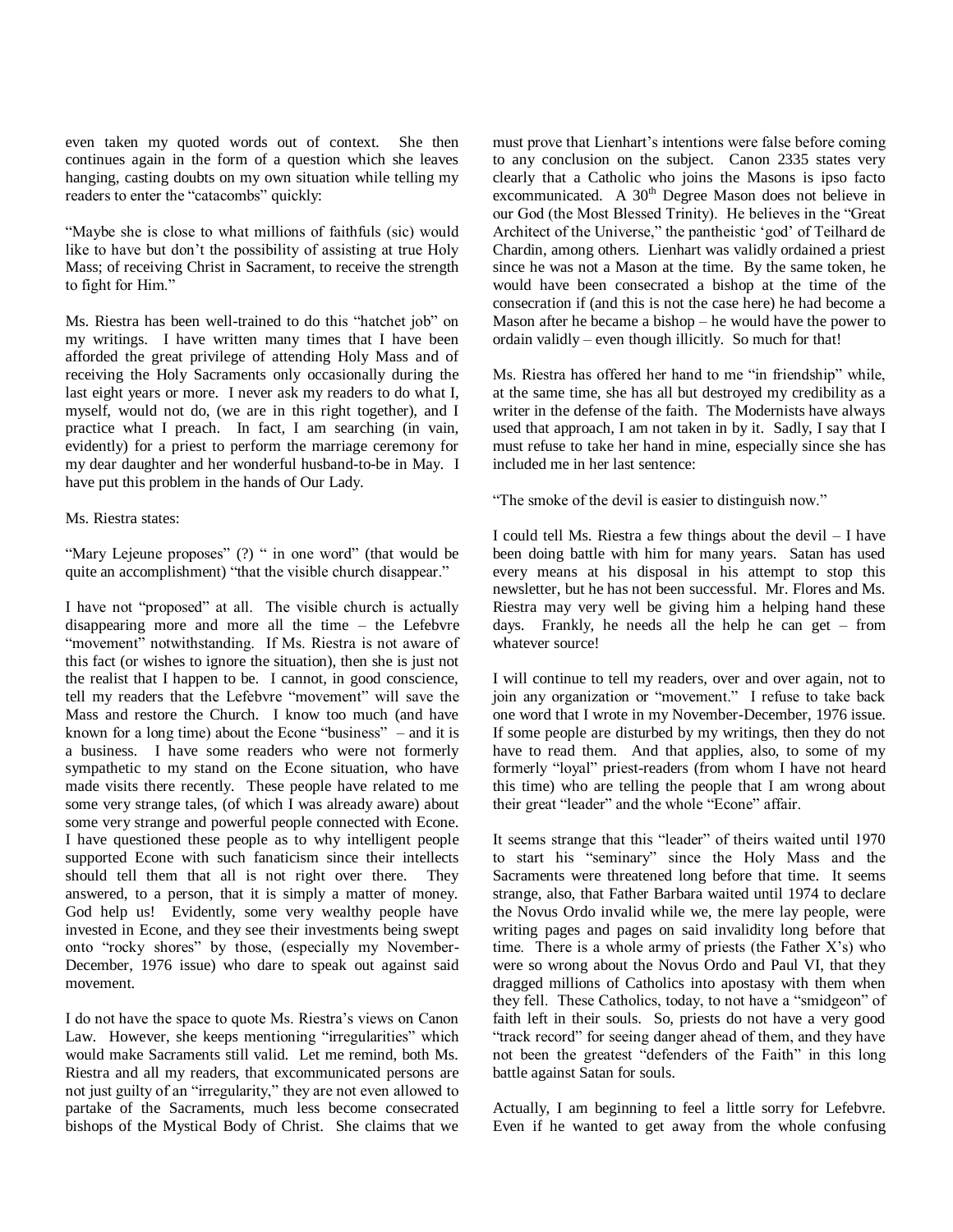business of "Econe," I doubt that he would be able to do so. I know Church "politics" when I see them, and there is a whole heap of politics mixed in with this "holiness" regarding the "Econe" affair.

The truth is very frightening, but then I am in the business of telling the truth–the whole truth. I have never lied to my readers, nor have I ever slanted the truth...I deal in facts. I happen to be one of those Catholics who fears the judgment of Almighty God.

And so, dear readers, be careful; be joyful (and humble) in the knowledge that you still have the faith. Watch and pray and, for heaven's sake, BE STILL!

Pray much, and God bless all of you.

Mary R. Lejeune 809 Lehigh Road Newark, Delaware 19711 Jananuary–February, 1977

The Sword of Truth The Sword of Truth The Sword of Truth

The Sword of Truth March-April, 1977

# Canon Law Protects Us From Falling Into Schism

During all the years that I have been defending the truth against Paul VI and his renegades who had taken over the Vatican, I was at a distinct disadvantage because I dealt in facts, and the other side ignored the facts which I had presented. The same exasperating situation presented itself whenever I would attempt to get through to the so-called "moderates" (who are now at the helm of the Econe Movement) who kept yapping about Paul VI's being the "Holy" Father" and that he must be obeyed. These people were no better than the new "People of God" since they accepted the Latin Novus Ordo. In March-April, 1973, I wrote the issue, *The Unchangeable Church,* wherein I pointed out to them that it was the new "offertory" which made a mockery of Paul VI's having retained the true Consecration words. It was this particular issue which brought me a host of readers who suddenly, upon reading the part about the new "offertory" (Jewish Prayer Before Meals), who quickly became "refugees" from the Novus Ordo and who are today descending into the catacombs where they are finding much peace of soul. The issue referred to did absolutely nothing for the moderates who kept pointing out that it was "the priest's intention" which counted in order to make this Novus Ordo (the abomination of desolation) valid. Then we have been treated, over the years, to reams of ridiculous statements by the moderate authors. They told their readers that their Paul VI was not responsible for what had happened to the Church – it was those nasty bishops who wouldn't obey the "Holy Father" who were the cause of everything. We were told that certain statements attributed to Paul VI were untrue (or misstated); the documents that Paul VI had signed were forged; he, himself, was a weeping "prisoner" and the last attempt to prop him up came when they wrote that Paul VI had a "double," and that it was this "double" who was the villain. The moderates wasted many years voicing (and writing) about this dribble while souls cried out for the truth and for peace of conscience. These are the same moderates who are propping up Lefebvre in the same manner (by ignoring facts) while, at the same time pledging allegiance to Paul VI and refusing to say that the Novus Ordo is an abomination of desolation and absolutely invalid.

The "Econe" writers keep putting forth the phrase that "Once a bishop (Lienart) always a bishop and a bishop never loses his powers.‖ This is true. But these people need a refresher course in basic mathematics. I have written this before, but I think it bears repeating so that this time there will be no doubt.

Annibale Lienart was ordained in 1907, so far so good. But then we have him entering the Masonic Lodge in Cambria in 1912. So, it was in the year 1912 while he was still a mere priest that the excommunication (Canon Law 2335) took place. Did he repent of this action of joining the Masons? Of course he didn't. On the contrary, he kept rising in the ranks of Freemasonry until he hit the  $30<sup>th</sup>$  Degree (1924) while he was still a mere priest–not a bishop. The date of his so-called "consecration" was 1928. Now, I will ask just one simple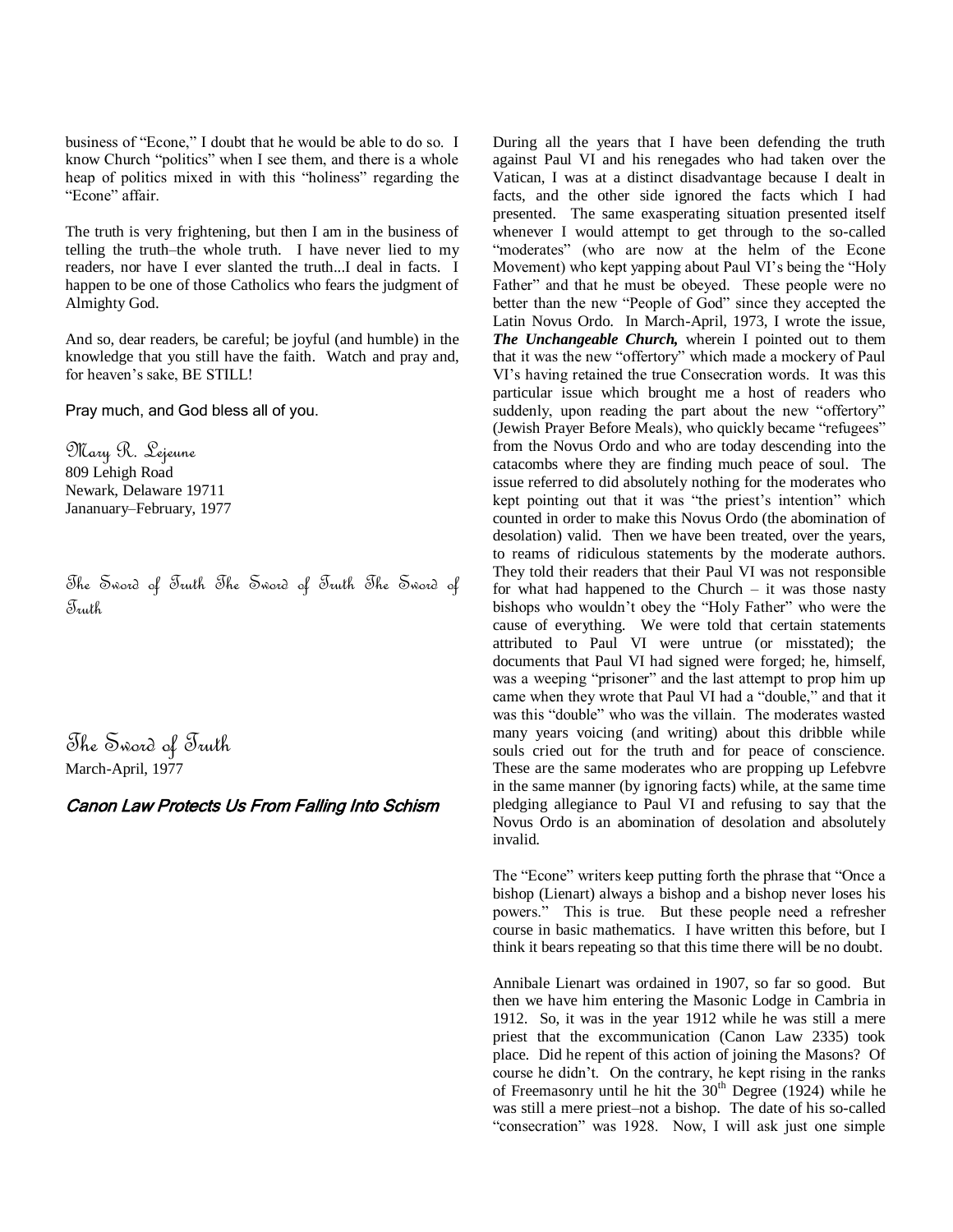question here. Can an excommunicated priest become a bishop of the Holy Roman Catholic Church? The answer is obvious–he cannot. Lienart never went any further than the priesthood, and certainly a priest does not have the power to ordain anyone else. Canon Law states very firmly that an excommunicated priest cannot rise to any other rank in the Church, even his Masses are sacrilegious.

As of this writing, I have approximately 475 readers who are 100% behind me regarding the Econe Movement, and I can live happily with that number. The others are still sitting "on the fence," awaiting "further developments," before they make up their minds. May I remind these readers that it was because many priests and laymen awaiting "further developments," as far as the so-called "changes" of Vatican Council II were concerned, that caused them to fall into schism as the little-bylittle brainwashing took hold of their minds and their consciences, and caused them to become incapable of thinking for themselves. Schism is schism whether or not it comes from the left or from the right. We have perfect examples of this in the St. Jovite (Canada) and the Palmar de Troya (Spain) escapades. These are both examples of humans starting out, with good intentions, to combat the so-called "abuses" within the Hierarchy. I have been given information regarding the real story on Clemente (Palmar de Troya). He was really an authentic seer at one time who was told by Our Lord to enter into seclusion and propagate the devotion to the Holy Face. This documentation states:

―For a period of more than four years, Clemente received very important doctrinal messages, authentic communications from Heaven."

But Clemente did not do as Our Lord had bidden him. Instead, he founded the "Order of Mt. Carmel of the Holy Face" (clearly against Canon Law), and his pride got the best of him. In establishing this "Order," he used the Rules and Constitutions of the Franciscan Minims. Now, there can never be any exchange of members between religious Orders. For instance, a Franciscan cannot jump into the Dominicans. It is not possible to switch back and forth between Orders. Since Clemente did not do God's will, God took away his powers as a true seer. Very soon, Clemente was giving out "messages" which were of his own making, and which have been proven false. In one of his "messages," he claimed that Our Lady had told him "to ordain priests" and that Our Lady had even told him whom he should ordain. He prevailed upon Archbishop Martin Ngo Dinh Tuuc, a former Archbishop of Hue, and exild brother of the assassinated President of South Vietnam, Ng Din Diem, to carry out these so-called "messages" from Our Lady. The Archbishop was made head of the "Carmelites of the Holy Face." Five men were ordained (Christmas Day, 1975). One Sunday, January 11, 1976, these five "priests" were "consecrated" bishops, including Clemente Dominguez himself. All of this, of course, was against Canon Law. After the "consecrations" were performed, Archbishop Ngo left

Palmar de Troya. As a "bishop," Clemente Dominguez assumed leadership of the group and the "Order." On January 27, 1976, Clemente, as "Superior" performed more "ordinations" and "consecrations." One of these "bishops" is Peter Fox, a young man in his twenties. Church Law says that, in order to become a Bishop, a priest must be at least 30 years old and a priest for at least 5 years. Canon Law was broken at every turn. From this documentation, I know that these young men who were "ordained" and, in turn, made bishops did not have the required theological studies; they did not receive the minor orders at the specified intervals; therefore, they were not validly ordained. At the "consecrations," the Archbishop was not assisted by two other bishops (another infringement of Canon Law). Invalid or illicit – call it what you wish – these "ordinations" and "consecrations" were performed contrary to the norms of the Roman Catholic Church. Archbishop Ngo has since repented, and we must thank God for this. Now let us go back to the Econe Movement.

We are being told, over and over again, that the purpose of the Econe Movement is not to start a new "church," but to save the True Church. These leaders, of course, are living in some sort of fantasy-land. They are, most definitely, setting up a new "church" on the ashes of the True Church, and this, dear readers, is out-and-out schism.

It is always very sad when friends, of many years standing, come to the parting of the ways, but it seems that Mr. Hugh McGovern, (*The Voice)* and I have arrived at that point. The rift between us is our differences of opinion as far as the Econe Movement is concerned. He is, of course, entitled to his opinion as I am entitled to mine. Nevertheless, I regret the fact that we have drifted away from each other.

In his February 28, 1977 issue of *The Voice,* Mr. McGovern tells us that "Econe alone has just added, at a cost of \$800,000, two modern five-story wings and can accommodate 120 seminarians. It has a cloister of nuns in Rome, six priories in France, two in England and others in Switzerland, Germany, Italy, Austria and the United States, and more will open next year." He tells us that this "Society" has communities in these eight countries and assets worth \$5,000,000 "and the moral and financial support of tens of thousands of Catholics around the world." Those tens of thousands are, of course, of the ‗moderate' stripe who are bent upon enticing the members of the Remnant" into this mish-mash of building, ordaining and forming "orders," etc. REMNANT BEWARE!

In his editorial in *The Voice*, Mr. McGovern states that "we need bishops" and of course we certainly do. But not the kind that will come out of the Econe Movement. Mr. McGovern bewails the fact that Lefebvre is in his seventies, and might die without consecrating some successors. That state of affairs, in Mr. McGovern's opinion, would put an end to the Apostolic Succession in the Church. Then he continues: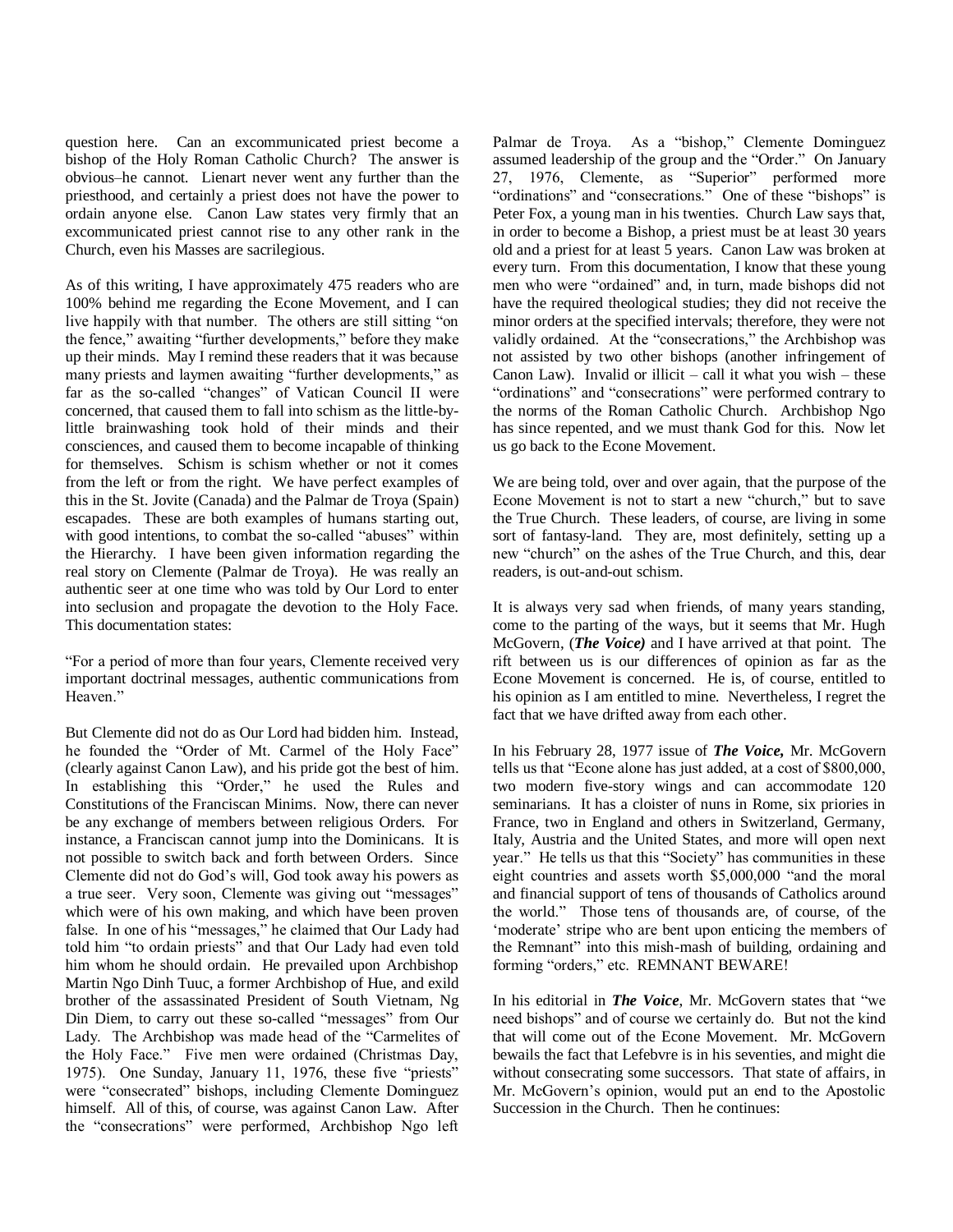"And even worse, the Priesthood would come to a dead halt and within 50 years could end."

Not a word about God's providence–the Apostolic Succession evidently depends solely upon what action Lefebvre chooses to take. The priesthood would end in 50 years? Let me say, very emphatically here, that the survival of the Royal Priesthood of Christ (and the Apostolic Succession) does not depend upon any human leader – most especially not Lefebvre whose own background leaves much to be desired. Christ has promised us that His Church would endure, but certainly not in this fashion.

Mr. McGovern then states:

―The matter of licitness of his (Lefebvre's) Consecrations should under the given circumstances be of absolutely no importance."

I disagree! I would not attend Mass and receive the Holy Sacraments from any priests who were ordained illicitly, and I would not accept a bishop who was consecrated illicitly. Actually, from the information I have in my possession, I do not feel that much of anything coming out of Econe is even valid – let alone licit, and anyone who disagrees with me can tell me so, and we will part company by mutual consent.

In his *Voice News,* McGovern states as follows:

―We might in all modesty point out the high value of *The Voice* as a gift" (he is speaking of Gift subscriptions here). ―What with the uncertain future of World Trends due to the death of Yves Dupont" (another Lefebvre follower, God rest his soul) "and the defection of *Veritas* and two others (he didn't have to give our names – my readers caught on) ―Traditionalist publications in the U.S., *The Voice* is the only dependable Traditionalist publication in the English-speaking world."

This is what Mr. McGovern feels is speaking "in all modesty?" Mr. William Strojie and I have definitely not defected!! Speaking for myself, I refuse to follow the Econe Movement for a great many reasons–one of which is that there seems to be a lot of questionable characters connected with said Movement. I am attempting to hold the "remnant" forces together in the face of the Econe Movement whose leaders seem bent on leading them astray. I do not care from which side my adversaries come–I will continue to tell my readers to stay away from the Econe Movement just as strongly as I attempted to tell all those "fuzzy-minded" Catholics to stay away from the Paul VI "church."

The "powers-that-be: within the Masonic Novus Ordo "church" of Paul VI are busily preparing "revisions" to Canon Law. We, who have been through it all before, now very well that when Paul VI and his co-horts speak of "revisions" they are, in reality, telling all those who understand semantics (including myself) that they are about to throw the Sacred Canons into the wastebasket and write a brand new set which will match their Novus Ordo and their new set of 'sacraments.' It is a very logical step for these evil people to take. No longer will they have to bend or break Canon Law as they have so arrogantly done in the past. When Paul VI's "commission" of so-called "experts" have finished their dastardly job, all of the barriers will come down and all hell will break loose! What Almighty God thinks about all this is of no concern to these poisoners of the faith. Paul VI, in a recent speech to the members of the Roman Rota, (composed of a bunch of Masons, no doubt), has stated:

"The Code of Canon Law now under revision must, when completed, serve and not dominate the people."

More freedom for the new "People of God."

On all sides of us, dear readers, we have "leaders" who are willing to bend or break Canon Law. As I have stated before, Canon Law protects Divine Law. It would behoove these leaders of the Econe Movement, who have taken the great Pope St. Pius X as their patron, to take pause long enough to realize that it was upon the orders of Pope St. Pius X that the Code of Canon Law became coordinated. If they are under the banner of this great Pope, then they should (more than anyone else) make sure that they abide by the Canon Laws which he felt (were) so necessary for the welfare of the Church. Let us look at the history of Canon Law for a moment:

There are 2414 Canons in the Code. These are arranged in five books dealing, respectively, with general norms (Normae generales), with persons (De personis), with things (De rebus), with trials and hearings (De precessibus), and with offenses and their punishment (De delictis et poenis).

On March 19, 1904, Pope St. Pius X, in his motu propri *Arduum sane,* announced his intention to provide for the preparation of a code in which should be gathered "with order and clearness all the laws of the Church." The most brilliant minds of the Church were called in and a commission composed of cardinals and canonists set about to accomplish this order of Pope St. Pius X. By the year 1917, the mission was accomplished and the Code of Sacred Canons was promulgated on the Feast of Pentecost, May 27, 1917, by the constitution of Pope Benedict XV (1914-22) entitled, *Providentissima Mater Ecclesia.* It was to become effective on Pentecost of the following year, May 19, 1918.

I have used as one of my sources the book *The Sacred Canons,* written by Msgr Abbo, who, at the time, was professor of Moral Theology and Canon Law at Conception Abbey, Conception, Missouri, and the Rev. Dr. Jerome Hannan, a member of the faculty of Canon Law of the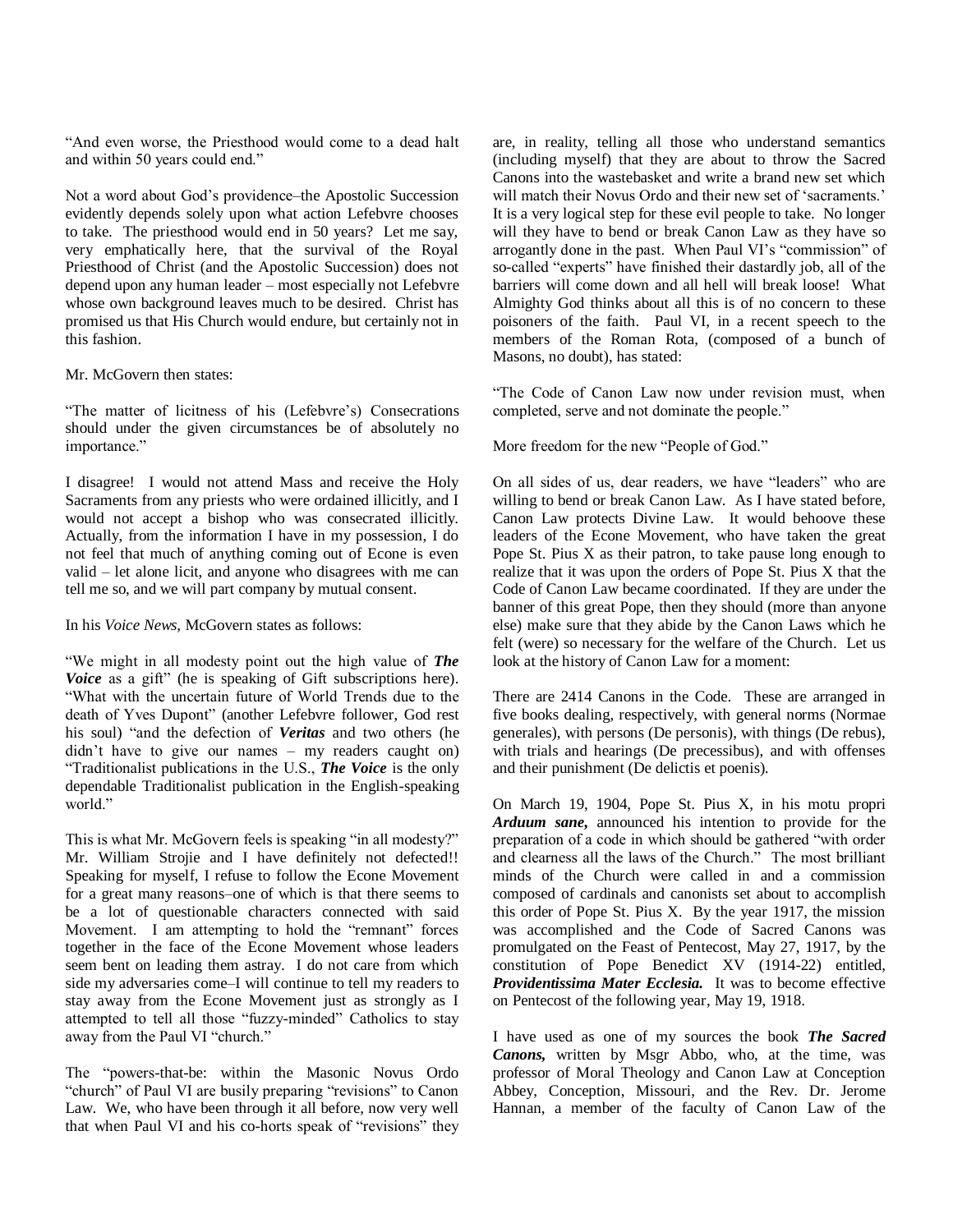Catholic University of America. From their pens, we read the following:

―The science of Canon Law is a sacred science, and one that is analytical, historical, synthetic, and practical since it aims at such a full knowledge of ecclesiastical laws, in their authentic meaning, their historical evolution, and their systematic interrelation, as to ensure exactness in their application to concrete cases."

Canon Law has been a part of the Church since the Fourth Council of Toledo in 633. A.D. In the aforementioned book, we are given documentary sources, as follows:

―Since 1918, the Code has been the documentary source of Canon Law. Pre-Code sources can be classified, according to their chronological order, into three troups:

1) collection of canons preceding Gratian, 1141 A.D. Gratian was a Camaldolese monk of Tuscan origin who wrote *Decretum magistri Gratiani,* a collection of Canons.

2) collection of laws made between the time of Gratian and that of the Council of Trent, 1545-1563 A.D.

3) collection of laws made between the time of the Council of Trent and the Code, 1917. A.D.

There we have it–at lease enough to know that these Canons are not laws that are to be taken lightly–especially the ones which have the penalty of excommunication attached to them regarding Catholics (especially priests) joining Freemasonry. These Econe "followers" who keep looking up Canon Law on "intention," should be also studying the other side of the coin. They should look up the Oath that a  $30<sup>th</sup>$  Degree Mason takes, and then read the words of the Oath that a bishop-elect takes upon Consecration as a bishop. Put these two oaths side-byside and even a fool could realize that the two oaths are absolutely incompatible. All the great Popes who have spoken out against Freemasonry have told us that the Freemasonry Oath supersedes all other oaths in the minds of the Masons–it is one of their laws and infringement of this Masonic law brings severe punishments down on the heads of Masons who forget to whom their loyalties belong.

And so, dear readers, stay with your prayers and abandon yourselves to Christ at the foot of the Cross. The Catholic Church belongs to Him, and He will need many true "soldiers" later who will be strong in faith, and unafraid of whatever persecutions will come their way. Our faith will remain strong through His grace, and we will receive this grace if only we pray for it.

St. Teresa of Avila has said:

―There is but one road which reaches God and that is prayer. If anyone shows you another, you are being deceived."

Pray much, and God bless all of you.

Mary R. Lejeune 809 Lehigh Road Newark, Delaware 19711 March, April, 1977

The Sword of Truth The Sword of Truth The Sword of Truth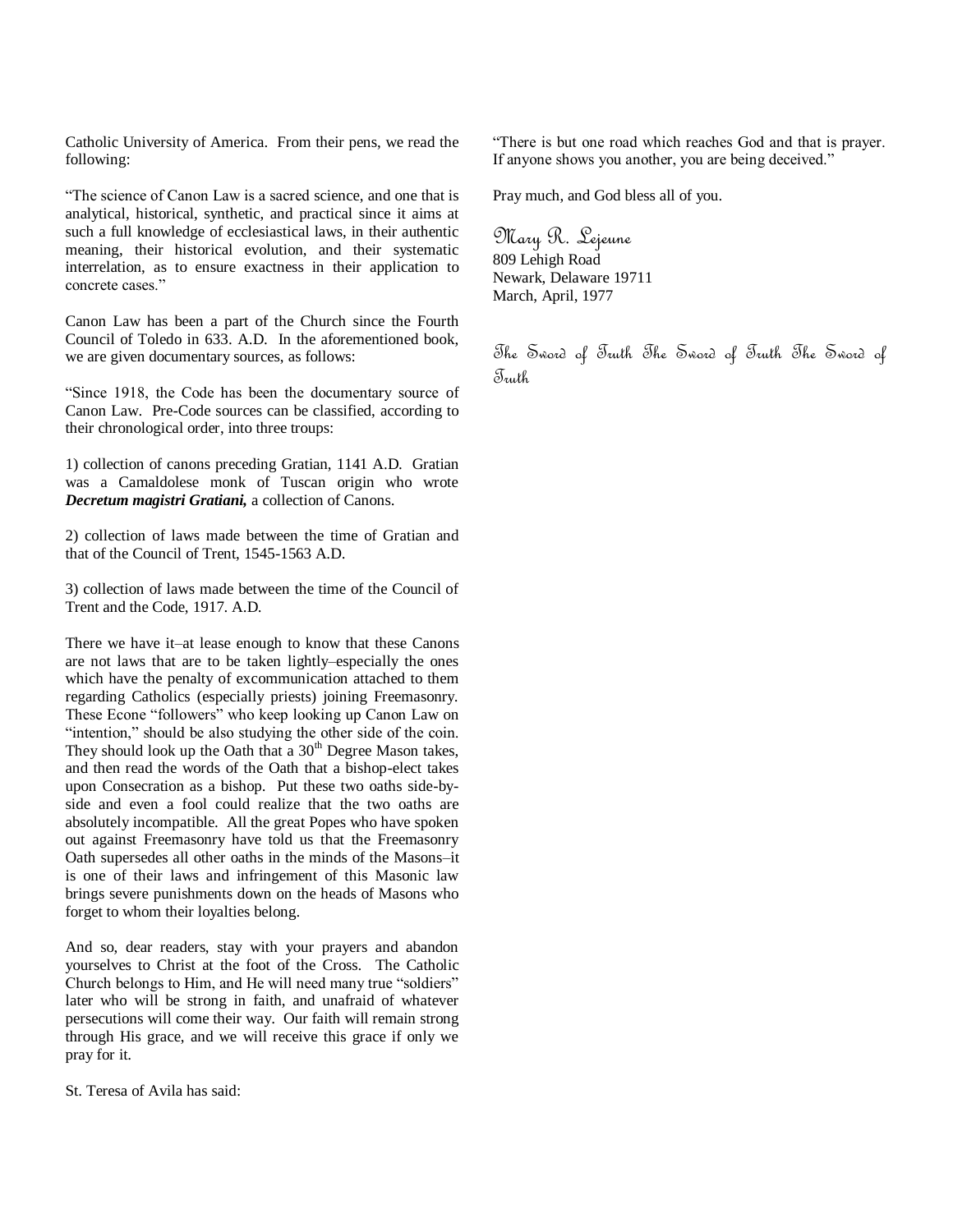The Sword of Truth May-June, 1977

#### *The Enemy Within the Gates*

I had chosen another subject for this issue, but since so many readers have asked me to relate to them something on the Oath that a bishop-elect takes at the time of Consecration, and then compare said Oath with the beliefs and intentions of  $30<sup>th</sup>$ Degree Masons, I have decided to abide by their wishes. So, let us get on with it–as painful as it might be.

First of all, the bishop-elect must restate *The Profession of Faith*, and renew the *Oath Against Modernism.* The following are just a few of the questions contained in the Rite of Consecration. They will be enough to give my readers an idea of the awesome responsibilities for the welfare of souls with a bishop-elect undertakes as he goes through the process of Consecration

Question: Will you receive, keep and teach with reverence the traditions of the orthodox Fathers and the decretal constitution of the Holy and Apostolic See?

Response: I will.

Question: Will you, as far as your human frailty shall allow, always be given up to divine affairs and abstain from worldly matters and sordid gains?

Response: I will.

Question: Do you also anathematize every heresy shall shall arise against this Holy Catholic Church? Response: I do anathematize it.

Now the *Profession of Faith* was instituted by the teachings of the Council of Trent, and, until Montini (Paul VI came into power, it was taken (both orally and in writing) by every Catholic Cardinal, Bishop and Priest. This order was promulgated by the Bull of Pope Pius IV *Iniunctum Nobus*, dated November 13, 1565. Here is part of it.

―Besides I accept, without hesitation, and profess all that has been handed down, defined, and declared by the Sacred Canons and by the general Councils, especially by the SACRED COUNCIL OF TRENT and by the First Vatican Council, and in a special manner concerning the PRIMACY AND THE INFALLIBILITY OF THE ROMAN PONTIFF.

"At the same time, I condemn, reject and damn everything contrary to those teachings as well as any other heresy ever condemned, rejected or damned by the Church.

―This same true Catholic Faith without which nobody can be saved, which I now freely profess and to which I truly adhere, the same I, \_\_\_{name}\_\_\_, promise, vow, and swear to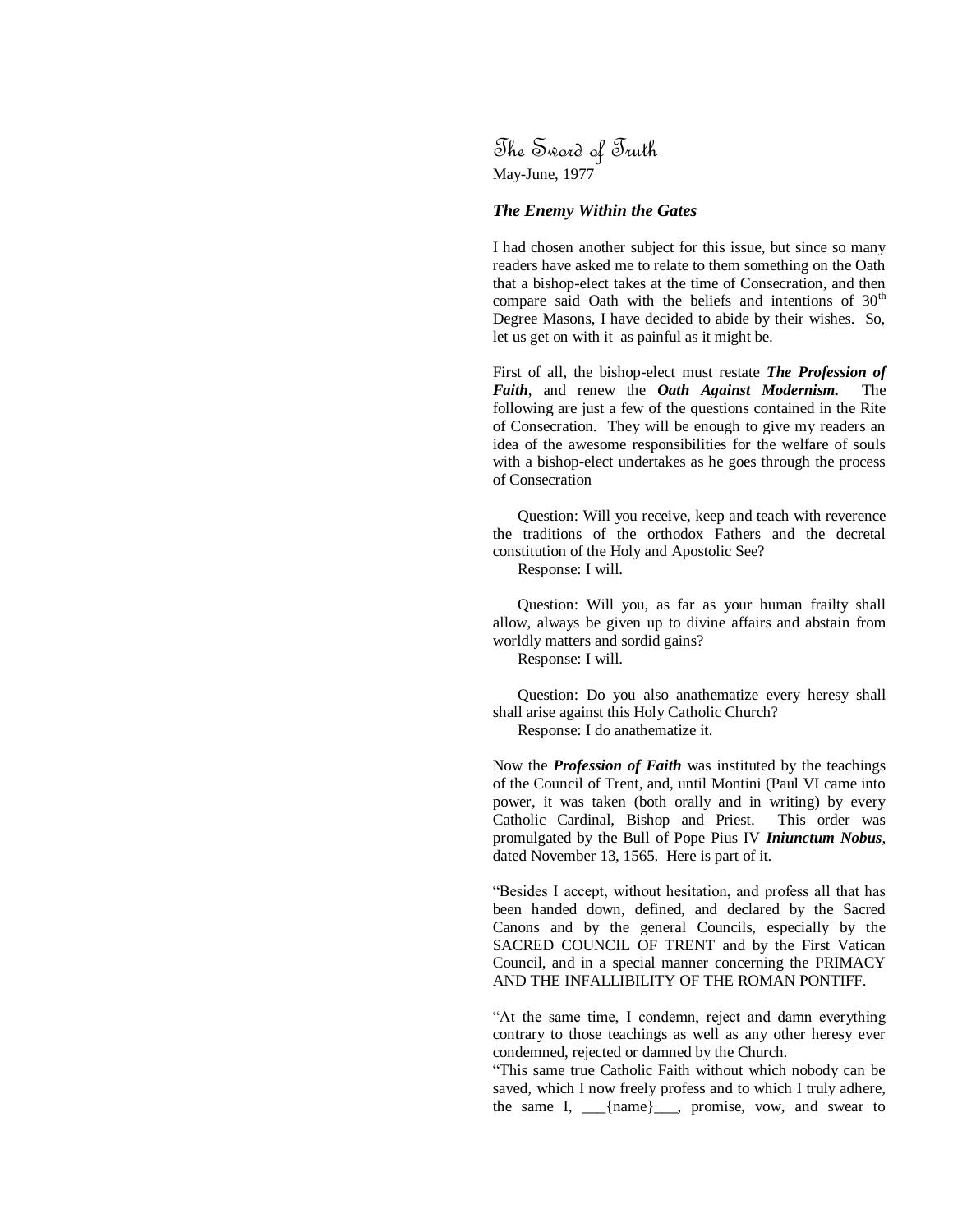maintain and profess with the help of God, entire, inviolate, and with firm constancy until the last breath of life."

"AND I SHALL STRIVE AS FAR AS LIES IN MY POWER, THAT THIS SAME FAITH SHALL BE HELD, TAUGHT, AND PUBLICLY PROFESSED BY ALL THOSE UNDER MY AUTHORITY OR ENTRUSTED TO MY RESPONSIBILITY.

"This, I. N.N. promise, vow, and swear. So help me God and these God's Holy Gospels which I touch with my hand.

And then, the Seal is applied and signed by a "priest Witness."

We turn now to *The Oath Against the Errors of Modernism,* from the *Motu Proprio* of Pius X *Sacrorum Antistitum,*  September 1, 1910. Part of this Anti-Modernist Oath contains the following:

―Fourthly, I sincerely receive the doctrine of faith which the Orthodox Fathers have transmitted to us from the Apostles, always in the same sense and meaning. And, therefore, I reject absolutely the false and heretical view of the evolution of dogmas, according to which, dogmas may change meanings so as to receive a different sense from that which the Church at first attached to them.

In another part we have the following:

"And finally and in a general manner, I declare that I am completely free from that error of the modernists which claim that there is nothing Divine in Sacred Tradition or, which is worse by far, admits as Divine element in a pantheistic sense (Masonry), so that nothing remains but the vare and simple fact, in no way distinguishable from the common fact of history; namely, the fact that men through their work, skill and talents are continuing through successive ages that school established by Christ and the Apostles.

―Accordingly, I hold with the greatest firmness, and will continue to maintain, until my last breath, the faith of the Fathers concerning the sure criterion of the truth, which is, was and always will reside in the Episcopate transmitted by Apostolic succession, in such a way that the absolute and unchanging truth preached from the beginning by the Apostles shall never be believed nor understood in any other sense.

―I engage myself to observe all those things faithfully, integrally and sincerely, to guard them inviolate, and never to depart from them whether in my teaching or in any other way by my words or my writings. I hereby bind myself solemnly and swear: May God help me in His Holy Gospels."

A 30th Degree Mason becomes a member of the Order of the Knight Kadosch (sometimes spelled "Kadosh") which is a part of the Illuminati. In order to enter the  $30<sup>th</sup>$  Degree, he must go through the Rose Croix. In the Rose Croix, there are evil "ceremonies" during which the Crucifix and the Holy Eucharist are desecrated. From his history, we learn that

Achille Lienart was a "visitor" in the Rose Croix  $(18<sup>th</sup>$  Degree) in 1919, and went on to become a Knight Kadosch in 1924, 4 years before he took the Oath (however illegally) of Consecration as a Bishop.

Let us pause here a moment and remember that in the Rite of Consecration, the bishop-elect promises to "abstain from worldly matters and sordid gains." So, let us shoot over and see what the so-called 'catechism' of the Order of Knight Kadosch contains.

From the many books on Freemasonry, in my possession, we find the following excerpt from said catechism: (italics in original)

―Do you fully understand that this degree is *not*, like much of so-called Masonry, a sham that means nothing and amounts to nothing...that what you are *now* engaged in is *real*, will require the performance of duty, will exact *sacrifice*, will expose you to *danger,* and that this Order means to deal with the *affairs of nations*, and be once more a *Power* in the world."

In his "Cours d'initians" (1842), Ragon writes:

―The Hebrew word, Kadosch, signifies *saint,* consecrated and purified. It must not be thought by that that the Knights of the White and Black Eagle have any pretensions to sanctity. They wish to express by this word that they alone are the *elect men par excellence,* purified of all the *dregs of Prejudices."* 

So, Lienart was "purified," and became a man "par excellence" within the ranks of Freemasonry while still a mere priest in 1924. In 1929 (on the Feast of the Immaculate Conception of the Mother of God), this evil man with his soul drenched in the teachings of the Illuminati, appeared piously before Pope Pius XI and (with full knowledge of what he was doing) answered the questions contained in the Rite of Consecration, and renewed both the *Profession of Faith* and the *Oath Against Modernism,* no doubt without a qualm of conscience.

I do not care one whit about what my critics think about me these days. When these critics write and tell me that "nobody" has the right to judge his intentions since we simply do not know what his intensions were," I find my mind boggling a little at the thought that these "holier-than-thou" traditionalists (not to be confused with the "remnant") could even suggest that a priest who is a Knight of Kadosch could be consecrated validly as a true Bishop of the Holy and Apostolic Church. These "traditionalists" only believe what they want to believe, and they keep forgetting the role that the Holy Ghost plays in the validity or invalidity of the Sacraments. Are we to believe that the Holy Ghost would validly allow a priest such as Lienart to be consecrated a true Bishop of the True Church which He, as God, guides and watches over? Let us see, as I quote from a little booklet, "Notes on the Holy Ghost" written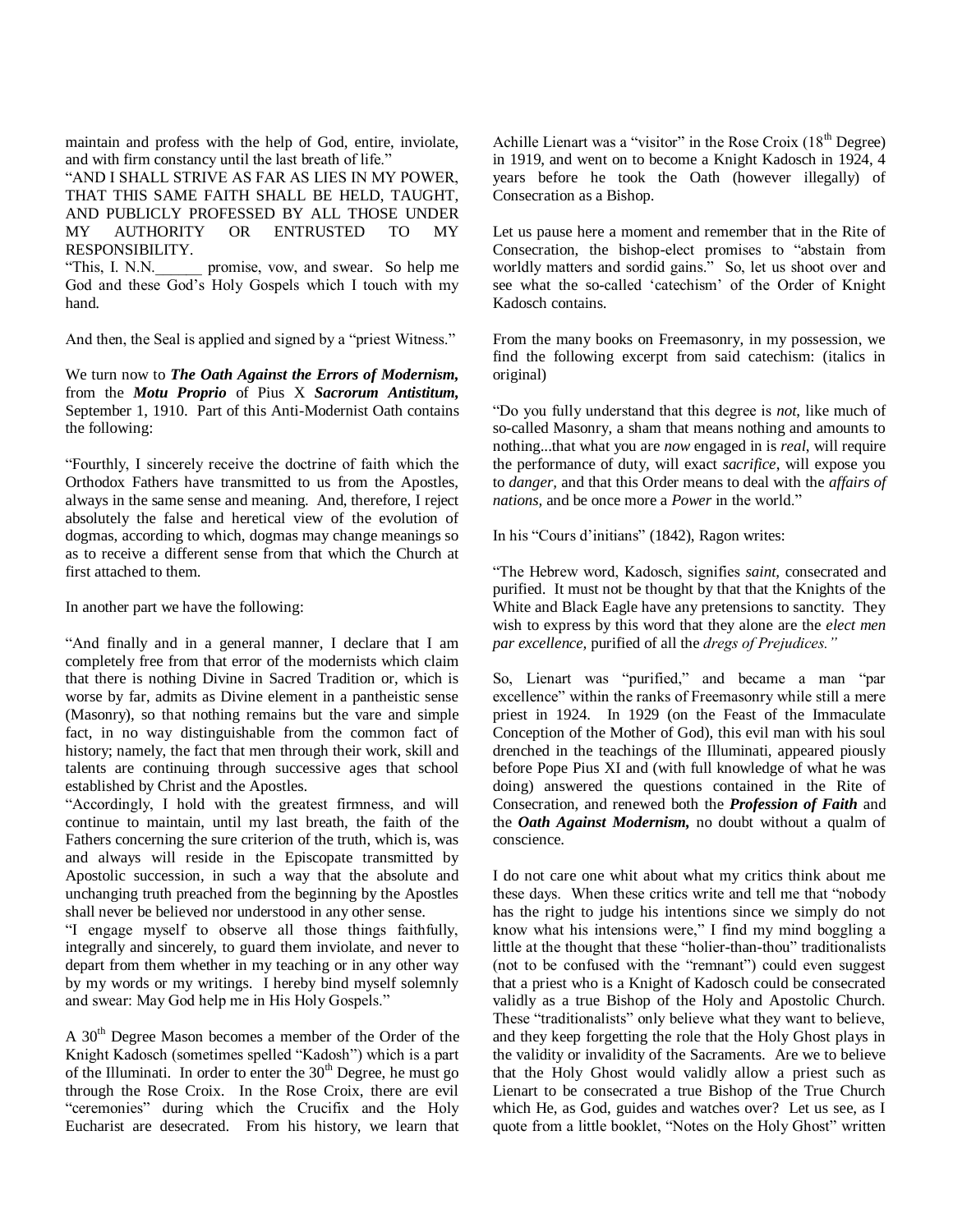by the Rev. Father Charles E. Coughlin many years ago, as follows:

"It is He Who makes of a creature-person a son or daughter of God at baptism. It is He Who lifts the hand of the priest and forms the words in a priest's mouth with the latter says, 'Ego te absolvo' in the confessional box. It is He Who empowers the bishop to transform a young man into an Alter Christus with the faculty to say Mass, to administer the Sacraments and to teach. It is He Who stands between the bride and groom on the morning of their wedding and holds their hands and hearts together as He pours over them, through their own contractual words, the graces of Matrimony.... It is He Who is constantly renewing the face of the accursed earth. He gives germination to every seed, blossom to every tree and life to every robin's egg. He, the Father of life, of fruitfulness and of plenty. It is He Who convicts the world of sin and permits, through the logical processes of justice and evolution, the irregular designs and policies and practices of evil to destroy themselves. It is He Who is the Paraclete, the Advocate, the Prosecuting Attorney Who empowers His friends to slay the dragon of Satan innumerable times throughout life. It is He Who, as Prosecuting Attorney, requires witnesses and evidences to take into court at the Final Judgment when Satan and his cohorts and followers will be found guilty and will be cast eternally to perdition. It is He Who, preparing for that day in court, is amassing testimony, I repeat, and assembling witnesses to bear evidence against the Father of Lies, the Assassin of Christ, the Hater of Love."

Then we read words which should put hope in the hearts of the "remnant" during these dreadful latter times:

―The Holy Ghost is your abiding constant Companion and Friend Who knows how to joy when you joy, to sorrow when you sorrow, to understand every phase and motion of your body and soul. Constant Companion. Constant Friend. Omnipotent In-Dweller. Awake as you go forth to fight the most romantic battle in existence for the vindication of Christ! Walk hand in hand with your Captain and your Leader, the Holy Ghost."

Yes, indeed. Is it any wonder that, when my readers are confused and must make decisions, I tell them to say the Rosary in honor of the Holy Ghost, assuring them that He will (through the Lady of Light, Spouse of the Holy Ghost) give them the grace to make the right decision.

A reader has sent me the monthly publication *Alive* From the diocese of Phoenix, Arizona. Said publication is dated April, 1977, and is dedicated to the 'installation' of Bishop James S. Rausch as bishop of that diocese. One picture shows him piously meditating and on the opposite page we see all the bishops (weird symbols on their clothing) "concelebrating the installation Mass" (as only these "mod" 'bishops' know how). On the front of the 'tablecloth' we see written in bold letters, 'I BELIEVE IN THE SUN" with a picture of the sun and more weird symbols around the bottom. Let me remind my readers that in Freemasonry there is the  $28<sup>th</sup>$  Degree—Knight of the Sun! We can understand perfectly why Bishop Rausch was at the forefront during the latest Bishops' meeting prattling the words, "Let anyone remarry!" (*Chicago Tribune*, May 4, 1977). He was speaking of those Catholics who had divorced and remarried and felt "isolated" from the Church. I have read article after article on this subject and found not one word regarding the fact that the inability for Catholics to divorce and remarry is God's Law, and cannot be changed by any human being. What do these bishops care about God's Laws– they who "love the Sun" and believe in the "Great Architect of the Universe," (Cardinal Cooke–as he recently appeared before a Masonic delegation)? When we have Montini, their leader, meeting with the evil Mondale (who would be happy to see every child taken from its mother and put into communistcontrolled day nurseries); when we hear him "discussing the problems facing Rome," with the Communist Mayor, Carlo Guilio Argan, and when we see him addressing a delegation of the B'nai B'rith Antidefamation League, (November 25, 1976), we then know how bad the infiltration of Freemasonry into the Hierarchy really is. On that day, Montini told this latter group that he "is deeply satisfied with improvements in Jewish-Christian relations." You bet he is! Let me remind my readers that the B'nai B'rith is, also, part of the ILLUMINATI! A reader recently sent me a picture of Montini with an Eagle imprinted on his head-covering. The Eagle should go well with the Ephod of Caiphas which Montini wears around his miserable neck!

From an irrefutable source, we learned recently that John XXIII was initiated into the Knights Templar Order of Freemasonry in 1935. Now we know why he took the name of the anti-pope John XXIII (1410-1415). In their latest issue (April, 1977, *Veritas* states :

A Canadian reports more Freemasons in the hierarchy. Anyone ordained by Paul Emile Leger had better check out his background and their own canonical status."

And so, the unmasking goes on and on as I knew it would eventually!

On the one hand, we have this unmasking going on within Montini's new "People of God" church (Freemasonry is an actual "church" since they have their own hierarchy, their own 'services,' and their own set of 'sacraments), we have, on the other hand, Lefebvre and his henchmen setting up another "church" of their own in the name of "traditionalism" Both "churches" are the work of Satan. The Montinian "church" uses (blatantly, I might add) the Masonic "Mass" (Novus Ordo) and all the new "sacraments" reek of Freemasonry–one example being the new "baptism" wherein the members are "initiated into the community of the People of God." This "novus ordo" took care of the majority of Catholics who were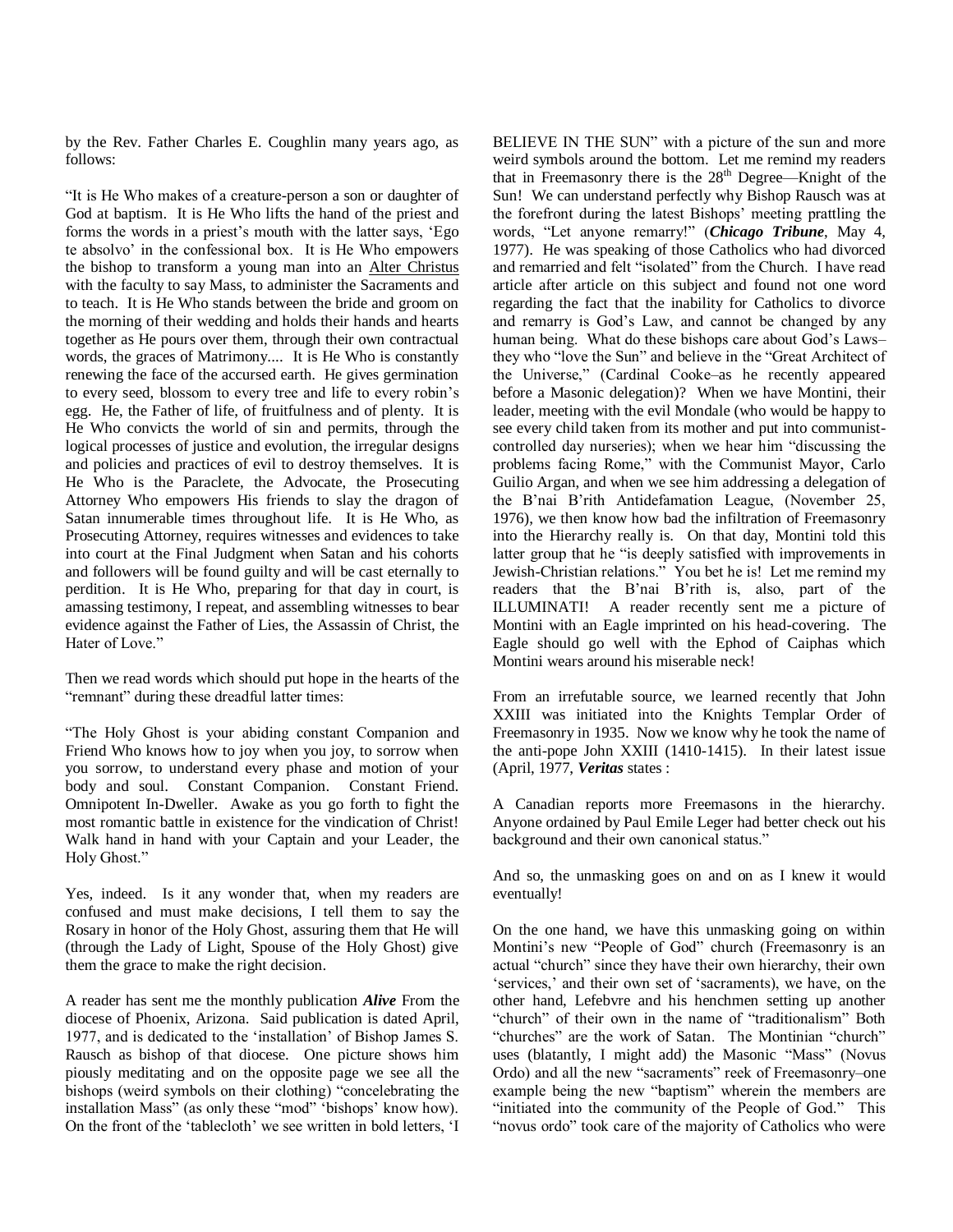spiritually slothful and never realized what was happening to them. The Lefebvre "church" is using a different tactic–using the Holy Mass and the True Sacraments in order to attract the "remnant" and causing them to fall headlong into schism.

Some Lefebvre "followers" have suggested that I should have kept quiet about Lienart's background since I have "caused great distress among those who were attending Mass celebrated by those who had been ordained by Lefebvre." Sorry about that! These people seem to lose sight of the fact that I am not responsible for all these evil Masons becoming members of the Hierarchy, however invalidly. Those others who have suggested that I have "given scandal to very pious souls," might read the little quotation I place at the top of all my issues–given to us by the glorious Pope St. Gregory the Great–and to which I am committed to follow as I write the pages of this newsletter. Let others bury the truth rather than "cause great distress," but I refuse to do that. Anyhow, nobody said it was easy being a true Catholic?

Awhile back, I received a booklet from a reader. It is entitled, *Brotherhood of the Illuminati* and it is written by the Freemasons themselves. It is published in London, England and within the pages we read all about the so-called "Pre-Nicene Church" (Arianism) which these Freemasons set up in October, 1953 while we Catholics were praying and acting like Catholics, unaware of the fact that a Masonic revolution was about to come down upon our unsuspecting heads. Let me quote, please:

―This Church was formed in October, 1953, with the objects of carrying on the true Catholic Tradition and the original ‗Mysteries of Jesus' and the Gnosis of the Soul. Candidates for the Priesthood (which would maintain the traditions) must have completed three years' probation in the Brotherhood of the Illuminati; they are required to have a thorough knowledge and understanding of the Gnostic Church for the first three centuries of the Christian Era. PRIVATE CHAPELS WILL BE ESTABLISHED AS AND WHEN THE NEED ARISES."

So, these "candidates" will have Arianism in their hearts while they carry on the "true Catholic Tradition." No wonder these secret Masons are so well-versed in the use of semantics.

All over this country of ours, sincere and faithful Catholics have spent their hard-earned money building "chapels" and schools" only to have them taken away from them by a whole bevy of "troops" whose intentions were anything but sincere. When some brave members of the "remnant" approached the priest-leaders of these "troops," they were insulted and in some cases man-handled. This is Catholicism? No way, dear readers. Some of the best and holiest priests–true priests in every way–have been man-handled by some members of these "congregations" and have been falsely smeared unmercifully. Some have been accused of being false priests. Actually, it only took one little rumor to put doubts in the minds of the

"faithful" (who were not all that faithful to begin with) and these priests were banished. How strange it is that the ―faithful‖ accepted the false prists who moved in (in some instanaces) and took over these movements. Is it any wonder that the majority of priests on my mailing list became disgusted with all kinds of "movements" and went underground–away from all the confusion and the smearing of their good names?

For some time now, I have been wanting to write about Canon Law 18 which deals with the EPIKEIA interpretation of Canon Law. Some Lefebvre "followers" are so sure that this interpretation applies to the so-called, "Society of St. Pius X," allowing Lefebvre and his co-leaders to set up what is, emphatically, a new "church" alongside the "Novus Ordo" church of Montini. The EPIKEIA interpretation does not apply to Lefebvre's "Movement." Let us see what the Book on Canon Law, written by T. Lincoln Bouscaren, S.J. and Adam C. Ellis, S.J., (1949), p. 33:

―Epikeia. *Epikeia* is an interpretation exempting one from the law contrary to the clear words of the law and in accordance with the mind of the legislator. It is evidently a very exceptional thing. It may be used with prudent discretion, and is justified, only in a particular case where: (a) the strict interpretation of the law would work a great hardship; and (b) in view of the unusual interpretation, it may be prudently conjectured that, in this particular case, the legislator would not wish the law to be strictly applied."

The so-called "itinerant" priest who travels far and wide, attempting to reach spiritually-starved, good Catholic souls along the way (many of whom have not had the sacraments for a long time) would be covered by the Epikeia interpretation. In times of such persecution (as we are presently enduring), boundary lines crossed by these priests should not be as important as the spiritual comfort these priests are bringing to these souls, especially in the case of the Sacrament of Penance wherein a priest might find sould in the state of mortal sin. As long as Holy Mother Church has afforded us precedents, we are on pretty safe ground, and She has as far as "itinerant" priests are concerned. St. Edmund Campion (one of the 40 martyrs during the Protestant Reformation) was an "itinerant" priest going from place to place to celebrate the Holy Mass and afford as many souls as possible the graces of the Sacraments. By the way, he was betrayed by an "infiltrator" into one of his groups. Then we have Father Pro, another martyr, during the Mexican Revolution who also went from place to place under various disguises. In *The Life of Commodore Barry,* by Benson, we have much information regarding the grave Irish priests who risked their lives for souls. But these priests did not start "movements" such as we are seeing erected today. I would like to warn every true priest who is operating out in the open (thinking that they are still living in a free country) that they are in extreme physical danger because, whether they realize it or not, they are literally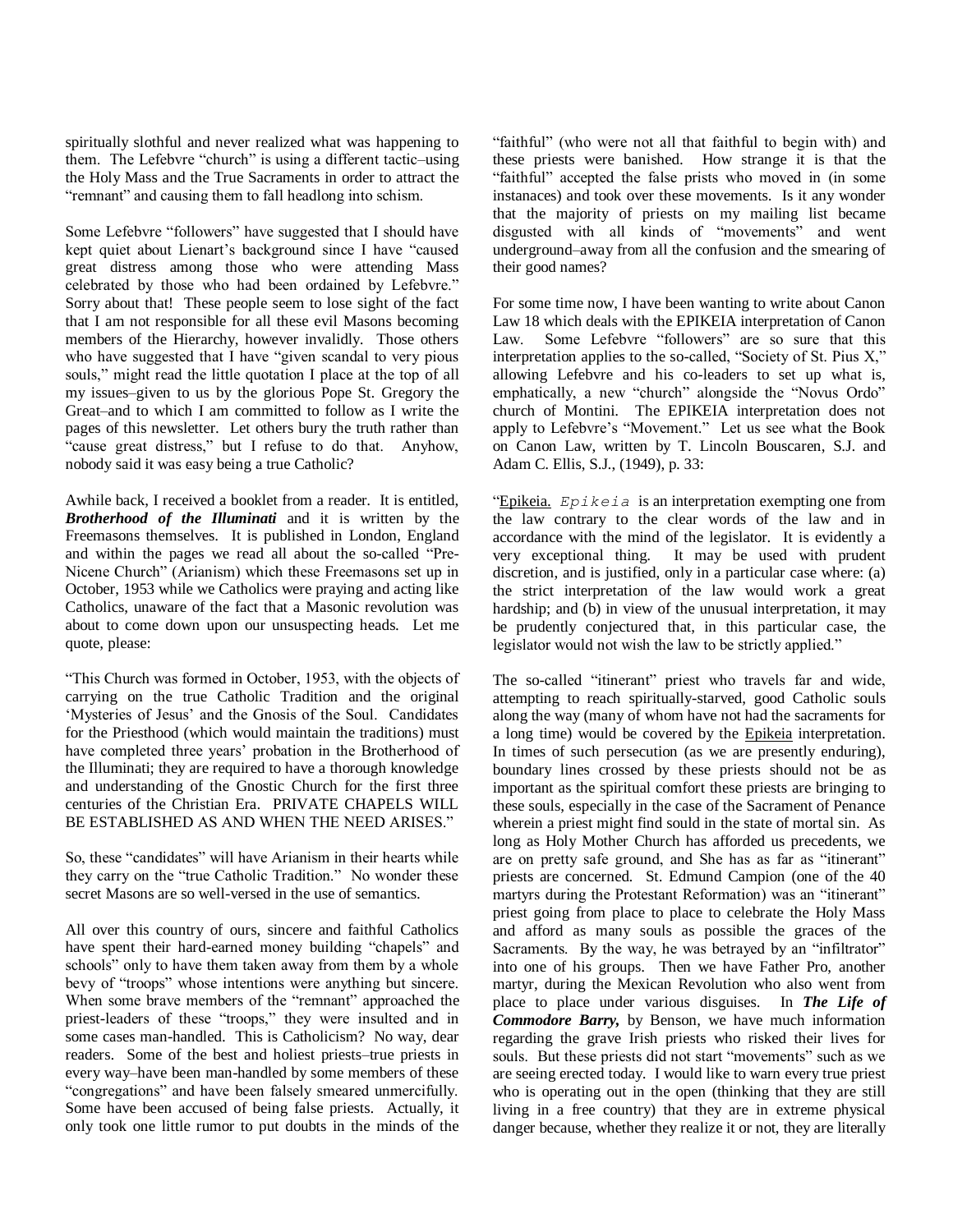surrounded by the enemy posing as "holier-than-thou" Catholics. This will be my last warning to them! The "itinerant" priests on my mailing list practically live out of their cars, returning occasionally to rented quarters which consist of no more than one or two rented rooms. They reach many souls and are in firm control whenever some hot-headed members of the laity start causing trouble. Most of the socalled "movements" operating around the country are controlled by the lay people (complete with By-Laws) and the priest must do their bidding or else he is given his "walking" papers" and smeared to boot! One priest-reader (who is now completely underground and away from it all) told me that ―...the (lay people) even constantly insisted that it was their right to edit my sermons." When, I ask you, did the Catholic Church ever give lay people the right to edit a priest's sermon? These people are the ones who claim that they "love the Mass" while at the same time they show great disrespect toward the priest who is celebrating it for them. As one reader has put it, ―We have the Mass and the Sacraments but there isn't any Catholic spirituality here." Others have told me of the constant back-biting and squabbling going on among the lay people within certain "groups." These are the very people who keep telling me that I am "against the Mass" and that this newsletter of mine is "dividing the people." I would say that these 'power-hungry' lay people (who do not have an ounce of charity in their hearts) are the ones who are "dividing the people" and that they do not deserve the Holy Mass, that Great Sacrifice which should bring peace and comfort (not backbiting and bitterness) to all who have the great privilege of attending it in these latter times when there are precious few True Masses being celebrated anywhere. Those within the Lefebvre "movement" (both priests and laity) seem to be the worst of the lot. No doubt, this is because said "movement" has been erected upon a very shaky foundation–a Masonic priest 'ordaining' its leader. A priest has written as follows:

―The Lefebvre Movement was aborted by Lienart before it was even started." So be it!

Pray much, and God bless all of you.

Mary R. Lejeune 809 Lehigh Road Newark, Delaware 19711 May–June, 1977 The Sword of Truth The Sword of Truth The Sword of Truth The Sword of Truth The Sword  $\partial_t \mathcal{J}_t$ The Sword of Truth

July–August, 1977 [not received yet]

# *(Title)*

The Sword of Truth The Sword of Truth The Sword of Truth T

The Sword of Truth September–October, 1977

### *Detente With The Devil*

While I was on vacation (actually, I had a rather hectic summer), Marcel Lefebvre, together with his co-leaders and followers, were having a busy time of it in Texas. After the "consecration" of the Chapel there, the reporters questioned Lefebvre's emotionally-charged followers to whom the external Catholic "trappings" mean everything. Reporters heard words such as "it was glorious," "truly Catholic," and "so holy and reverent," etc. No matter that, as Lefebvre was operating with all due pomp and ceremony, he was engaging in further detente with the imposter Montini (alias Paul VI). He might as well be engaging in detente with the devil himself.

As Lefebvre berated Montini and "the Vatican" with one side of his mouth, he also claimed:

"I am not against the pope in any way," (you bet he isn't). "I am for the Pope" (Lefebvre recognizes Montini as such). "But the attitude of the Vatican against us does not come from the Holy Ghost. It comes from a bad spirit. The orientation that began with Second Vatican Council is making us Protestants." **(***Philadelphia Inquirer, July 11, 1977).*

Now that is real "double-talk," especially so since Lefebvre signed all of the documents of Vatican Council II.

In the above-mentioned article, Lefebvre tells reporters, present at the "consecration," that he has written another letter to Montini, asking him for another audience. He said that he was again "asking the Pope to allow all bishops" (Montini has neither the power to forbid nor allow), "the option of permitting the Tridentine Mass in their dioceses." Says he, "If the Pope were to agree to such a concession, it would be a major step toward satisfying the traditionalists."

In the first place, these followers of Lefebvre are not traditionalists in the true sense of the word. They are the same old moderates who, for years, have been defending the Jew-Mason Montini, thus interfering with true defense of the Mass by those of us who found out a long time ago about Montini, and haven't hesitated to expose him whenever we had the chance. These are the ones who listened to all the moderate self-professed "leade5rs" who found a ready platform for all their views within the pages of *The Wanderer, The Remnant* and all the other moderate papers. To the moderates, there is no difference between the True Mass and the Latin Novus Ordo, if they can't find the former, the latter will do. These people have finally found themselves a leader in the person of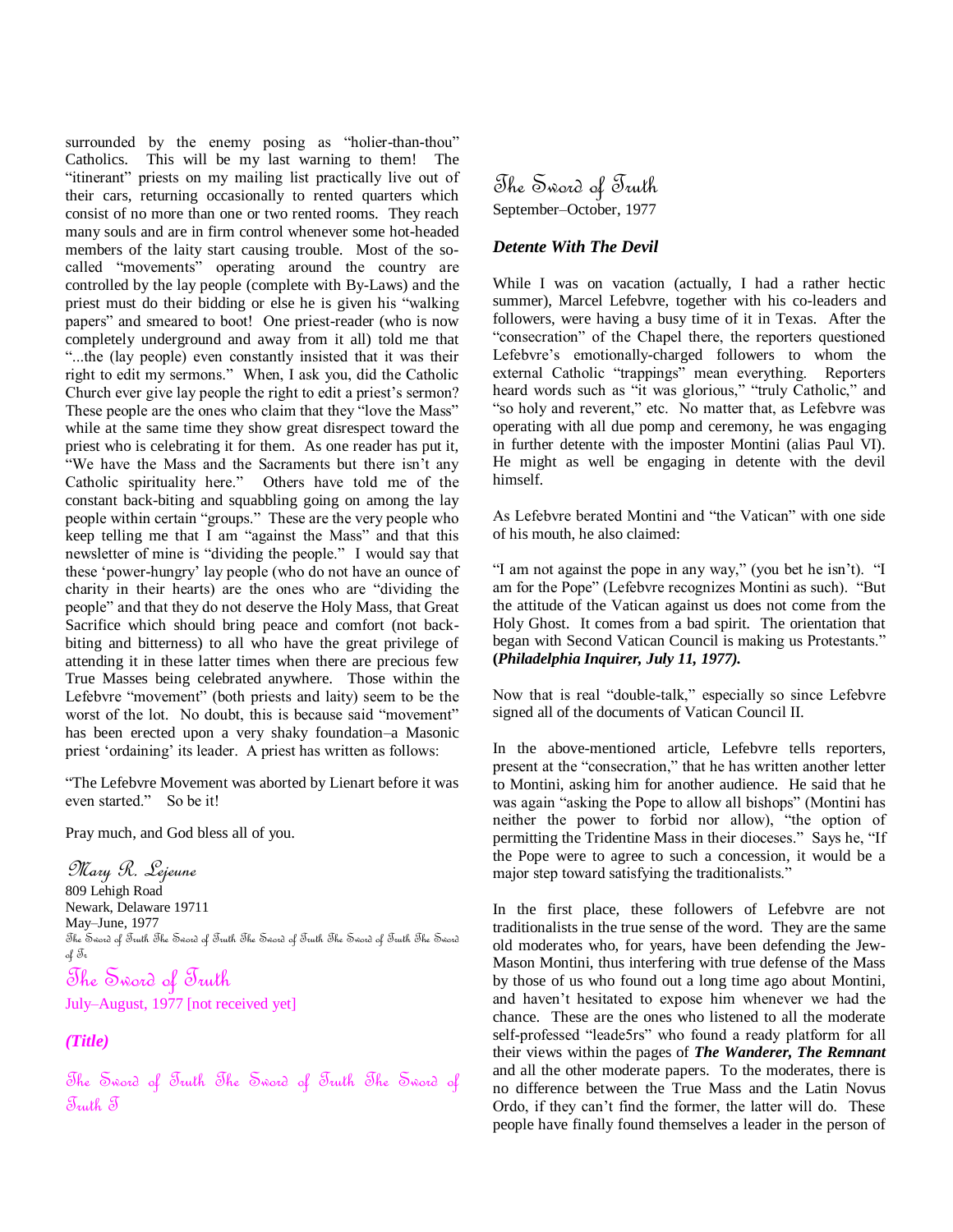Marcel Lefebvre and have accepted him as their "Archbishop." All I can say is that they all deserve one another–they will fall into schism together. And that goes for those priest-readers of mine who were loyal to me for years, and who now consider me to be their enemy.

Father Hector Bolduc (who seems to be Lefebvre's "chief" here in the United States) told reporters in Texas that "the traditionalist group is still committed to remain in the Roman Catholic Church, under Rome, under the Pope." (El Paso *Times, July 9, 1977.*) When he speaks of the "Pope he is, of course, referring to Montini.

As we listen to these words from the mouths of Lefebvre and Bolduc, we can only conclude that they are aiming for some sort of "coalition" church. They are, in fact, telling Montini that he can do his "thing" as long as he gives them permission to do theirs. This, of course, might "satisfy" the moderates, the "Mass at any price" people, but Almighty God will place an anathema upon such an arrangement.

In the July 18, 1977 issue of *The Remnant,* there was printed an article by a certain Mr. Christopher P. Browne (the article originally appeared in the *Davenport Catholic Messenger*). We are warned by Mr. Walter Matt, Editor of *The Remnant* that Mr. Browne cannot be considered to be a "traditionalist" – in fact he is a liberal. But no matter. According to Mr. Matt, Mr. Barowne has something to offer that is worth pondering. And what does Mr. Browne suggest? Well, he points to the various Eastern Rites which are in communion with Rome. Says Mr. Browne:

―These Eastern rites have autonomous administrations, which means that they are not subject to the local Latin Rite bishop. Their liturgies are many and different from that of the Latin rite. They administer the Sacraments according to their own rites, and even have their own code of Canon Law. They operate their own parochial schools, seminaries, religious orders, and so on, just like the Latin Rite. How about the same idea for those who prefer the Tridentine Rite? I am talking about the establishment of a Tridentine Rite within the Church" (the Masonic "church" of Montini), "similar to the Eastern Rites–separate administration, retention of the Tridentine Mass, etc. This would involve compromise on both sides."

In another part of said issue, Mr. Matt mulls this one over and states: "Why not?" Why not, indeed? They are all spiritually mad, that is why not!

We know that St. Pius V allowed the Eastern Rites to continue as is because their rites had not been touched by the Protestant Reformation. Now let us look at the above suggestion with logical minds.

I have often said that the word "Tridentine" mass is a misnomer and a very dangerous term to use while we are coping with the Modernists who, I am sure were ecstatic when Marcel Lefebvre used the term "the 400-year old Tridentine Mass" while on his merry caper in Texas. The truth of the matter is that this Mass which I (and a few others) are trying to keep alive is the ancient Mass. Another term which can be safely used is the "True" Mass. The Roman Missal, which was in use prior to Vatican Council II, contained the restored ancient Mass, and all the major parts (and many minor parts) date from the second and third century. (*The Mass,* by Abbot Cabrol, 1931). Abbot Cabrol writes of the PREFACE and the variations which are used to celebrate certain feast days:

"It may be remarked that all these prayers begin with the same formula (initial protocol); and conclude in the same way (final protocol) to lead up to the Sanctus. This, the Angelic Hymn, goes back to the third and even to the second century; and is one of those chants to Christ, or doxology, which are mentioned by the writers of that epoch."

So we are not defending a service that has been in practice for a mere 400 years; we are defending the same Mass (with some variations ) as did the great St. Athanasius. The ancient Mass was restored to its former beauty and truth 400 years ago after the Protestant Reformation had all but destroyed it. Just getting the facts straight here so that we can get the right perspective as to just what we are defending here.

THE ANCIENT MASS IS THE MASS OF THE LATIN RITE CHURCH–not the Novus Ordo. It is the Mass that once was loved and revered by all Catholics within the massive Latin Rite Church. For a Catholic (especially one who pretends to be a leader) to even suggest that this ancient Mass could become a small, preferred rite, on (a) par with Montini's Novus Ordo is to utter blasphemy!

While on his visit to Texas, Marcel Lefebvre made this statement:

―In the near future we hope we can have good relations with the Vatican" (the Masonic Vatican.) "We have nothing in our hearts against the Vatican but we cannot accept the loss of the true Catholic faith."

As we analyze the above statement, we must conclude that Lefebvre (like his "Holy Father") is a master when it comes to double-talk!

In another part of the same article, *(El Paso Times),* Lefebvre tells his followers that this Chapel, which he had just 'consecrated' "may become the center for the true Catholic faith all over America." And these followers truly believe this, and hope swells in their hearts. They continue to contribute to this "cause" even though the Swiss banks are bulging with money which the Lefebvre bunch has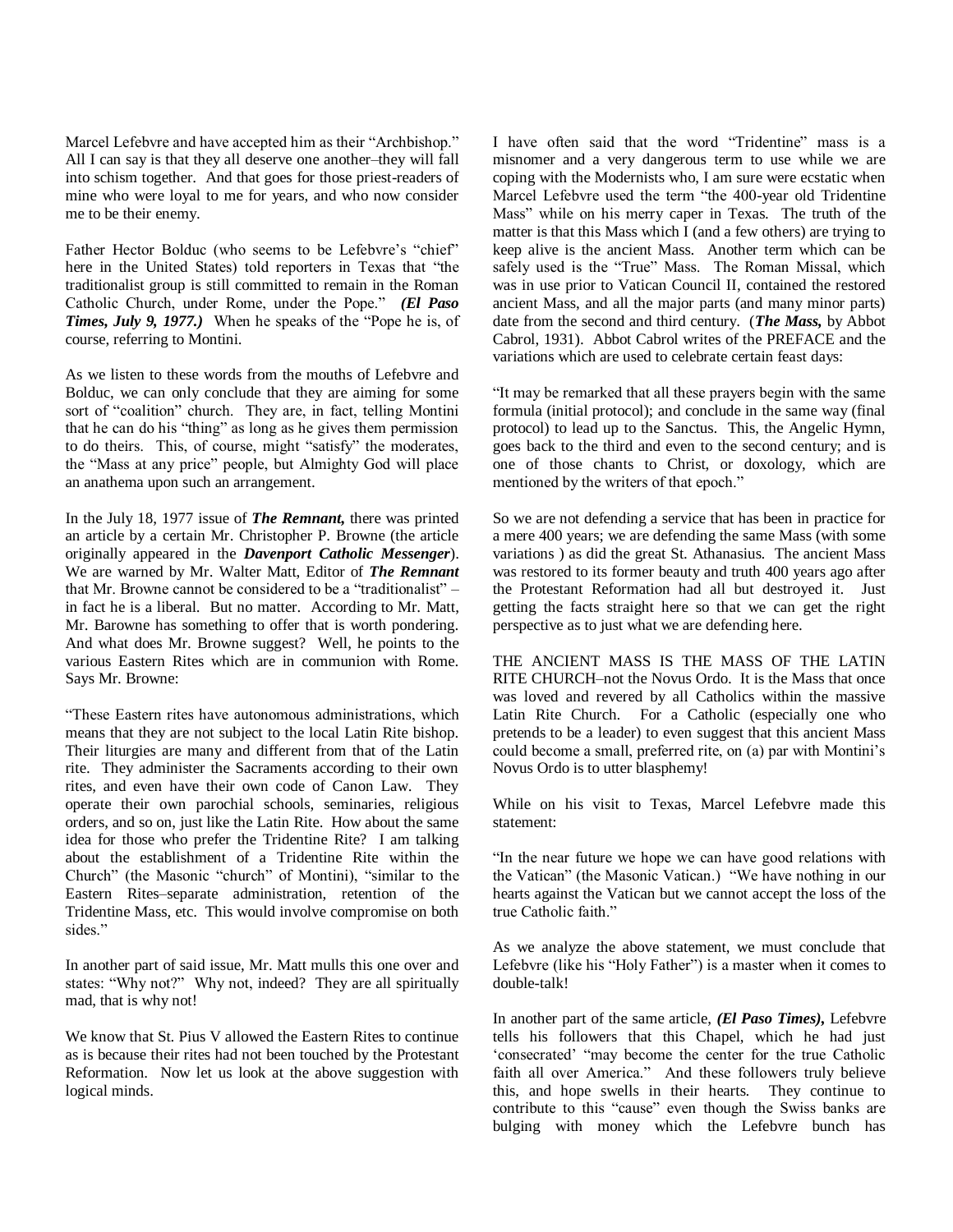accumulated. These people should be hanging onto their money since the way things are going under Jimmy Carter and his gang in the White House, these people are likely to awaken some morning and find themselves under martial law. They will be lucky to have a roof over the heads and food in their stomachs let alone a "center for the true Catholic faith all over the world." The trouble with the moderates is that they are politically naive, even though a great majority of them belong to the John Birch Society, or, at least, read the material put out by that outfit. Let me make a prediction here, please, not because I am setting myself up as some sort of 'prophet,' but because I am a realist and am very good at putting jib-saw puzzles together–especially the political and spiritual kind. We are now a nation divided into ten zones. Those at the head of these zones are unelected "officials" who have been given unbelievable power over the citizenry of these United States. Now anyone who has been watching Jimmy Carter, and his cohorts in action these days, should be aware of the fact that this evil man is quickly closing the gap between freedom and slavery in this country. I ask my readers–what is one of the things that tyrants deem necessary when the citizens of a country must be controlled completely? Well, the citizens must be where the government can keep an eye on them– which means that travelling must be curtailed. The price of gasoline all over the country is going up and up and up and even though our country is bulging with oil, notwithstanding all the talk about the so-called "energy crisis." The price will soon go "out of sight." Coupled with the "out-of-sight" gasoline prices, the citizens will be issued "interstate passports" similar to those required in the Iron Curtain countries. The people will be told that this is being done in order to control the aliens" and, no doubt, the dumb Americans will believe that pap. Travelling to the various "chapels" will be necessarily discontinued. The few "itinerant" priests on my mailing list are fully aware of this scheme by the government, and this is why they are so anxious to reach as many souls as possible before they are stopped by the government. This "center for the true Catholic faith all over the world" will be wiped out with all the other "chapels" around the country by the One World Government which is becoming more of a reality as days go by. Very soon, the only "religion" that will be allowed to operate will be a government-approved "religion."

Pray tell me, how can any true Catholic hope to have "good relations" with the Masonic Vatican "in the near future?" Only their buddies can have a good relationship with these evil men who occupy positions of such power. True Catholics have nothing in common with them. Lefebvre recognizes this bunch as people with whom he can bargain, and he recognizes Montini as being a true Pope (even though he comes very close, at times, to calling him an "heretic.") to whom he must go in order to have the "official" stamp of approval applied to his "Tridentine Rite" Church. He may say that the Novus Order is a Protestant service, but when he engages in a sort of "plea-bargaining" with Montini, he is accepting the Novus

Ordo as being quite all right for millions of baptized Catholics to attend–it is a matter of preference with Lefebvre and his followers.

When Lefebvre accepts Montini as being the "Holy Father," then he must accept the latter's false idea of "ecumenism" –the idea "that all may be one" as long as they are not true Catholics. We know the effects of this false teaching. Not only have the Catholic teachings and the Holy Mass and the True Sacraments been suppressed, (but) this false "ecumenism" has now reached down into the major Protestant sects–both the Episcopalian and the Lutheran churches, in these parts, have replaced their former forms of worship with the Novus Ordo. My Episcopalian and Lutheran friends are leaving their churches in droves. The trouble is that they cannot believe that their own bishops are behind it all–in conjunction with Montini. The Episcopalians are doing as many of us are doing–they are reading their Book of Common Prayer at home, as a family, on Sunday mornings while we listen to our taped Masses. This is exactly as Montini planned. I wrote about it in my Jan-June 1973 issue, *"Who is Paul VI?",* and I think this one quote bears repeating for those who have not read that issue. Montini, here, speaks of this wonderful "unity" idea–that could only have been conceived in Hell:

"It takes hold of us, dominates us. "Unity. Immediately it imposes itself on account of its logical and metaphysical (there he goes with his liberal lingo) force. It refers to the Church, that is to mankind‖ (*Montini believes that mankind* is the Church); "it holds us spellbound because of its theological depth. Then it torments us because of its historic aspect" (it should) "yesterday and still today, bleeding and suffering like that of Christ crucified" (a little traditional innuendo always helps). "It reproves us and awakens us, like the sound of a trumpet, calling us with the urgency of a vocation" (his messianic thrust is showing), "which becomes relevant and characteristic in our times. The thought of unity irradiates over the world scene, scattered with the magnificent rent limbs and the ruins of so many churches."

### Then he continues:

"All of them" (those rent and ruined churches) "are now invaded by two conflicting forces, in a moving tension; one centrifugal (from the center), "fleeing in its pursuit of autonomy, toward schismatic and heretical goals (those are the traditionalists about whom he is speaking); the other centripetal," (towards the center), "demanding with reborn nostalgia the recomposition of unity. Motherly and fearless, Rome" (Masonic Rome) "certainly not faultless" (not to Paul who is still searching for a perfect church), "and burdened on her own account with immense responsibility, stubbornly affirms and promotes this unity as her duty, smacking of witness and martyrdom. It is the authentically ecumenical and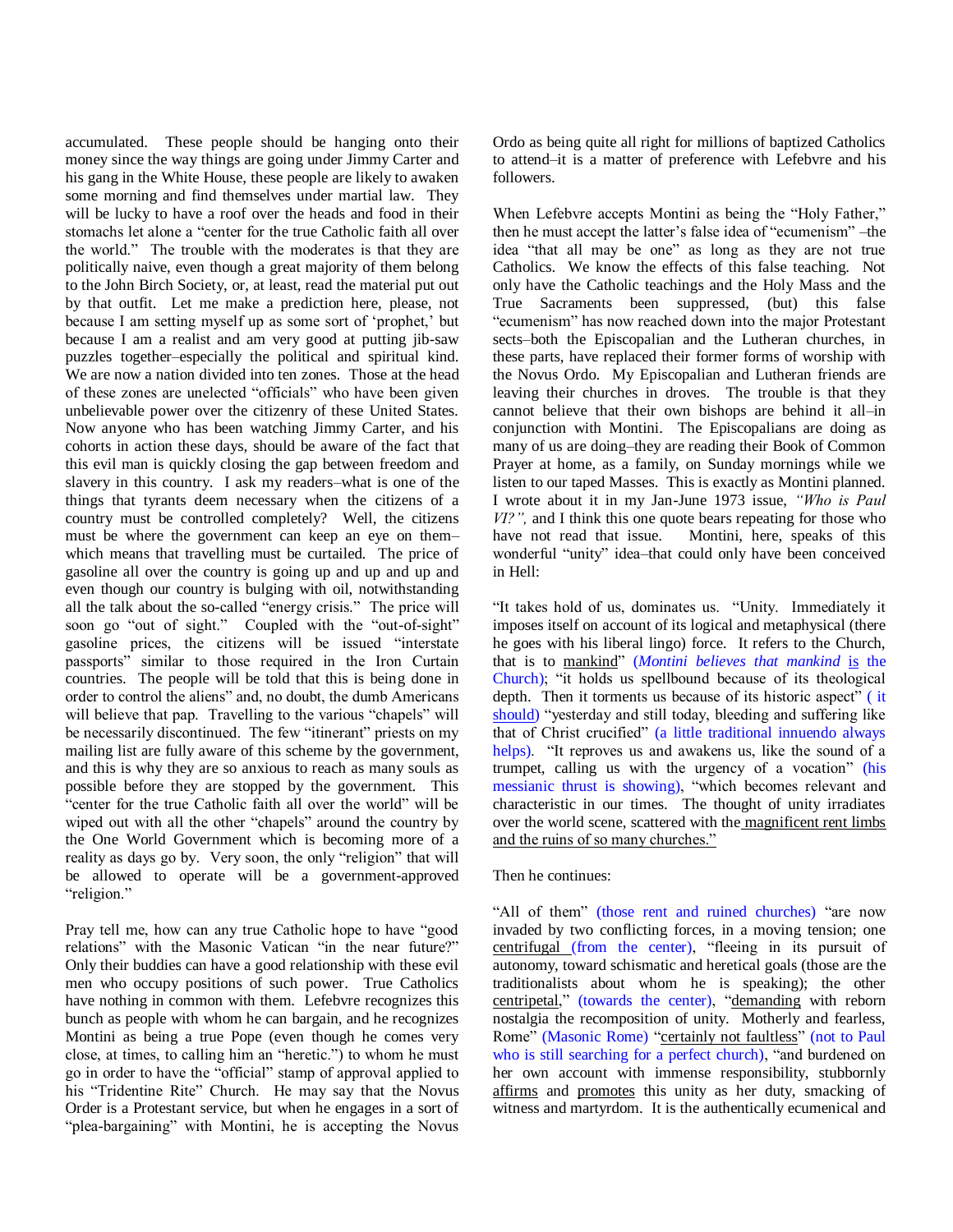unitarian force which is seeking its principal and its center." (General Audience, January 24, 1973)

Now, here we are in 1977 and, to be sure, all the major denominations are coming toward the "center." That "all may be one", not as true Catholics which Christ meant, but as "one" with the Masonic Vatican in Rome.

We all know that Montini has quite a few friends in high places–all just as evil as is he, himself. Vice-President Mondale, (who, by the way is the real President even though he does not possess the title) visited Montini not too long ago. All the newspapers around the country reported that this visit was "most satisfactory." Now anyone who knows the background of Mondale (and his intentions) should know that a true Pope would have nothing in common with this man who is a rabid One Worlder. But then he and the false "Pope, Montini, have a great deal in common since the very seat of the One World Church will be in Rome (or in Jerusalem when the location is changed). Among Montini's special favorites is the former Archbishop of Canterbury, Michael Ramsey. Now, in order to become the Archbishop of Canterbury, one must be a High Mason, and Ramsey is right up at the top. From various sources, we learn that when Ramsey was in Melbourne, Australia recently, he spoke of the "union with the Roman Catholic Church. He uses that term even though he is really referring to the Montinian "church." Here are his words, and you can be sure that they were "cleared" with Montini before he uttered them:

―My idea of the goal is the Anglican Church not absorbed into the Roman Catholic Church but in communion with it (everybody using the Novus Ordo). In this union, the Pope would be accepted, not as infallible, but as President Bishop.

There we have it–Montini's real goal–the doing away with the Papacy in exchange for a "presidency!"

Ramsey sent up the "trial balloon" and it will become a reality, if not through Montini, then, most certainly, through his handpicked successor.

I feel sadness in my heart as I see the moderates attempting to keep one foot in Montini's "church," and the other in the True Church. How many times do I have to tell them that it cannot be done? Christ, Himself, has said: "Render to Caesar the things that are Caesar's, and to God the things that are God's." We cannot serve two masters. No matter how well-intentioned we may be (as far as the restoration of the True Mass is concern), we are not allowed to make deals with Montini and his Masonic Vatican in order to gain this objective. When everything starts falling apart (and it will happen very quickly), the moderates will end up with a lot of broken hearts and broken dreams. They will, eventually, have to join the "remnant" in the catacombs–where they should have gone years ago instead of bargaining back and forth with Montini.

The wealthy (and "pushy") leaders who surround Lefebvre (and, I am sure, control him) would do well in our Congress– where the moderates make compromises with the so-called "liberals" and vote for issues against our national security in exchange for liberal votes for something the folks back home need–dams, subsidies, or what have you! After all, the "folks" back home" must be satisfied since they are the ones who vote these men into office. This is what is known as "political" blackmail," and it has been going on for years. Making deals with the enemy is a sign of weakness. The liberals in Congress know this, and so does Montini.

There are scores of people – true Catholics – who have become involved with the Lefebvre movement because they truly love the Mass and have been misled into believing that they can use any means to have it available to them. It is sad that the moderates are so emotional that they do not accept the real facts even when someone else spends hours digging up those facts for their benefit. To them, "seeing is believing," (and) the pomp and ceremony impress them, but they find the whole truth beyond their capacity to accept.

When did we ever hear these self-professed leaders of the Lefebvre movement speaking out against Montini by telling the whole world the whole truth about this man who is a "pretender" to the Chair of Peter? They see the Ephod hanging around his neck and, if they knew anything about Freemasonry, they would know that this "neck-piece" which he so proudly displays, is the highest symbol of the masonic "Brotherhood." His Jewish (marrano) background is wellknown, but the Lefebvre people remain silent about it. Certainly, they read my newsletter, *Sword of Truth,* and *Veritas*, and the writings of others who are telling their readers the truth–otherwise they wouldn't be telling their followers how evil WE are, and to stop reading our material. The true background of Montini and his renegades in the Vatican is kept secret from the general public. Unfortunately, WE do not have coverage in all the prestigious newspapers and magazines around the country as does Lefebvre and his leaders. One might be tempted to say that the Novus Ordo "new People of God" (a Masonic term – see *Trail of the Serpent*, Christina Stoddard "Inquire Within" 1930-35) wouldn't be interested in learning the truth. I wouldn't bet on it! I am getting scads of "refugees" from the Novus Ordo "church" on my list these days – thanks to my faithful readers who keep distributing this newsletter of mine where they think it will do the most good.

Many "conservative" Catholics have turned to the likes of Billy Graham and Carl McIntyre because they pose as "anti-communist" leaders. I see where good, old Billy is now in Hungary preaching "the word of God." He, no doubt, has very good friends in Hungary. If one of our "itinerant" priests were to go to Hungary and start preaching true Catholicism to the people, he would vanish–never to be heard of again. These "conservative"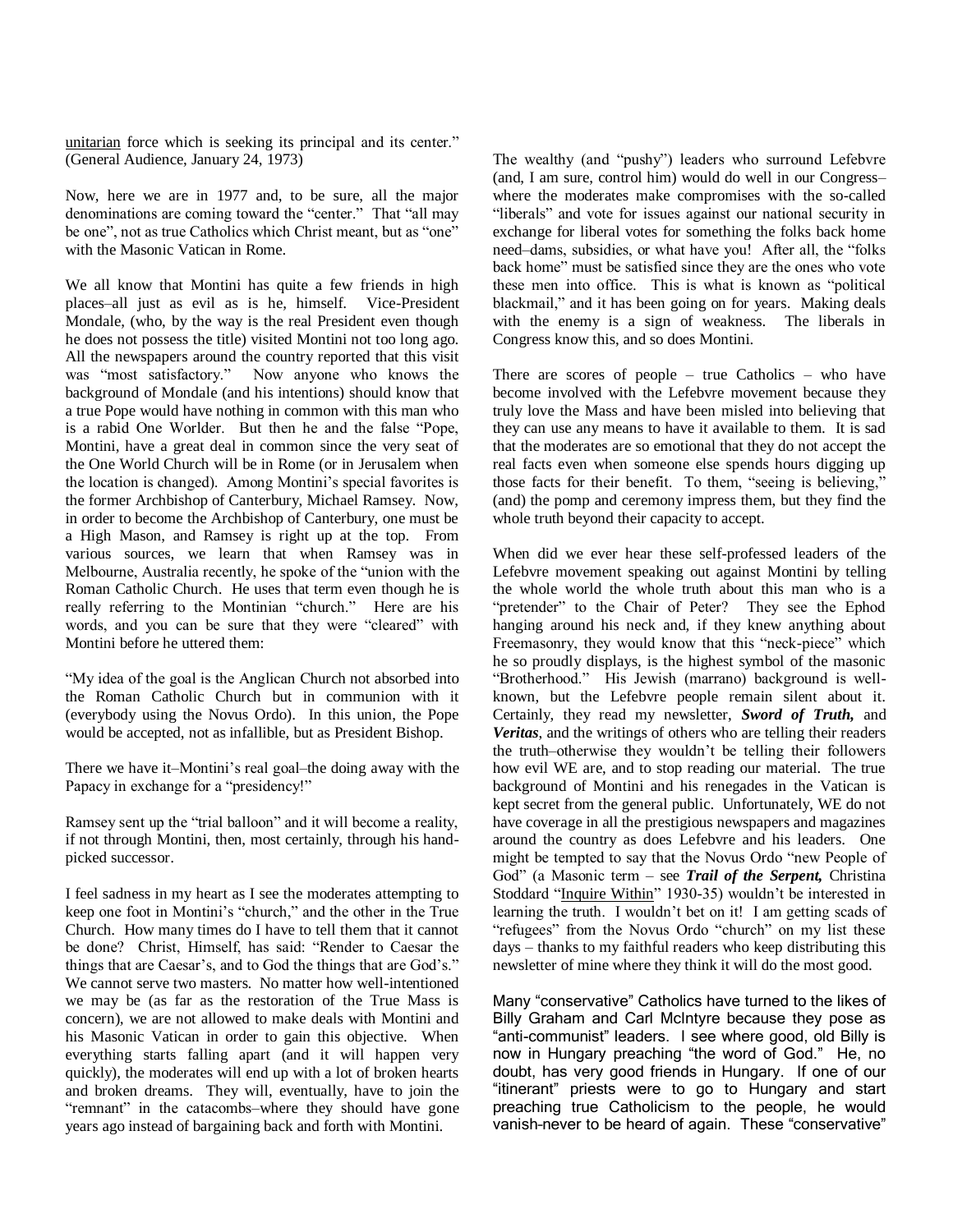Catholics are always looking for some human leader, a "savior in the flesh," someone who will keep up their hopes. Well, there seems to be good money in "preaching the word of God" these days. Billy Graham has a slush fund of \$23,000,000. As for Carl McIntyre, he is funded by Zionist money and doesn't hesitate to admit it. By the same token, the Lefebvre movement is doing quite well financially–it does pay to have wealthy people around when one decides to start (and maintain) a "movement" these days.

When Stalin took over as the dictator in Russia, there was a real bloodbath, as we all know. Those who had helped him to attain power were shot down along with his known enemies. When they questioned him on these death sentences, he replied, "You were nothing more than useful idiots." (*Pawns in the Game*, Commander Guy Carr, 1958).

As the situation within our country (and our Church) grows ever darker, it would be well for all of us to ponder the words in this verse, as follows:

―No man escapes when freedom fails, The best men rot in filthy jails And those who cried, "Appease! Appease" Are hanged by those they tried to please."

Pray much, and God bless all of you.

Mary R. Lejeune 809 Lehigh Road Newark, Delaware 19711 Sept.-Oct., 1977

The Sword of Truth The Sword of Truth The Sword of Truth

The Sword of Truth November-December, 1977

*The Church in the Catacombs*

Whenever I write that the True Catholic Church is "invisible" today, I invariably receive letters (from the moderates and a few other sources) accusing me of "advocating Protestantism." This is a ridiculous accusation, of course, but that seems to be the way some people insist upon interpreting my writings in order to serve their own purposes. I received a letter from a priest awhile back (I had never heard of him prior to his correspondence with me), and because it is so typical of the ones I receive from my critics, I shall quote from it with the hope that I can put to rest this "advocating Protestantism" idea once and for all. Father is, evidently, a Lefebvre "follower" and is quite upset because I refuse to follow HIS leader. Father writes:

―You do not tell us what will happen to the Apostolic Succession to the priesthood without Lefebvre's ordinations and, possibly, consecrations. 'God will provide' is not a satisfactory answer because God, while providing, evidently wants to use the human element" (Lefebvre, no doubt) "to ordain and consecrate and distribute the graces through the seven Sacraments and the Mass."

Father is right. I have never given an alternative to Lefebvre's ordinations and (possibly) consecrations for the simple reason that I am not so bold as to think that I, a mere human, can second guess God's plans for His Church. Father, like the typical moderate that he is, doesn't seem to care by whom (and in what manner) priests are ordained and bishops are consecrated just as long as someone does this "ordaining" and "consecrating." I cannot agree with his way of thinking. I have just about had my fill of strange priests, wishy-washy priests, bad priests, and phony priests. It will be up to God to provide because the so-called ‗human element' around today seems to be only adding to the confusion which resulted from Vatican Council II. I am tired of having my readers ripped off by the phony "militants" who keep promising them the Mass and True Sacraments. It becomes necessary to make every effort to control this Irish temper of mine when I read letters from my readers who tell me how they gave their life savings and put second mortgages on their homes in order to help finance the establishment of "chapels" and so-called "traditionalist" schools and then, after a short period of use of these facilities, they find themselves shunted aside by the JBS "biggies" and the Lefebvre "powers-that-be."

Father continues:

―‗Faith alone' is a Protestant and condemned idea. To reject the ordinary means of salvation and still expect salvation, is not the virtue of hope, but the sin of presumption."

As my readers well know, I have never stated that by "faith alone" we can be saved. I have stated, however, that in days to come both the spiritual and political situation will become so bad that "only our Faith will suffice." I refuse to retract that statement because I know that is the way it is going to be despite all the plans being made by the moderates to "save the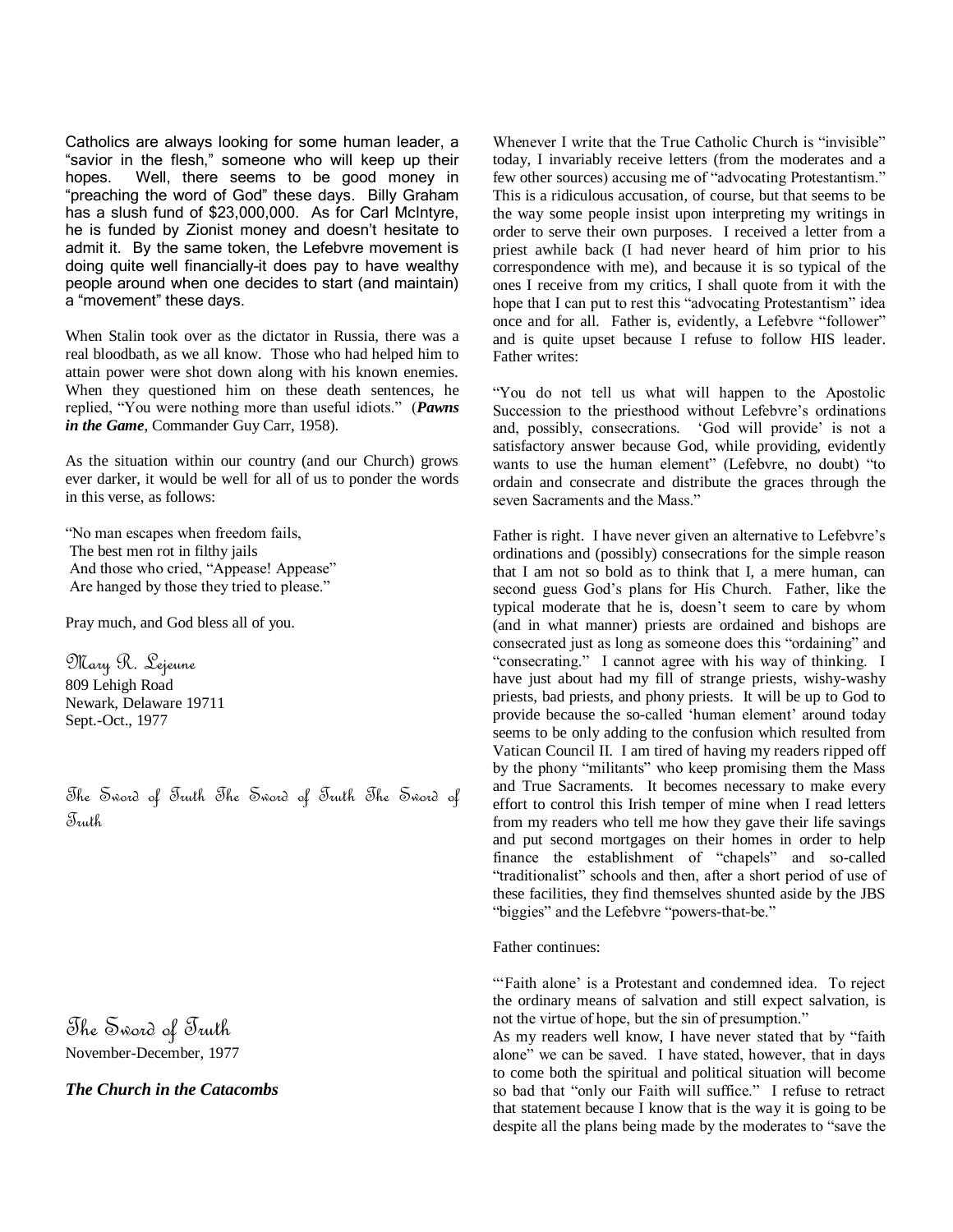Mass" and "restore the Church." I have never rejected "the ordinary means of salvation" (the Mass and the True Sacraments). I object strenuously to the way these means of salvation are offered to unwary Catholics by the kinds of priests which I have already mentioned above.

In the gospel, according to St. Mark 13:24, Christ foretells the destruction of the temple, and the signs that shall forerun the day of judgment. We read, as follows:

"...the sun" (the Papacy) "will be darkened, and the moon" (the Church) "will not give her light, and the stars" (the Hierarchy) "will fall from heaven and the powers of heaven will be shaken. (Mark 13:24)

The above words tell us all that we want to know about the frightening situation in the Church today. If Christ, Himself, has said that the 'moon' will not give her light, (during the latter times,) then why am I accused of "advocating" Protestantism" when I write the same thing? By the way, in case anyone accuses me of giving my own interpretation of the Bible (as Protestants do), let me say that this is the interpretation given in the footnotes of two very excellent copies of the Douay Version that I have in my possession.

There are many sincere moderates who just simply cannot believe that we are in the latter times. They are hoping for some miracle to occur that will bring the Masses back into the parish churches. They have been promised that if they join the St. Pius X Movement (and bear considerable financial costs) there will be plenty of priests (and a few bishops thrown in) to minister to their spiritual needs for many years to come. They do not want to even think about the coming Chastisement which will, no doubt, destroy most of this tired, old earth and most of the people in it. Hope burns eternally in their hearts and they cannot understand why some of us are not willing to go along with their particular brand of "militancy." The majority of these people attend the Latin Novus Ordo several Sundays out of the month, and then jump over to the True Mass on the other Sunday. Since the Latin Novus Ordo is heretical, it seems to have never occurred to these people that one must confess to having attended an heretical service before receiving the Holy Eucharist at the True Mass. One lady was absolutely shocked when I even suggested this to her. The point here is that the moderates do not believe that the Latin Novus Ordo is heretical and yet these are the people who claim that they are the ones who are doing the most "fighting" for the "saving of the Mass" and the "restoration of the Church." Christ has said: "I have no use for divided hearts" and, therefore, He will not depend upon wishy-washy Catholics to save His Church. He will save it in His Own way – the right way!

As far as my writing that "God will provide," I will not retract that statement either. God will provide. For reasons known only to Himself, God allowed the Masons to infiltrate the

Church for decades, and to convene Vatican Council II. He allowed John XXIII and Montini to take over the Papacy, and He has allowed the Hierarchy to scatter the sheep through the teaching of the heretical doctrines of that evil Council. On the other hand, He has kept a small "remnant" intact (while the majority turn their backs on Him) and it is this small "remnant" that the devil wants to control. He can only do it by holding out to them what they desire most of all – the True Mass and the True Sacraments. Everyone knows that when Satan gives something he always has strings attached to his "offering." He gives the unwary the Mass said by all those strange priests, Wishy-washy priests, bad priests and phoney priests. Today there is more confusion within these so-called "traditionalist" movements than within the Novus Ordo Montinian "church," – after all, the majority within the latter "church" has become adjusted to the way things are. The "moderates" are satisfied with the way things are within their "movements" but the members of the "remnant" who take a chance and become a part of them soon become disenchanted with all the bickering and squabbling, the rumors going around about certain priests, the various opinions (pro and con) which the moderates put forth to them and they eventually give up. Some of my readers know the tactics that have been used against them by some of the leaders of these "movements" in order to get them back to these Masses. My readers have been hounded by telephone and through correspondence. There have been occasions where people have been sent to my readers' homes in an effort to "persuade" them to return. My readers will have none of it, and so rumors are spread about them. Satan just refuses to let them go away peacefully, it seems.

Now, when I write about the "movements," I am not including those which a few priests have set up in order to minister to small groups of the "remnant." These groups seems to be doing quite well up to this point. However, one of these priests has noticed that a few strangers have come into his group lately, and are causing minor disturbances. It always seems to happen sooner or later no matter how vigilant both the priests and people try to be. Now, we have these priests (very, very few) and we have some "itinerant" priests who practically live out of their cars like gypsies since they are always on the road going somewhere in search of souls. Then we have a small number of "underground" priests who are in the catacombs (much to the chagrin of the moderates) spending their time in prayer and quiet, and offering their Holy Masses for souls and the mitigation (they know that it can't be stopped now) of the coming Chastisement. These are the priests who are truly keeping the Mass alive! Moderates write, asking me, "Yes, but what happens when these priests die off and there will be none to take their places?" I have had this question put to me many times, and it causes me great concern because it shows that these people have not learned the secret of sanctity – which is complete confidence in the providence of God. The saints had this complete confidence which is why they became saints. We must follow their example if we are to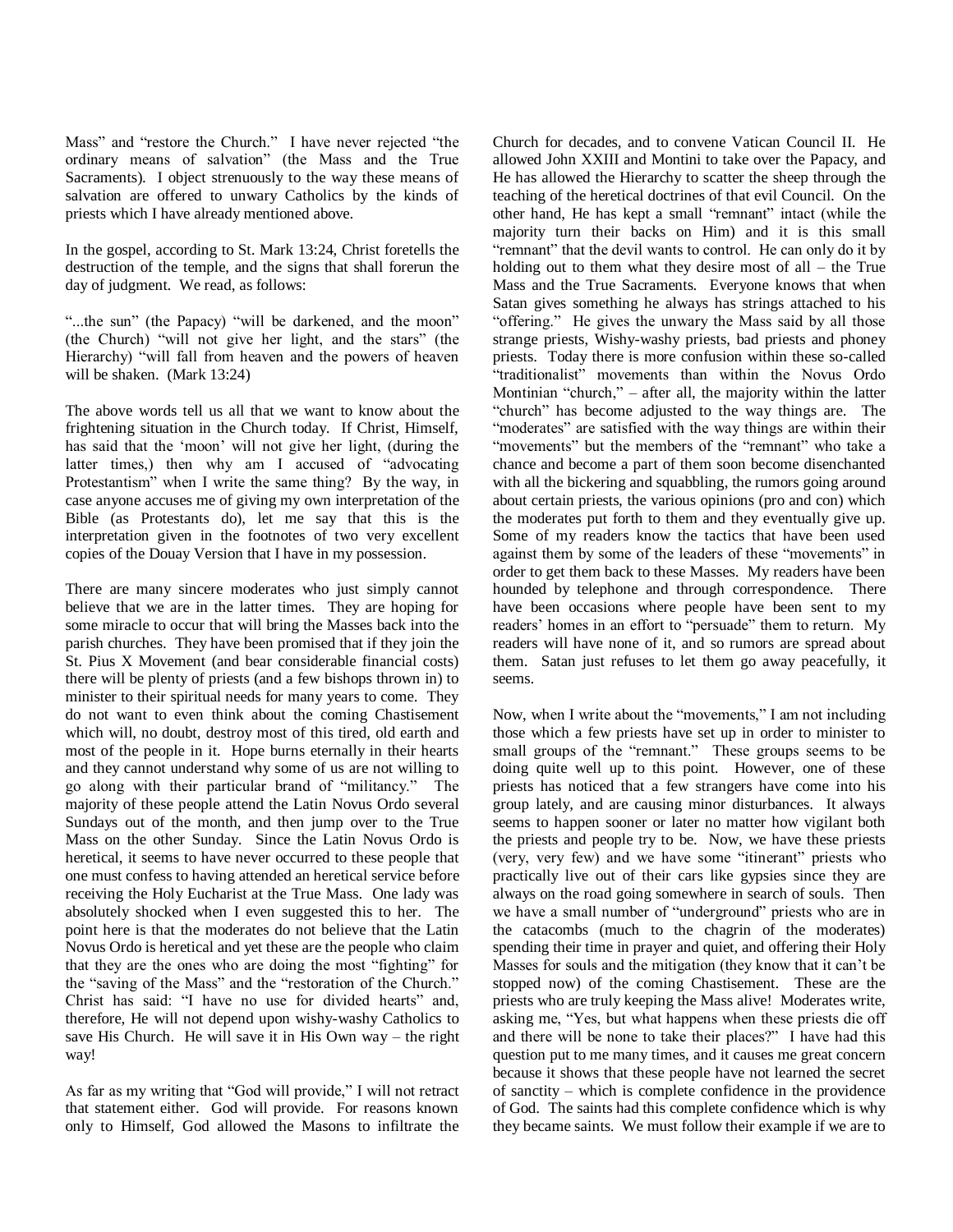retain both our faith and our sanity in the terrible days to come.

St. Alphonsus Liguouri states:

"It is certain that whatever happens takes place by the Divine Will."

And so, it is much better to take one day at a time and trust completely in God than to spend our time making plans which might, no matter how good our intentions might be, take us on a "collision-course" with His plans.

As I have stated before, I am a very independent writer, and the writings of others do not have any effect upon my own. I do not believe, as my readers well know, that Montini is the Antichrist. I still say that he is the "false prophet" who was to precede Antichrist and to prepare the people for his coming. There is no doubt that that Montini has prepared the people very well!

We are going through some very rough times these days, dear readers, but these are nothing compared to what we will go through when the Antichrist eventually comes to power. I want those of you who live long (and you are the ones I worry about the most) to keep believing (and to take comfort in the fact) that you are not alone – even though it seems that all have deserted you. I am praying for you, and so are my other readers. You are very special people in the eyes of God because you have been the most completely abandoned. Do not fear.

I seem to be constantly the bearer of news about "woes" and "tribulations" but it is not by choice. I wish, with all my heart, that I could write an issue filled with hope for the future, but I cannot write what I, myself, do not believe. It is true that the moderates find my writings "depressing," but I do not write for them, I write for the "remnant." My hope for the moderates is that, through the grace of God, they will someday come out of that "foggy" thinking in which their minds have become enveloped, and join us in the catacombs – very soon.

A "moderate" lady wrote: "How can you possibly live a normal life when you are so depressed?" This brings me to another misinterpretation of my writings.

In the first place, the whole truth is depressing but I, myself, am not depressed–as those who are acquainted with me, personally, well know. I am a very happy person because I have learned the secret of happiness–complete abandonment to God's will. I am happy knowing that I have done my very best in my attempts to stop the revolutionary forces throughout my years or writing in the defense of the Church. The fact that I was not successful does not depress me. I, and a few other "stalwarts" were, actually, like small "voices crying out in the wilderness." There were not enough of us, but, at least, we tried. I am happy because I now know why I was given the

opportunity (and the grace) to write  $-$  it was to find the little "remnant" forces, to give them comfort, and to do my best to keep them together. We must differentiate between hope in man and hope in God. Happiness comes from within through peace of soul, and I am at peace. I do not have any hope in any spiritual leader today as far as the continuation of the Apostolic Succession is concerned. I find comfort in the belief that God has promised that He will never abandon His Church and that He will always protect her against "the gates of Hell."

The holy Father Nectou, S.J., (1771) writes about the latter times, as follows:

―When those things come to pass which will bring on the triumph of the Church, then will such confusion reign on earth that people will think God has permitted them to have their own contrary will and that the providence of God is not concerned about the world. The confusion will be so general that mankind will not be able to think aright, as if God has entirely withheld His providence from mankind, and during the worst crisis the best that can be done will be to remain where God has placed us, and persevere in fervent prayer (Yves Dupont, *Catholic Prophecy*, Tan Books and Publishers, 1973).

Father writes of dire things to come, but he also mentions the "triumph of the Church," which, of course, will come to pass though the world will have to suffer a terrible purification before this takes place.

In closing, let us remember the words of St. Paul, 1Thess. 5:16-17, who was not above saying a lot of depressing things to his followers:

"Always be joyful. Never cease praying."

So be it.

Pray much, and God bless all of you.

Mary R. Lejeune 809 Lehigh Road Newark, Delaware 19711 Nov.-Dec., 1977

The Sword of Truth The Sword of Truth The Sword of  $\mathcal{J}_{\textit{multh}}$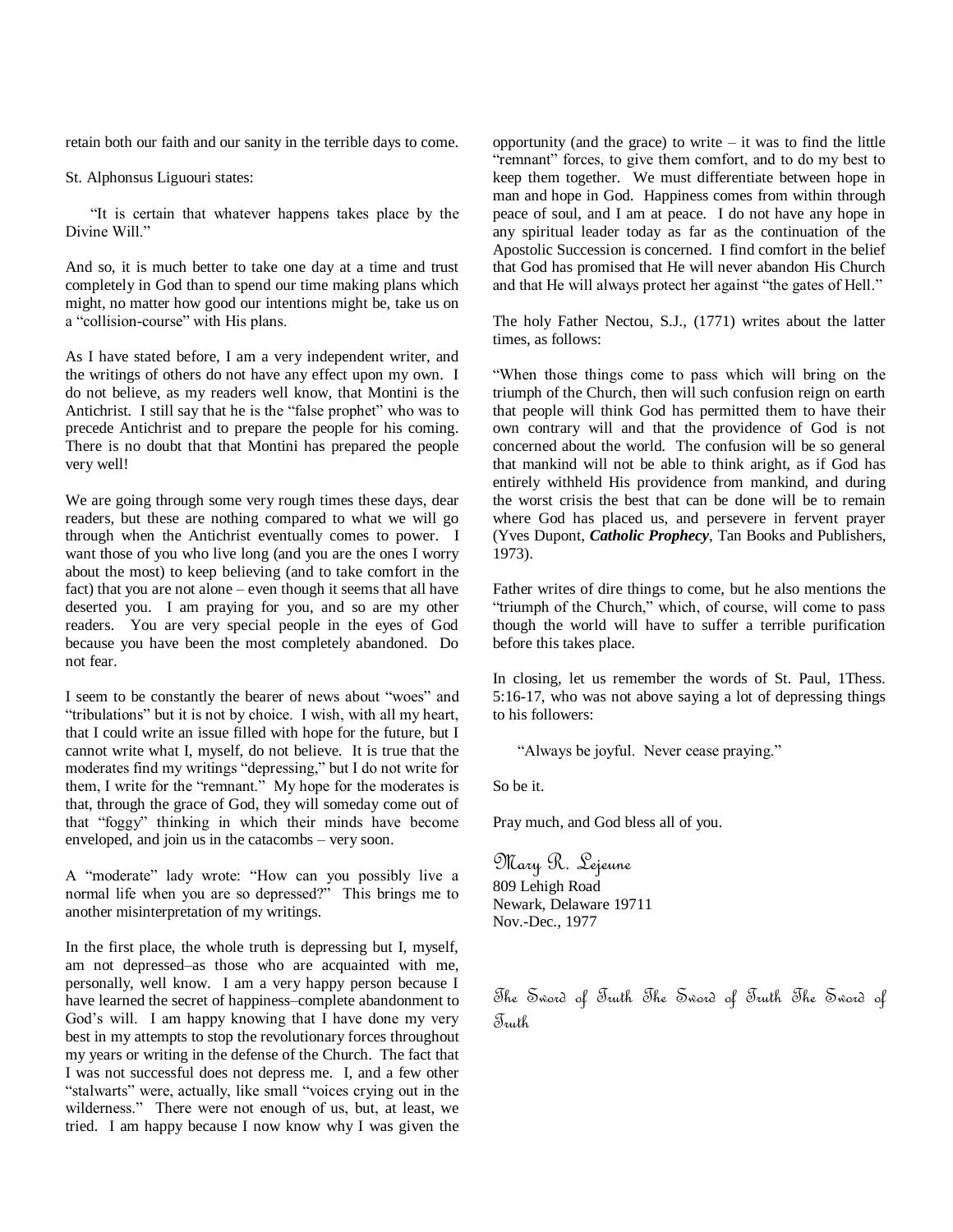The Sword of Truth January-February, 1978

*An Insight Into the Devastation of Catholicism*

More and more of my "remnant" readers are writing in asking me what can be done to bring their loved ones and friends back to the True Church, and into the "catacombs" with them. I wish that I had the answer to that question since I, like my readers, am very concerned about the souls of some of my own loved ones and friends. I firmly believe that it has always been much harder to bring back "fallen-away" Catholics than it has been to convert "individual" non-Catholic souls. Since the Church teaches that God takes away His grace in the same measure as he has given it (when souls turn against Him), it is easy to understand why many formerly devout Catholics, who had been given large amounts of grace, and had accepted them, suddenly went off the deep end and eventually fell into apostasy. Not all of those who stayed with the Novus Ordo "church" for a time, fell into apostasy but these were those of "simple faith" who never really accepted the new ways. Somehow, God protected these people and they, eventually, came away and are now in the "catacombs." But, I am sure, God gave the others (the majority) many chances to stay with the truth. With each little compromise, a little bit of grace was lost and the souls of the majority were so weakened by the time the Novus Ordo came along, that they accepted it. We know that the so-called "renewal" (revolution) within the Church was accomplished gradually, and that the confusion was so rampant that the majority of Catholics found it hard to cope with the heavy propaganda (filled with half-truths) coming down from Rome, and out of their Chancery offices. BUT CATHOLICS ARE NOT ALLOWED TO EXCUSE THEMSELVES for such reasons. Catholics are supposed to be informed on the truths of their religion (and the majority were informed), and they are supposed to pray for guidance (most Catholics did not feel that this was necessary). Catholics are supposed to be "Soldiers for Christ." and defend the Church to the point of becoming martyrs, if necessary. Catholics are supposed to be 100% Catholics. One might say that everybody doesn't have the strength nor the courage to become a martyr. And yet, our well-known martyrs did not become such because they were brave and strong of themselves. They became martyrs because they prayed to God for help. They were just as human as the rest of us. They became martyrs through God's strength, not their own. What mere human being could face a horrible death at the hands of the enemy and then offer their last prayers for the souls of those enemies (true spiritual charity) that God might have mercy upon them? It takes torrents of God's grace within one's soul to act in such a manner.

God, of course, does not choose everyone to be martyrs for the Church. If you will remember, dear readers, St. Catherine of Sienna had a great desire for martyrdom, and tried very hard to become a martyr on several occasions, but God kept stepping in and saving her from her enemies, and she never attained that goal. God, on the other hand, does expect all Catholics to come to the aid of the Church (even in small ways) when she is in mortal danger at the hands of her enemies. In the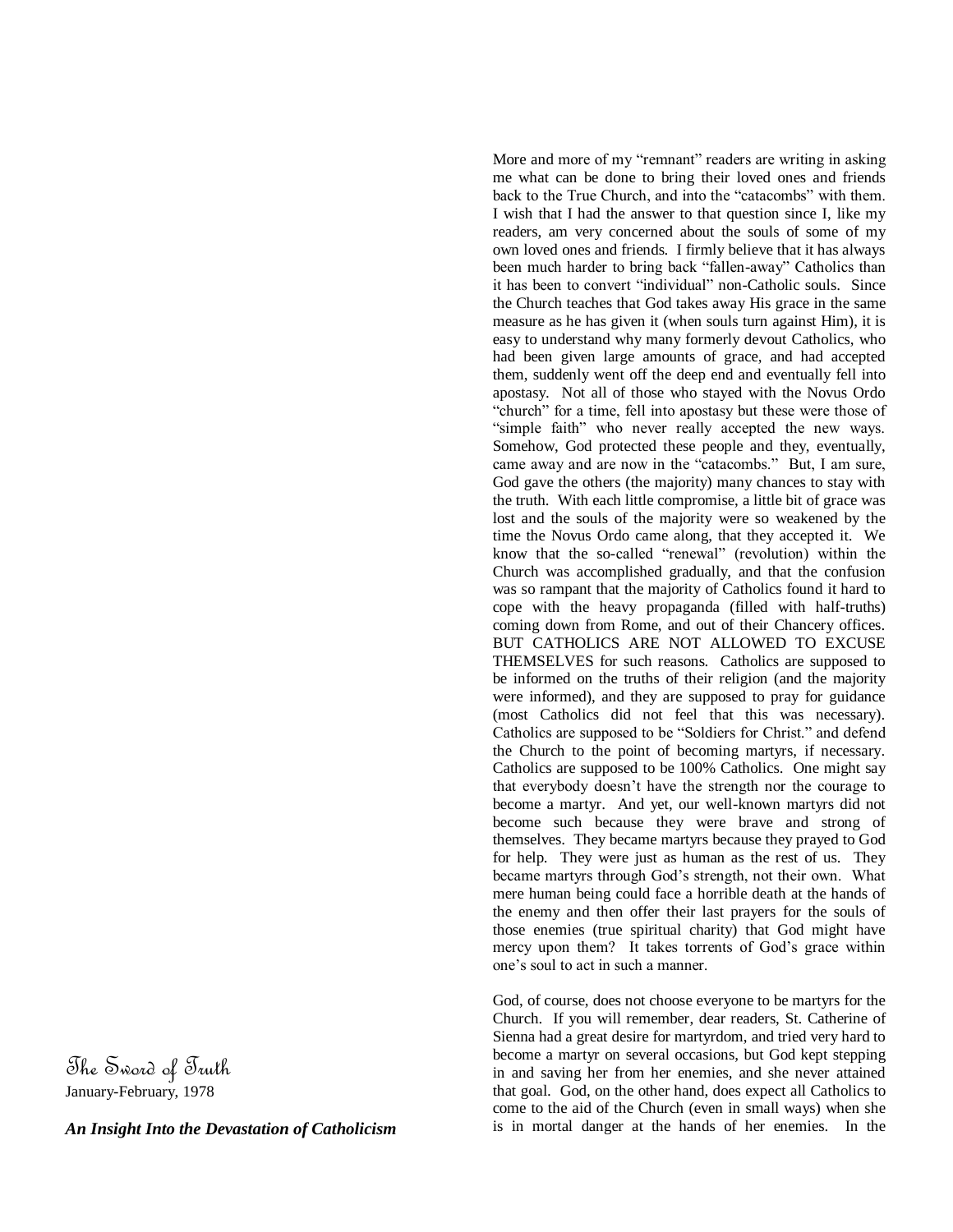beginning state of the "renewal," the majority of Catholics "in the pews) had no idea that the Church was in mortal danger. After the "renewal" took hold, and started to gather steam, most Catholics had lost so much grace that they really didn't care what was happening to the Church even though the signs of danger were much clearer.

The exterior devastation of Catholicism began in 1962 at the time that the evil Vatican Council II convened. The interior devastation had already happened many decades (even centuries) ago as the Hierarchy of the Church became infiltrated with Masons and "marrano" Jews. We can see very clearly now the "bad fruits" of said Council as millions of formerly united Catholic families are no longer united, and a mighty lot of bitterness now prevails within these families. The True Mass and the True Sacraments have now been "officially" suppressed and cannot be found in any parish church in any of the diocese in this country, and so these "dead" Catholic souls do not have these great means of grace available to them anymore. There aren't any true Catholic seminaries, novitiates, hospitals, orphanages, or schools anywhere in this country that I would accept as being truly Catholic – the moderates' versions notwithstanding. Catholicism has come to this devastating point within the space of a mere 15 years, and the evil results have been absolutely appalling.

I have written many times regarding the "secularization" of Catholics after World War II and, most especially, during the 1950's. Patriotism was waning in this country, as the average American began to believe the communist line regarding "McCarthyism." They were given to understand, by the controlled news media, that the "right-wingers" (the patriots) were people to be feared since these people (supposedly) were "obsessed" with the idea of a "a red under every bed." We knew that the "reds" weren't under out beds, but we were darned sure that our government was teeming with them, and that the news media was being controlled by them. Since the Catholics in the United States were becoming more and more "permissive" in their ways of thinking, they began to think more in terms of the world. These Catholics would have been horrified if anyone accused them of aiding the cause of communism (which has always been a front for Masonry and Zionism). They knew what communism stood for, but they didn't recognize it in the various guises under which it presented itself. As their minds became weakened and worldly, they turned more and more to the "thinkers" of the world for guidance. Catholics, having become more affluent after the War, were busy shoving their children into the secular colleges, and the "liberalism" being taught in those colleges rubbed off on them. We had the Newman Clubs on the campuses of the secular colleges and as long as they were under the control of true priests, they served Catholic students very well. But during the 1950's even the Newman Clubs became more and more permissive, especially here at the University of Delaware.

The "renewal" came early to the Delaware diocese, and it proceeded at a rapid speed. The University "revolutionaries" joined hands with the "revolutionaries" in the Chancery and nothing sacred was spared. In 1965, a real "revolutionary" priest took over the University of Delaware (he is still there) and he immediately became one of my worst foes. He would write long articles in the diocesan paper on the glories of Teilhard de Chardin, and I would write long articles in rebuttal confounding him by telling the truth about Teilhard, and by quoting from the dogmas of the Church. The "Mass in Jazz" – a real extravaganza – was presented by the University's Music Department, at the request of this "revolutionary," and I am sure that it was concocted by Satan himself. I attended, and for a long time, what I witnessed gave me an occasional nightmare.

But, dear readers, we cannot blame everything on the "revolutionaries." They had plenty of help from the "peoplein-the-pews" who were by now becoming more and more 'enlightened' and 'liberated.' These people were listening to (and believing) the "silver-tongued" orators who "sounded good" to them even though these "orators" had sawdust for brains, and only knew enough of the teachings of the Church to sound convincing.

I am sure that most of my readers are familiar with my former parish here in Delaware since most have read about the socalled "Jew-Priest" Goldstein who still gives lectures on ―Christianity‖ (the Talmud version.) In the beginning, our parish, which was a double parish containing 3,500 families, was the most "conservative" and our Pastor tried to protect us from the ravages of the "renewal" while a great many parishes in Wilmington, Delaware were already falling apart. Our parochial school was staffed by Sisters from the Archdiocese of Philadelphia and they knew their business–both academically and spiritually. Then the Chancery sent in one of its favorite boys  $-$  a "Father" Ardozonni. The people loved him (especially the women). He was the epitome of friendliness and kindness, but I knew that he had great plans for us since he had already torn apart the parish from which he had been transferred. It wasn't long before all hell broke loose – he took over everything! Our once fine CCD became heretical almost immediately. The affairs at the CYO became worse than the Saturday Night Dances at our local secular high school, one thing after another toppled to the ground, and I felt utter contempt for the apathetic minds of the people, especially the parents.

We have moved here from Springfield, Pennsylvania in 1955, and I noticed at the very beginning that most of the priests in this location were not as strict (and holy) as were those to whom I had become accustomed in the Archdiocese of Philadelphia at that time. Our own pastor ran a "tight" ship, and I was content in our own parish. The Chancery in Wilmington seemed far away.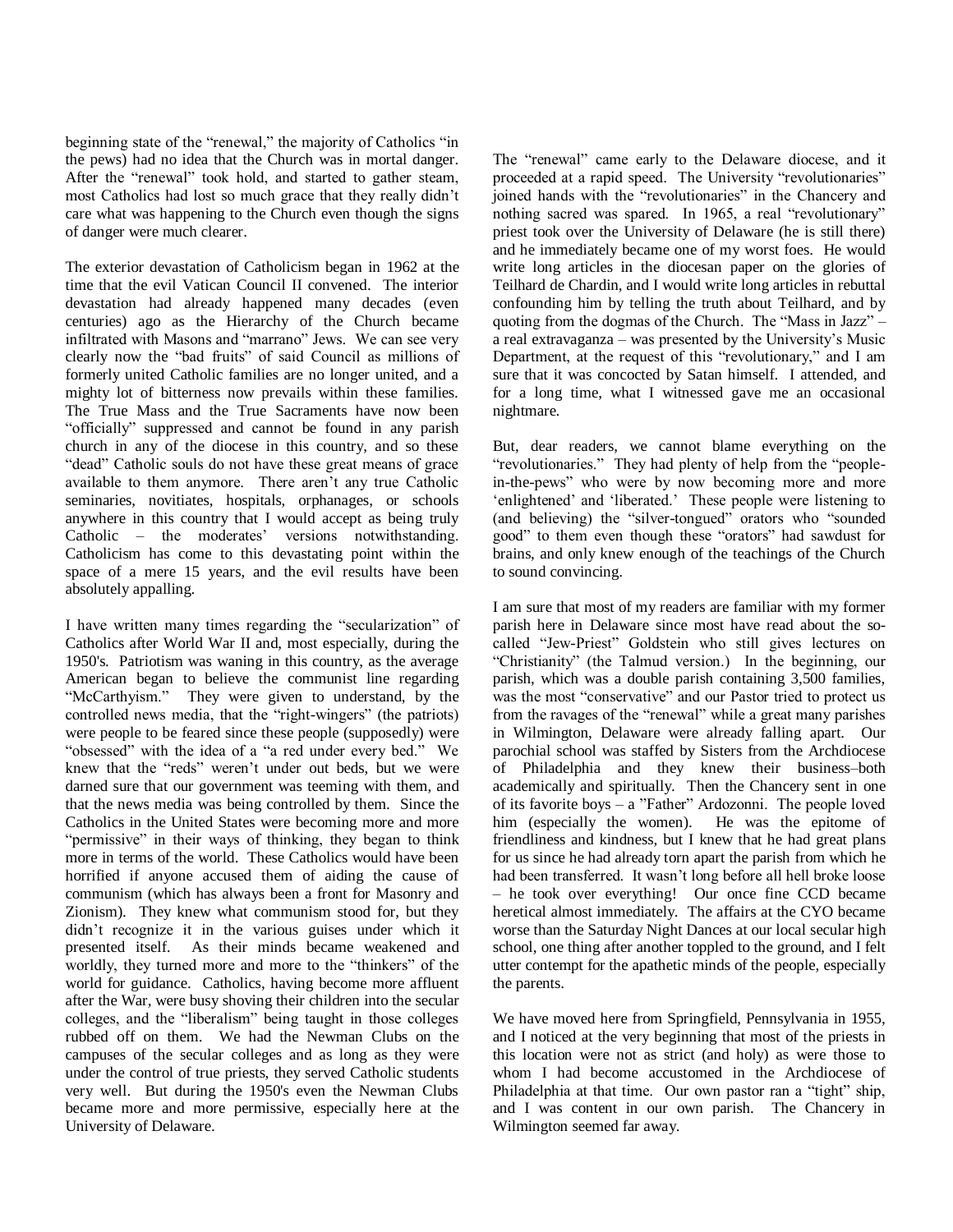Now we know that all parishes in every diocese have always had certain people who were referred to as being the "pillars of the Church." These people acquired this reputation because of their 'goodness' and their 'dedication.' They were constantly seen in church – even at the extra devotions – and worked hard on the "fund drives," and did "kitchen-work" at the various parish affairs. They were looked upon as "leaders," and were held in respect by the ordinary parishioners. In most parishes, there were "pushy" people among them but the majority were really dedicated people. I soon found out that there was a very strange breed of "pillars" in our own parish. They ran everything (there were only a few of them), and they were all "pushy." When we came here, I offere3d my help on several occasions but it was flatly refused because they considered me to be an 'outsider,' and so I didn't bother anymore. We became casual friends and little did I know then that in the not too distant future that they would be the ones to scuttle my efforts to defend the faith. These PILLARS OF THE CHURCH were the ones who later knocked the "pillars" from under the Church as surely as if they had used a sledgehammer.

The "pillars of Newark" were mostly Chrysler people, and most of their husbands worked "on the line." They were diehard Democrats and always voted the straight party. They were union-oriented who considered Walter Reuther (then President of the UAW) to be some sort of a "saviour" even though the man was an out-an-out communist. They were the "good" Catholics who were as liberal as all-get-out as far as politics was concerned. They were all from the "old" families of Newark and when our parish expanded into a double parish they were determined to keep their status as "pillars." They were so "parish-oriented" that they considered their parish work as some sort of career, and God help anyone who ventured into their little "domain" that they had set up for themselves. These "pillars" joined in the "renewal" almost from the very beginning. I would attend all the "reorientation" meetings, and was writing very prolifically on the sins of the "renewal." I didn't hesitate to speak my piece at each of these meetings, and I became a threat to them with their simple minds and misguided sense of "duty." The blow-out had to come sooner or later, and come it did. Previously, these "pillars" had thwarted all my efforts to defend the faith. I had no intention of becoming a leader in my own parish–I knew that I would be leaving it soon anyway. But I was still trying to get the truth to the people so that, at least some of them would leave with me. One final meetings, and that was it,– when these "pillars" tore into our pastor, calling him a "footdragger" (a phrase with which they had suddenly become familiar), I stood up and defended our Pastor and then I walked out. The "pillars" joined up with the revolutionary Father A. and their "careers" are secure. They are still working just as hard on their "fund-raising" and they are still doing their "kitchen-work" – the difference being that they are now working for the heretics, ringing doorbells asking

everyone to give generously – to the Masonic coffers! So much for my parish.

The "renewalists" were smart both in the planning and in the initiation of their new "meaningful" and "relevant" ideas. The MODERATE-LIBERALS (the worst kind), most of whom had the word "Father" in front of their names, were maneuvered front and center. They mouthed off constantly, and wrote volumes containing either half-truths or downright heresy. One of the more notorious among these was Andrew Greeley, who became absolutely ecstatic of the wonders of "renewal." Listening to him (and others like him) and reading his articles, became "musts" in the lives of the liberal-minded Catholics who didn't know (and didn't care) what his background was. In one of my earlier issues, I told how he was shoved to the forefront even though those who were doing the shoving knew that he was a "mini-minded" psychologist of sorts. Actually, he was more of a psychologist than a priest, and he saw the Church (which he ripped apart constantly) through the eyes of a psychologist.

Greeley is still a prolific writer. He is even more arrogant today than he used to be – if that is possible! At the moment, his writings reflect the fact that he is extremely concerned about the "grave crisis of continued religious decline." And so, he is urging the National Conference of Catholic Bishops to call "a special meeting of the administrative board (we all know who they are) to consider a plan of research and action to deal with the grave crisis which has been found to exist." This particular article has been in all the newspapers (he gets wide coverage), and I am sure that most of my readers have seen it. No doubt, these wily "bishops" are laughing at him  $$ after all, everything is going as planned for them. The only thing that worries these traitorous "wolves" is that if too many people leave the "official" Novus Ordo church, there will be nobody around to keep them in the life-style to which they have become accustomed while they were robbing millions of Catholics of their faith.

All the facts that Greeley presents in the article show that the majority of Catholics have already left the "official" heretical church of Montini. We would have much cause for rejoicing if they had left to join us in the "catacombs." But, sad to say, this is not the case. Most have gone on to bigger and better things such as the "charismatic" bit. Many have become socalled "born again," "bible-believing" Baptists – an outfit that is controlled and funded by the Zionists. These Catholics are wandering around looking for the truth, but they won't get it from Greeley nor from the Father X's and the "bishops;" the whole bunch of them have become apostates.

Greeley is worried about these erstwhile Catholics, and he refers to them as being "the future of the Church." Of course, he is not talking about the True Church, he is referring to Montini's "church." If the "renewed" church goes out of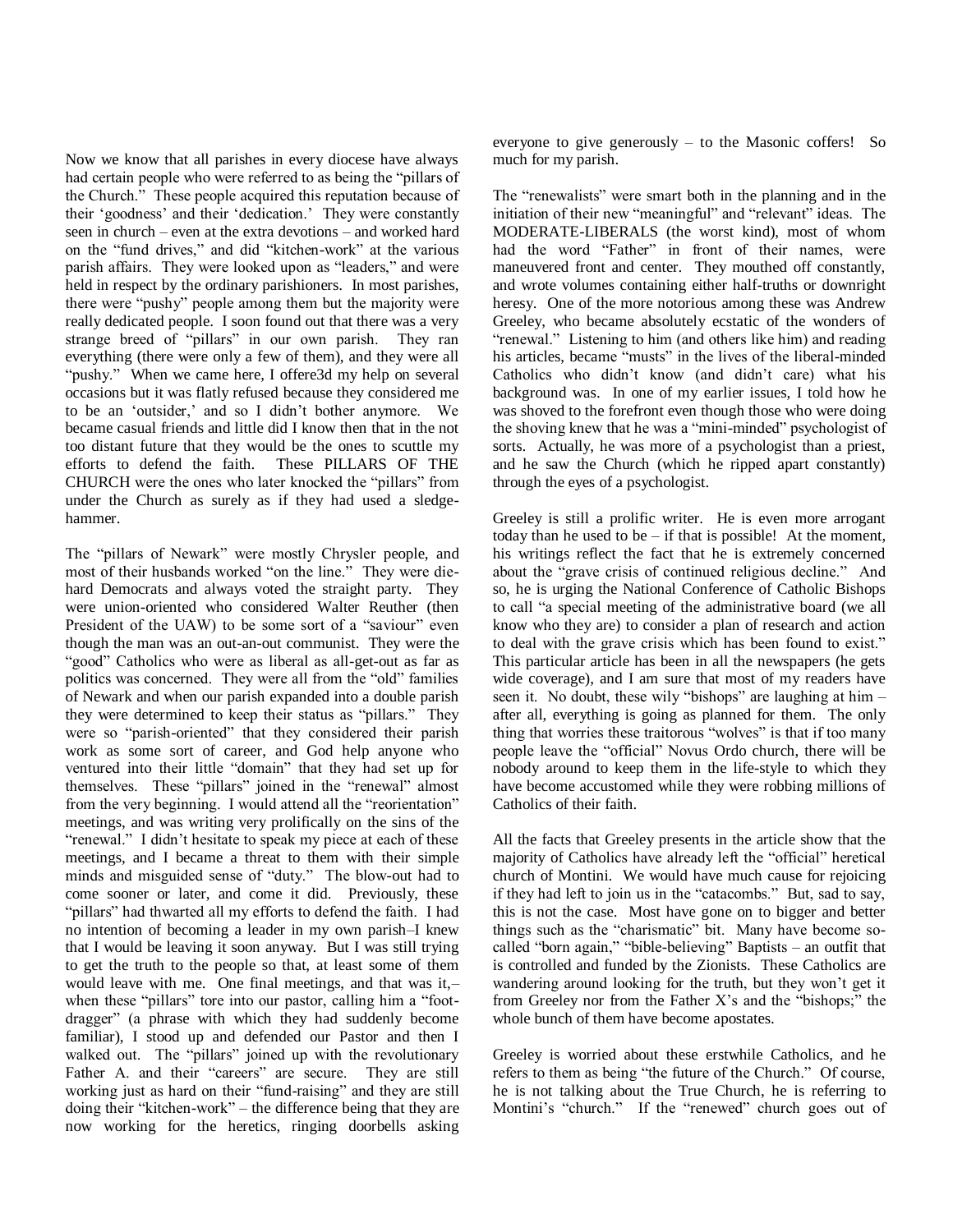business, he will be out of a job since he won't have anything to write about anymore, and he is feeling insecure.

The future of the True Church, small though that Church may be these days, is safely in the hands of the "remnant," both priests and people. The Novus Ordo church is in the hands of Montini and his Masonic Hierarchy. So-called 'covenants' are being signed (locally and elsewhere) between the Novus Ordo 'priests" and the various Protestant ministers – they deserve each other.

The revolution is over now, and it is too bad that some of our loved ones and dear friends have been caught up in it. I knew the feeling of helplessness that my readers are experiencing as far as these dear ones are concerned. Our words of warning fall on deaf ears because these souls have lost the faith, and are now blind to the truth. As for my own loved ones and friends, they have ABSOLUTELY NO EXCUSE AT ALL since they had me from the beginning. If any one of them (God forbid!) Falls into Hell, Satan and his demons would have much cause for rejoicing – it would be one way for them to avenge all the trouble I have caused them as I have tried to defend the faith and snatch souls from their clutches.

But I have faith in my prayers, and in God's great mercy. We must all pray fervently that God will remove the terrible blindness through His grace. As St. Teresa of Avila has said:

―There is but one road which reaches God, and that is prayer. If anyone shows you another, you are being deceived."

Pray much, and God bless all of you.

Mary R. Lejeune 809 Lehigh Road Newark, Delaware 19711 January-February, 1978

The Sword of Truth The Sword of Truth The Sword of Truth

# The Sword of Truth

no date yet possibly March–April, 1978 *title*

Mary R. Lejeune 809 Lehigh Road Newark, Delaware 19711 March–April, 1978

The Sword of Truth The Sword of Truth The Sword of Truth T

# The Sword of Truth

no date yet (possibly May-June, 1978 *title*

Mary R. Lejeune 809 Lehigh Road Newark, Delaware 19711 May-June, 1978

The Sword of Truth The Sword of Truth The Sword of Truth

# The Sword of Truth

no date yet possibly July-August, 1978

*title*

Mary R. Lejeune 809 Lehigh Road Newark, Delaware 19711 July-August, 1978

The Sword of Truth The Sword of Truth The Sword of Truth

The Sword of Truth September–October, 1978

# *Personal Sanctification More Important Than Knowledge*

It is with mixed emotions that I write, apprising my readers of the fact that this will be the last issue of *The Sword of Truth.* Additional family responsibilities make it imperative that I put an end to my active apostolate (that of defending the faith) which has been in existence for 14 years.

The above statement will, no doubt, come as a shock to most of my readers who might feel that I am, in view of the recent "happenings" in Rome, deserting them when they need me most. I, of course, know differently. I refuse to underestimate the intelligence and the astuteness of my loyal readers who have been with me for many years now. Over the years, I have written on every phase of the so-called "revolution" within the Catholic Church as a result of the masonic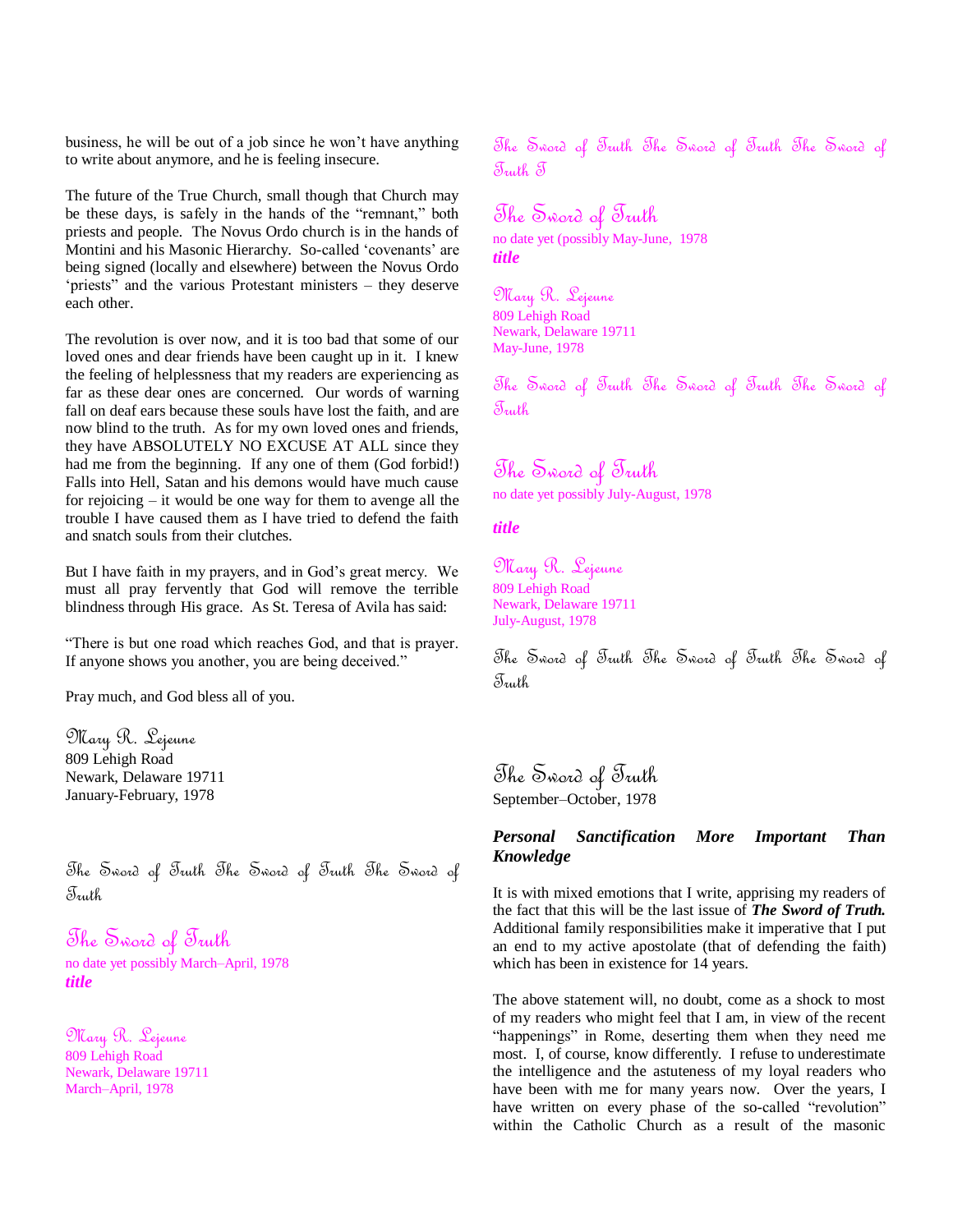teachings of Vatican Council II. Anything further that I might write – as to what has happened, why it happened, and who was responsible for this terrible spiritual tragedy–would only be redundant. Whatever I would write, in anticipation of future events, would only be speculation on my part. We can follow the prophecies, concerning the latter times, up to a certain point – attempting to interpret them as best we can. But, as the Great Chastisement bears down upon us, we need to prepare ourselves  $-$  not by spending time trying to figure out what this or that prophecy tells us (knowledge), but by watching (staying alert), and by engaging in much prayer – prayers of love and reparation, thereby, increasing our own personal sanctificiation.

Many readers have written me asking if things will be "better" under Albino Luciano (sic) (alias John Paul I). For some time now, I have been telling my readers to go into the "catacombs" and "watch and pray." Most of them have followed my advice, and are at peace, away from all the bickering and the squabbling which seems to be so prevalent within the so-called "remnant" groups these days. We, of the Remnant, should be absolutely detached from anything going on in Rome today since nothing that these Masonic leaders say or do should have any bearing upon our spiritual lives. We must treat these renegades as being the vilest enemies of the Church, and we must ignore whatever they say or do.

Sad to say, the Catholic Church has not had a legitimate Pope since the death of Pope Pius XII in 1958. Roncalli (alias John XXIII), and Montini (alias Paul VI) were both imposters, as is Luciano (sic). We know that Roncalli and Montini were both Masons and we have enough information on hand to prove it. Luciano (sic) was made a "bishop" by Roncalli, and a "cardinal" by Montini – these Masons surely do take care of

Taking the prophecies in sequence (which is the only way that I know how to interpret them), the Great Apostasy comes first, and we have already experienced this. The next event will be the Great Chastisement, which has not come upon us yet, but is certainly due momentarily. We have only to look about us and see the evil (demonic in nature) prevalent in the world today to know that God will not be mocked much longer. And so, we must prepare ourselves for the next step by divorcing ourselves completely from the evil things of the world and concentrating on things of a spiritual nature. This does not mean that we must walk around with hairshirts or adopt other extreme forms of penance. Nor does it mean that we must spend many hours on prayer and start assuming that we are "victim souls." Our Lady has told us what she meant when she begged us to do penance for the sins of the world and we must follow her directions. To be a member of the Remnant means that we must practice the virtues of faith, hope and charity, offering up our little annoyances and crosses that each day brings, and be kind and charitable (the Catholic way). We must offer prayers not only for our own souls, but, also for the souls of our loved

their own, and, therefore, he was never a true bishop nor a true cardinal of the Catholic Church; his "election" was invalid and he is not a true Pope. I do believe that Luciano's reign will be a short one since the remaining prophecies concerning the Latter times should start coming to pass now in relatively short order. Luciano was what is known as a "dark horse" in political circles. These are those who are groomed (very thoroughly, I might add) in the background, and who are suddenly brought out into the open as Leaders with the reputations of being "unknowns or "outsiders." These "unknowns," so-called, are the most dangerous of all, and we can expect only the worst from Luciano, who smiles a lot like his political counter-part, Jimmy Carter.

Most of my readers know, through private correspondence with me, that I am still of the opinion that Montini was not the Antichrist, but, rather, the False Prophet who would precede the Antichrist and prepare the world for his coming. Other writers (my very good friends, among them) do not agree with me, and this is their privilege. The prophecies tell us that the "continuous sacrifice" will be "taken away" and the "abomination of desolation" will be set up in the holy places before the coming of Antichrist. This sounds very logical to me since the Mass was a deterrent to the coming of the Antichrist. Montini was 'elected' while the Mass was still being celebrated throughout the whole world. Today, the Mass has been removed and the way is clear for the Antichrist to come into power. Millions of Catholics (the majority) have lost the faith and think and believe as though they had never heard one word of truth. If the Antichrist came upon the scene tomorrow, these Catholics would accept him (especially since, in the beginning, he will pose as a great benefactor) without question, as they have accepted the teachings of the Talmud being preached right in their own parish churches.

ones, friends, enemies and for those who have nobody to pray for them.

Very few people have been given the grace to pray for long hours at a time, and yet I have readers who feel that they must engage in these long hours of prayer, and then they tell me that they 'feel guilty' if they cannot finish them all each day. The "feeling guilty" business is the devil's ploy, and disturbs the peace of soul. We have always been taught that a few prayers said fervently, and offered with great love to God are more efficacious than hundreds of daily prayers said routinely (out of habit) which, eventually, become burdensome. The ejaculation, "Mary, my Hope, my Confidence!" said frequently (and with pure love) during the day as we go about our daily chores, will bring Our Lady to our side faster than the 15 decades of the Rosary said out of habit, and when our minds and bodies are too tired to concentrate on what we are saying. In case anyone feels that I am asking my readers to substitute ejaculations for the Rosary, let me say that I am only trying to point out that we must use common sense when we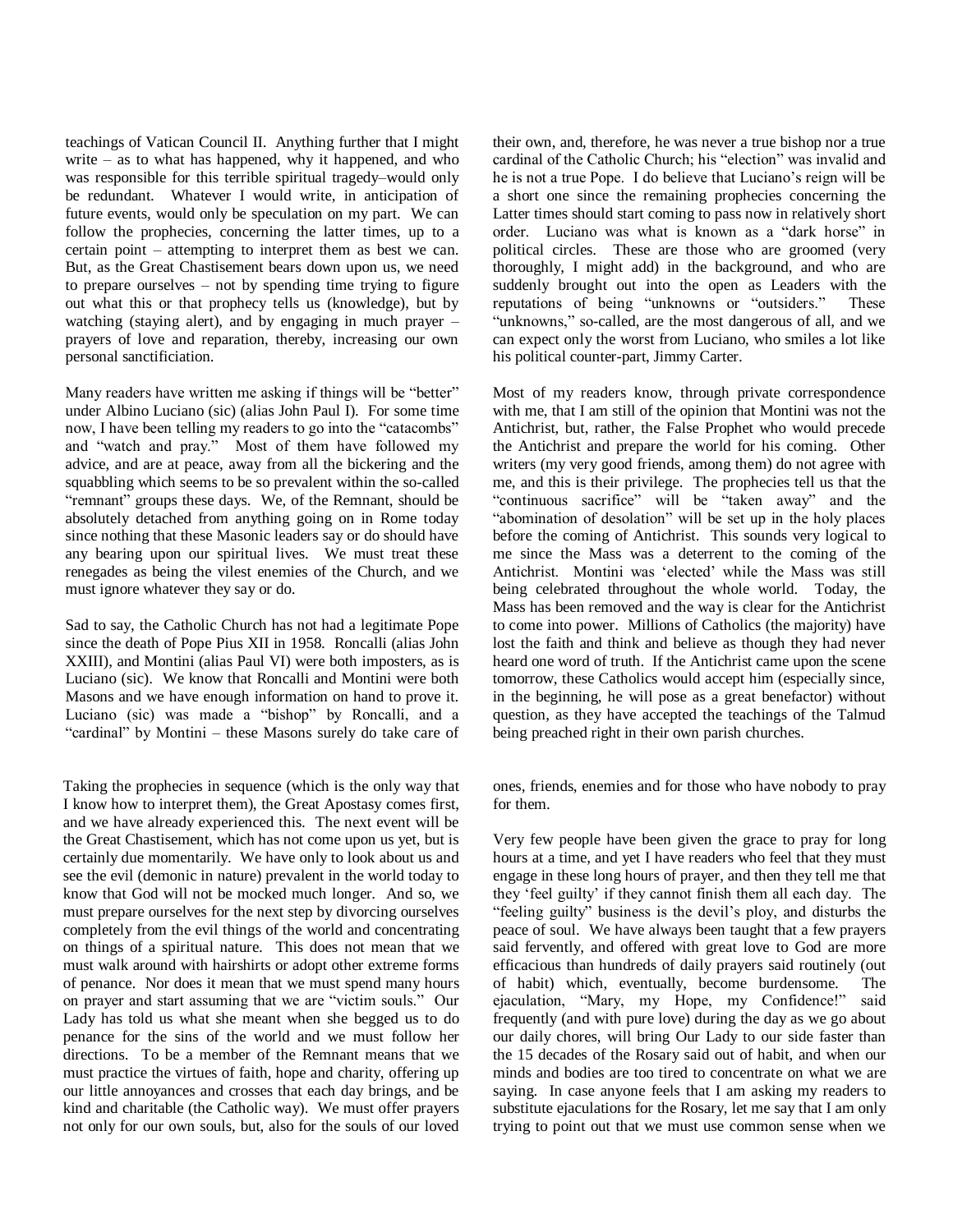engage in prayer, making each and every prayer we say the very best that we can offer. Satan is constantly lurking around when we, of the Remnant are attempting to pray. He would like nothing better than to see us engage in long hours of prayer when we are too tired to concentrate. It is then that he (or one of his demons) jumps in, filling our minds with all kinds of distractions. He knows the kind of prayer which is efficacious and which is not. So, I ask my readers to pray as you have never prayed before–not necessarily numerous prayers, but prayers filled with reverence and love for God and His Blessed Mother.

St. Louis de Montfort has said:

"It is not so much the length of a prayer, but the fervour with which it is said which pleases Almighty God and touches His Heart."

St. Benedict tells us:

―Prayer ought to be short and pure, unless it be prolonged by the inspiration of Divine Grace."

Very few people are so favored by God that they can endure long hours of prayer. If we grow tired or restless, then we should realize that God does not expect such endurance from everyone and, if we still feel the need to remain in contact with Him, then we must resort to other means – either short prayers of love and reparation, or the reading of spiritual material.

From St. Teresa, we hear:

"When we pray, we speak to God. When we read spiritual books, God speaks to us."

These will be the Masses which will sustain you, and give you comfort in the days ahead. With this, I will take my leave.

P.S. After the first of the year, I will endeavor to put all of my writings into some sort of book form. My readers will be the first to know when this painstaking job has been accomplished. I ask your prayers.

Pray much, and God bless all of you.

Mary R. Lejeune 809 Lehigh Road Newark, Delaware 19711 Sept., Oct., 1978

(Last known regular issue until March/April 1985 below:) Mary R. Lejeune died in 1986 at the age of 70. May the souls of the Faithful Departed rest in peace. Amen.

#### So be it!

As the Great Chastisement draws near (and I feel that it will come upon us in the form of a Middle East war which will spread all over the world), we have an even greater need to "speak to God" and have Him, in return, "speak to us." We are completely dependent upon him since only He knows absolutely what the future holds for those of us who are a part of the Remnant. We can be brilliant of mind and very knowledgeable, but if we have not attained (or at least tried to attain) PERSONAL SANCTIFICATION in preparation for those terrible days which are about to come upon us, then our knowledge will avail us nothing, and we will go down with the rest of mankind – those who have forgotten that there is still a God up in heaven Who made this world out of nothing, and could easily destroy it in a moment with a mere puff of His Divine Breath!

As I leave my readers, I must assure them that I am in very good health, physically, mentally, and (I hope) spiritually. I sincerely hope that my loyal readers will keep in touch with me. I will be available to them. Sometimes it is easier to inform and console people on a one-to-one basis since individual needs are discussed in confidence and problems can be solved more rapidly. I hold no bitterness towards anyone, and I hope others hold no bitterness towards me. I ask God's forgiveness if I have (inadvertently) led any soul astray through my writings. My readers will continue to be in my thoughts and humble prayers. Those of you who still have the Holy Mass and the Sacraments available to you must prepare yourselves for the day when you will no longer have this great privilege. Try to think of every Mass you attend as being the last one that will be available to you, and attend it with every bit of love and devotion that you can arouse within your soul.

The Sword of Truth The Sword of Truth The Sword of Truth

Mary R. Lejeune Mary R. Lejeune Mary R. Lejeune

The Sword of Truth March/April, 1985

"Woe to Them Who Write Wicked Laws"

The above is taken from Isaias 10:1. It refers to those who take advantage of the poor and the helpless, but it can also be said of those who, through the infamous Vatican Council II, have written wicked laws which have silenced the Catholic Church, and have caused irreparable loss of faith among the members of that Church. These wicked laws, which replaced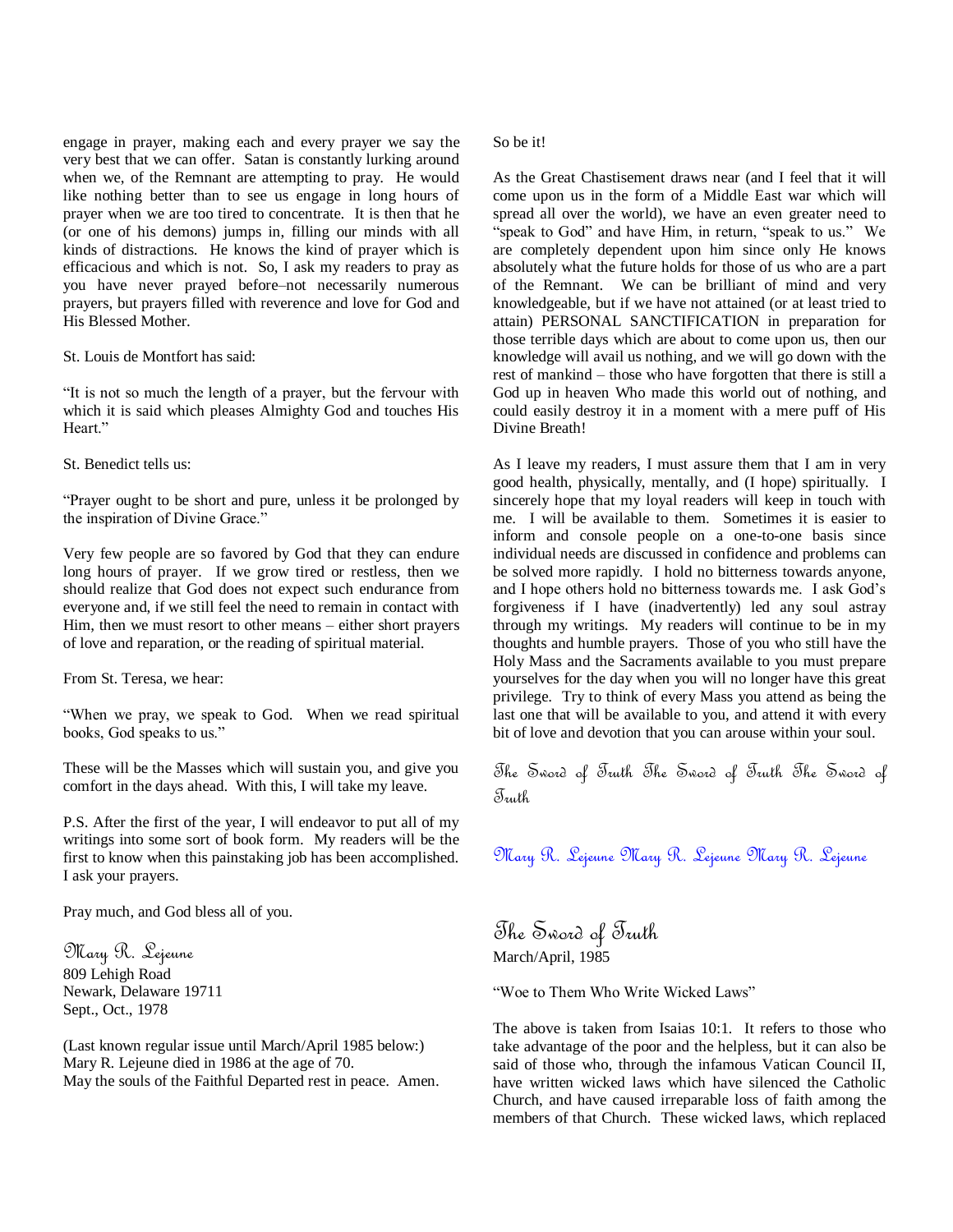the true laws of the Church, pleased the enemies of Catholicism because they knew that said laws would rob Catholics, who obeyed them, of their Catholic mentality, and cause them to adopt a humanistic view of life. These wicked laws are ambiguous and deadly to the salvation of souls – leading Catholics away from the spiritual ways of Catholicism towards the secularism of Freemasonry.

The Vatican Council II church (an arm of the One World Church) is one that is in constant motion, and it deals greatly in experimentation. The Catholic Church deals in the salvation of souls, and her laws are constant.

John Henry Cardinal Newman (a convert from Anglicanism to Catholicism), speaks of the Church's purpose in the world, as follows:

―The Church aims, not at making a show, but at doing a work. She regards this world, and all that is in it, as a mere shadow, as dust and ashes, compared with the value of one single soul. She holds that, unless she can, in her own way, do good to souls, it is no use her doing anything." (*A Newman Treasury)*

A very dear reader asked me to send my material to her sister who is deeply entrenched in the ways of Vatican Council II. The sister was horrified at the way I wrote against "His Holiness, Pope John Paul II." She suggested that, even if I didn't agree with him, I should not spread unkind thoughts about him. That, of course, is the typical thinking of the new "People of God." One must not speak out against one's enemies because that is being "uncharitable." We must be tolerant towards everyone – even those who have caused much spiritual suffering in our lives.

This "charitable" bit is a false charity, and it was drummed into Catholic minds as a result of Vatican Council II. The leaders of said "council" wanted to go their merry way–spreading their heresies and condemning the true Catholic Church–with as little dissension from the "grass roots" as possible. Stress was laid upon only the Corporal Works of Mercy, and the Spiritual Works of Mercy were discarded as not being "relevant" any longer.

All true Catholics know, of course, that we cannot be docile where souls are concerned. We cannot approve of anything that we believe is wicked or false. We are obliged to be intolerant of any teaching that is against truth as revealed by Christ to the Catholic Church. We must follow the teachings of the Apostles who were very outspoken against "false teachers."

If God has given us the talent to write, then we must use that talent for His honor and glory by warning people against selfappointed leaders who make wicked laws that harm souls destined for eternal happiness.

St. Thomas Aquinas speaks of the written word as follows:

―Though all may have the capacity, only few are urged to write so as to influence others to good. If God has given you this gift, even in a small measure, cultivate it and use it."

And so, some of us have tried even though the odds were against us from the very beginning. I have often recalled the words of my 8<sup>th</sup> grade Sister, Sr. Jane de Chantal, as she told the class: "When you work for God's honor and glory, He always gives you an "A" for effort, even though those works prove to be unsuccessful." So be it!

Karol Wojtyla (alias John Paul II) put on quite a show as he stood on the steps of St. Peter's Basilica, addressing thousands of young people on Palm Sunday just passed. He told them that the human race was being threatened as never before because of the "electronic world of stupendous discoveries, splendid and yet threatening." He was, probably, referring to a nuclear war. Then he asks: "What will be the future of the human person?" He continues:

―Mankind's eternal spiritual cause has been manipulated and falsified. The world is now feeling the cosmic and apocalyptic shocks of the first disobedience to God."

No, John Paul II, the world is feeling the effects of that satanic-inspired Vatican Council II.

Always there is the little sprinkling of words which sound "traditional" to those who are mesmerized by his "charisma," but we are not impressed because we know that he is a blatant hypocrite.!

Who, might I be so bold to ask, "manipulated and falsified mankind's spiritual cause?" Who suppressed the teachings of the Council of Trent? Who were the manipulators and the false teachers who eliminated the Catholic teaching regarding the Passion and Death of Christ because said teaching bothered the consciences of the Jews who were allowed to be "advisors" at Vatican Council II, and received every favor for which they had asked? The Last Gospel, according to St. John, which was said at the end of every Mass was, also, removed very quickly, and for the same reason. Who took away the true Catholic catechisms from the hands of the little children, and who suppressed the Holy Sacrifice of the Mass, and the True Sacraments? Somebody did all this manipulating and falsifying, and we know the culprits. John Paul II, in spite of his babbling about "mankind's spiritual cause," is one of them.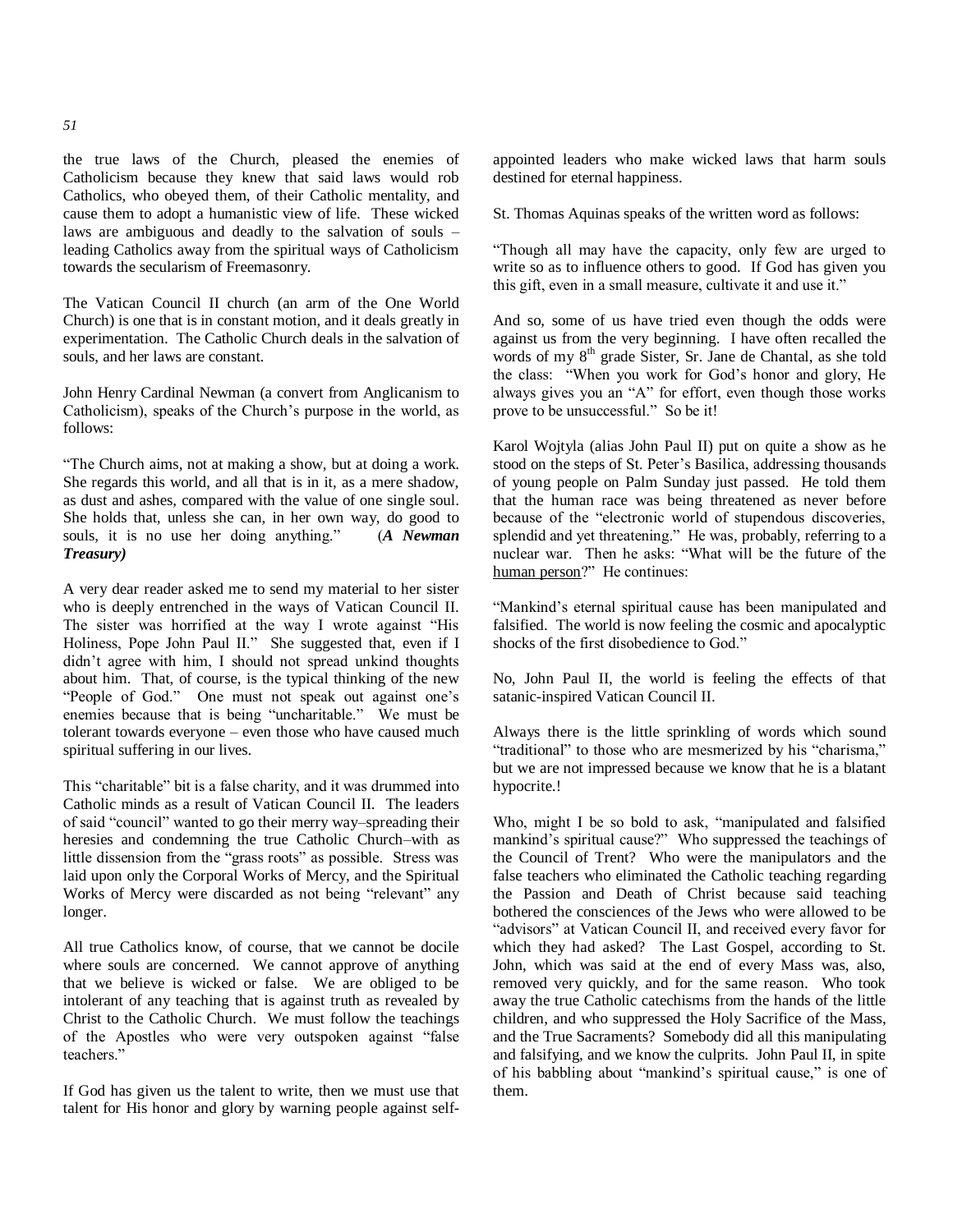In the April 8<sup>th</sup> issue of *U. S. News & World Report*, there is an article which tells us that a major statement is to be published soon regarding the unity of Catholics and Lutherans. The article states, as follows:

―This year, Lutherans and Catholics will publish a major statement reflecting progress toward settlement of disputes that date to the Reformation. Their churches are close to agreement that faith rather than good works, is the key to salvation, and are moving on to discuss another sticking point–the roles of Mary and the saints."

That is all, after the fact, of course. The "manipulators" and "falsifiers" have been doing business with every heretical, non-Catholic sect for years.

The following statement appeared in *L'Osservatore Romano*, Vatican newspaper on October 13, 1967, and I quote:

―Liturgical reform has taken a notable step forward on the path of ecumenism. It has come closer to the liturgical forms of the Lutheran Church."

Luther had his own "Formula Missae," and the "falsifiers" of Vatican Council II concocted their own "Novus Ordo" along the same lines.

In his writings, Luther has stated:

"When we have overthrown the Mass, we shall have overthrown the whole Papacy with it. For it is upon the Mass, as upon the rock, that the Papacy rests-with its monasteries, its bishoprics, its colleges, its altars, its ministers, and its doctrines. All these will fall when their sacrilegious and abominable Mass has crumbled into the dust....

"Yet in order to achieve this aim successfully and safely, it will be necessary to preserve some of the ceremonies of the ancient Mass for the weak-minded who might be scandalized by too sudden a change."

In my issue of July-August, 1973 *("Conversion on the Installment Plan")* I quoted from the late Cardinal Heenan of London, England who wrote in his Pastoral Letter of October 12, 1969, as follows:

―Why does the Mass keep changing? Here is the answer. It would have been foolhardy to introduce all the changes at once. If all the changes had been introduced together, you would have been shocked."

So, the Lutheran Plan was followed very closely. Those of us who decided to take up our pens in the defense of the Mass, instead of abandoning it, were not referred to as being "weakminded." We were referred to as being "liturgical fanatics" by these traitors. The late Archbishop Dwyer referred to us as being such in his *"Twin Circle"* which he was running at the time. In the January 16, 1972 issue of the paper, he referred to us as being:

―Ultra-conservative liturgical fanatics who are fully prepared to denounce as heretical anything that postdates the Council of Trent<sup>"</sup>

And he was right–we were stubborn even in those days!

Cardinal Krol, of the Philadelphia Archdiocese, stated on nationwide television that we were the "right-wingers" who "insist on hanging onto the old baggage." The "old baggage" to which he referred is the Holy Sacrifice of the Mass.

In view of all this, it isn't surprising to us that Catholics have come to an agreement regarding salvation. It was Luther who said: "Keep the faith but sin well."

Two weeks before Christmas, 12983, John Paul II preached in a Lutheran church, and he sent a letter to the bishops of the Lutheran Church (Germany), praising Martin Luther. *(U.S.A. Today, Nov. 11, 1983).*

In that same article, *U.S.A. Today* it was stated that the Vatican was seriously considering lifting Luther's excommunication. Talk about madness! We have heretics who have already been excommunicated from the Catholic Church themselves, talking about lifting the excommunication of another heretic!

In the April 8, 1972 article of *U. S. News and World Report,* there is, also, a reference to Judaism as follows:

―Catholic ties with Judaism have improved so much that the American-Jewish Committee has launched a year-long program to commemorate (?) Progress since the Second Vatican Council of 1962-65. Among the changes, the council eliminated harsh reference (really the truth) in Catholic liturgy to Jewish blame for Christ's death."

And so it goes! The "manipulators" of Vatican Council II have a lot of heretical buddies, and as the Irish say, "but the faith is not in them."

In closing, I will quote from Pope St. Gregory the Great *Parables of the Gospel,* wherein he speaks of the Last Judgment and the punishment that will be given to the bad Shepherds:

―We shall see then the shepherds of God's flock, with the numbers of souls which they bring after them to God by the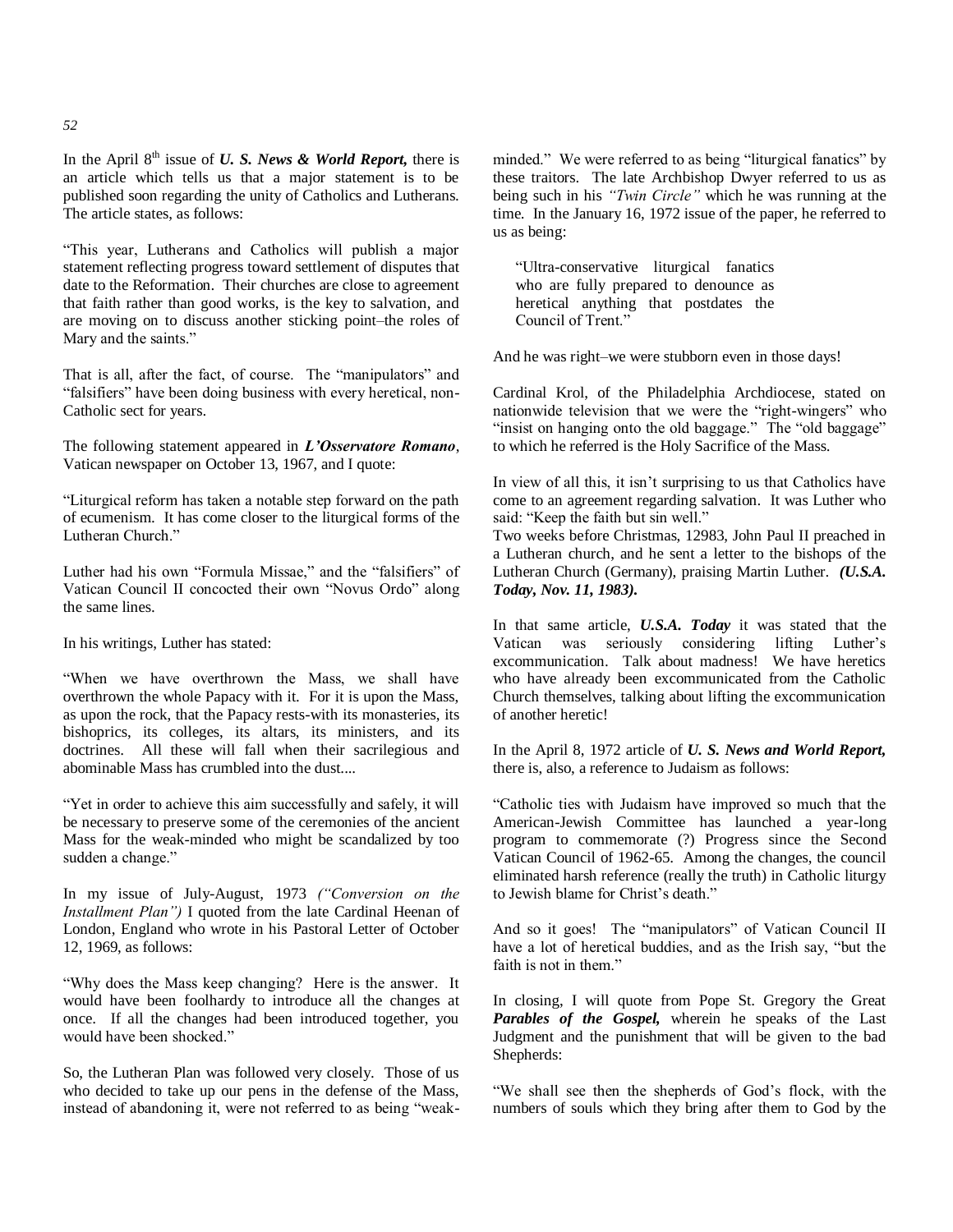force of their instruction. When, on that day, all the shepherds lead their flocks to the Eternal Shepherd, what shall we say, who return miserably empty-handed from our trading: we who bear the name of pastors and cannot show the sheep which have fed upon our doctrine? Here we are called pastors, but there we shall have no flock."

And then this great Pope continues:

―But, if we neglect the sheep, does God therefore abandon them? By no means. He, Himself, leads them to pasture, as He promised through His prophet Ezechiel; for He instructs all those whom He has predestined to eternal life, and hastens their steps by the spur of suffering and contrition of heart."

Pray much, and God bless all of you!

Mary R. Lejeune 809 Lehigh Road

Newark, Delaware 19711

Note: *The MASS AND THE PASSION OF CHRIST* is taken from an old prayerbook left to me by my Irish mother. There is no longer the cover and first three pages, but it was imprimatured in 1924:

Postshumous script:

Mary R. Lejeune died in 1986 at the age of 70.

Quite possibly this is her last Letter.

May the souls of the Faithful Departed rest in peace. Amen.

Marilyn Remmel, editor of Lejeune Letters 2003 16650-A Lake Circle Brookfield, Wisconsin 53005 [jerilyn@execpc.com,](mailto:jerilyn@execpc.com,) 262-780-1190

#### THE MASS AND THE PASSION OF CHRIST

| The Priest Goes to the Foot of the Altar------------Jesus enters the Garden                     |  |
|-------------------------------------------------------------------------------------------------|--|
|                                                                                                 |  |
|                                                                                                 |  |
|                                                                                                 |  |
| The Priest goes to the Epistle side-----------------------Jesus is dragged to prison            |  |
|                                                                                                 |  |
|                                                                                                 |  |
| At the Dominus Vobiscum---------------------------------Jesus looks at Peter; touches his heart |  |
|                                                                                                 |  |
| At the Munda Cor Meum---------------------------------Jesus is led to Herod                     |  |
|                                                                                                 |  |

#### *53*